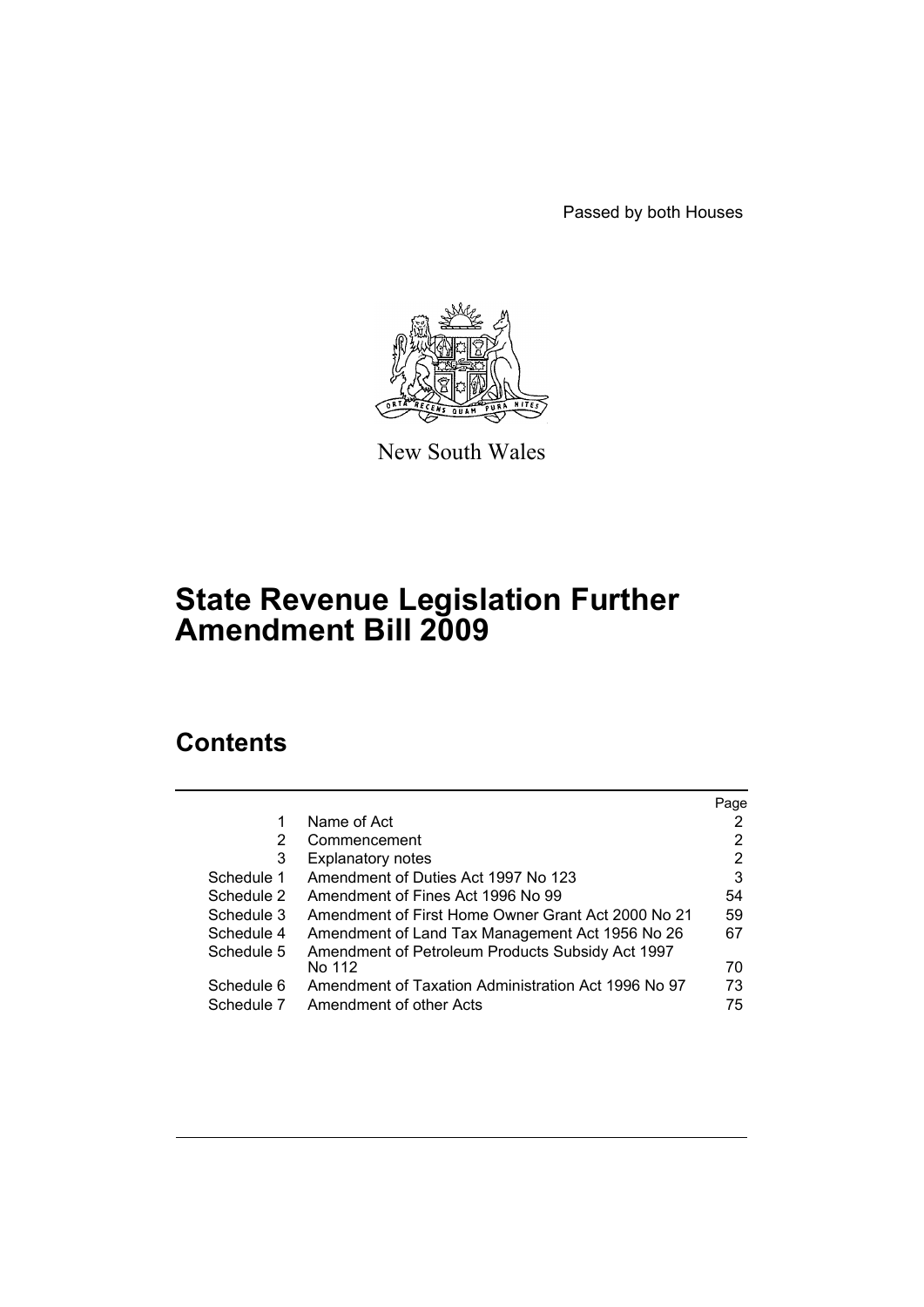*I certify that this public bill, which originated in the Legislative Assembly, has finally passed the Legislative Council and the Legislative Assembly of New South Wales.*

> *Clerk of the Legislative Assembly. Legislative Assembly, Sydney, , 2009*



New South Wales

# **State Revenue Legislation Further Amendment Bill 2009**

Act No , 2009

An Act to make miscellaneous changes to certain State revenue and other legislation.

*I have examined this bill and find it to correspond in all respects with the bill as finally passed by both Houses.*

*Assistant Speaker of the Legislative Assembly.*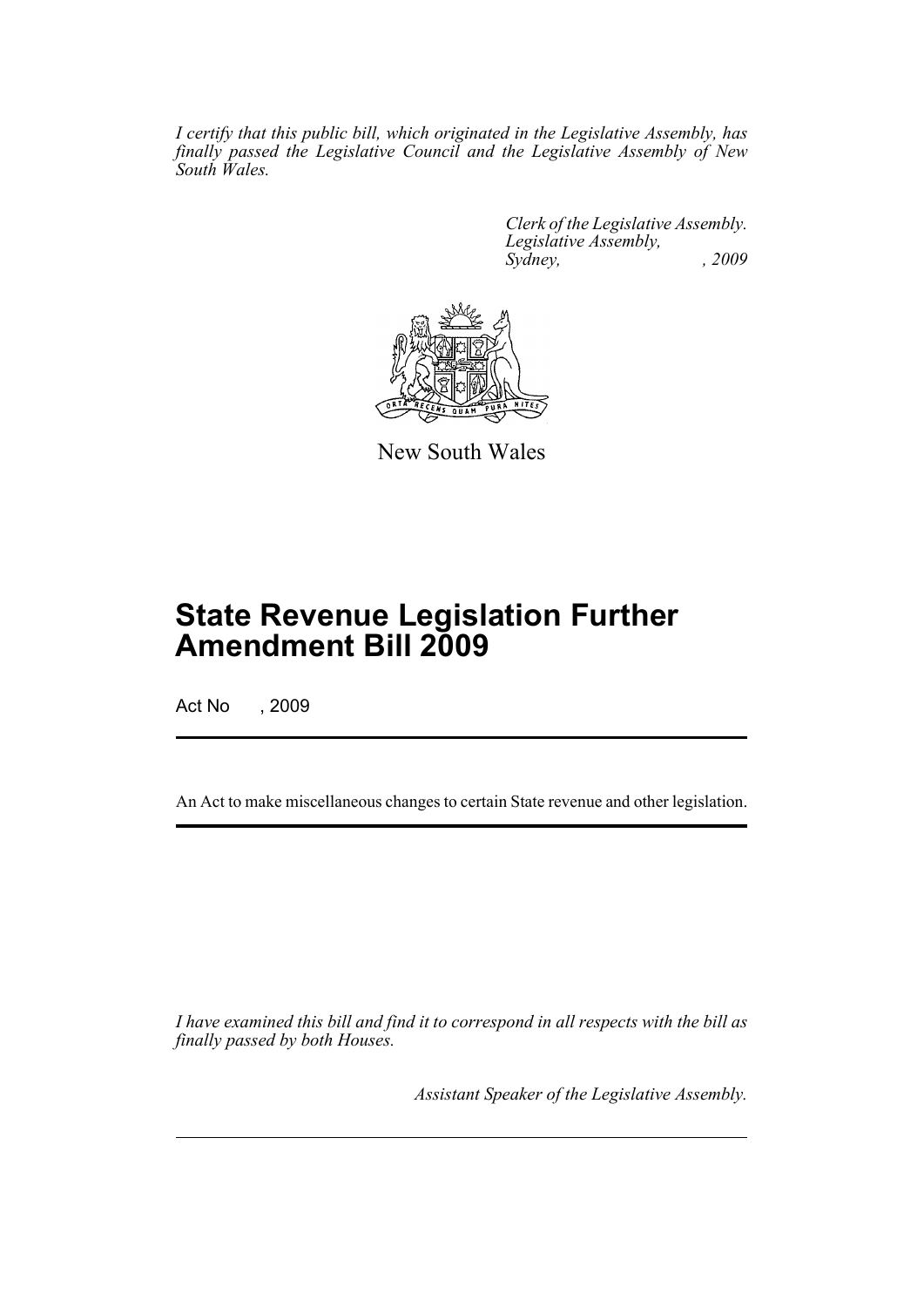# <span id="page-2-0"></span>**The Legislature of New South Wales enacts:**

# **1 Name of Act**

This Act is the *State Revenue Legislation Further Amendment Act 2009*.

## <span id="page-2-1"></span>**2 Commencement**

- (1) This Act commences on the date of assent to this Act, except as provided by subsection (2).
- (2) The following provisions commence, or are taken to have commenced, on the date indicated:
	- (a) Schedule 3—30 June 2009,
	- (b) Schedules 1.1–1.4, 1.5 [1]–[12] and [26], 5, 6, 7.3 and 7.4— 1 July 2009,
	- (c) Schedule 1.5 [28]–[31]—1 October 2009.

# <span id="page-2-2"></span>**3 Explanatory notes**

The matter appearing under the heading "Explanatory note" in any of the Schedules does not form part of this Act.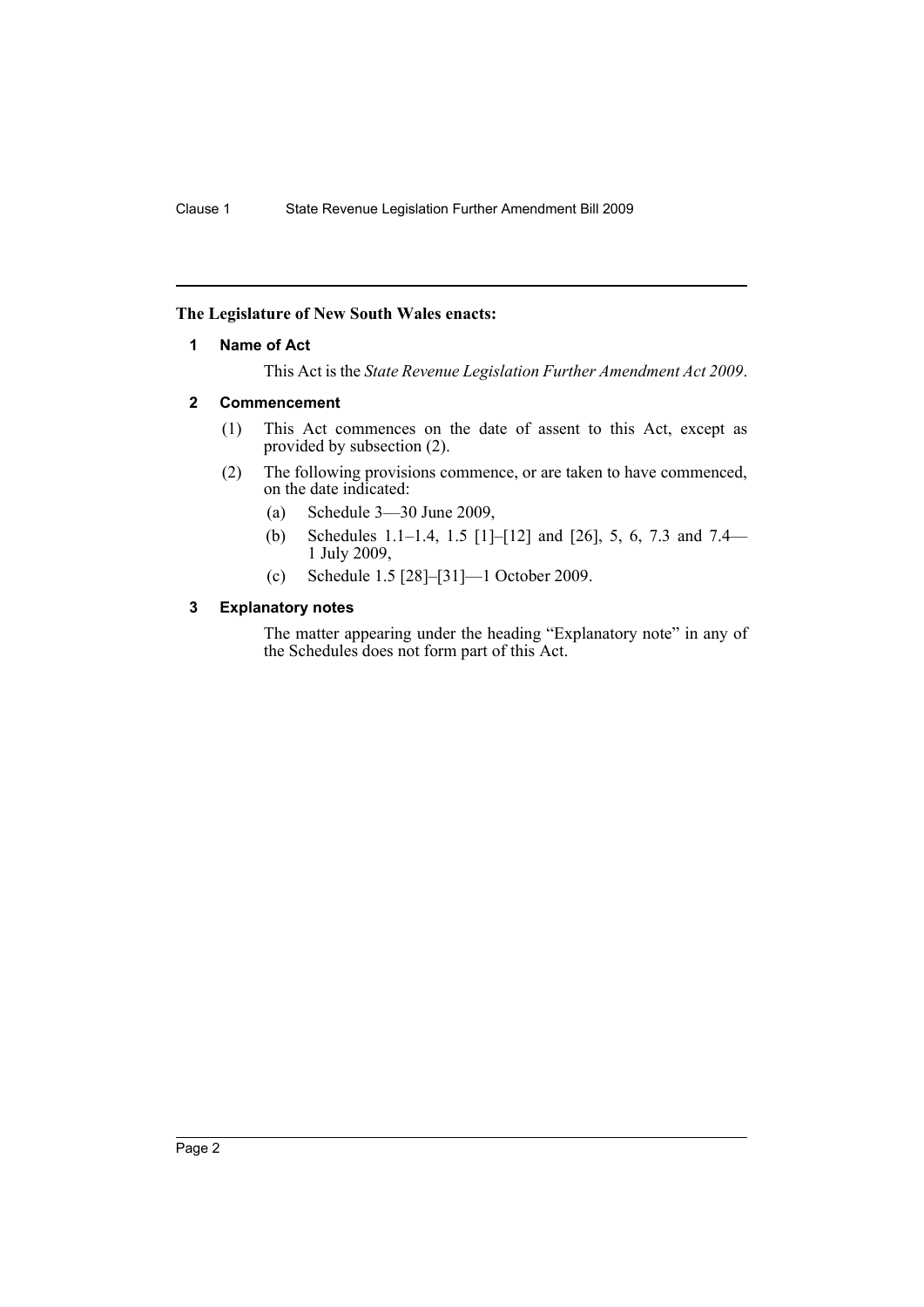Amendment of Duties Act 1997 No 123 Schedule 1

# <span id="page-3-0"></span>**Schedule 1 Amendment of Duties Act 1997 No 123**

#### **1.1 Amendments relating to First Home Plus**

- **[1] Section 64 Conversion of land use entitlement to different form of title** Insert after section 64 (c) (iii):
	- (iv) no duty was chargeable on the acquisition of the land use entitlement by the transferee because of section 78A (which relates to the First Home Plus scheme).

#### **[2] Section 71 Restrictions on eligibility—previous ownership of residential property or first home concession**

Omit section 71 (6). Insert instead:

- (6) For the purpose of determining eligibility, the ownership at any time of another residential property, or a previous application under the scheme, is to be disregarded if the other residential property owned by the purchaser or transferee is or was vested in the purchaser or transferee on trust, or as an executor under a will, or the application was made by the purchaser or transferee in his or her capacity as trustee or executor.
- (7) The fact that a purchaser or transferee under an agreement or transfer is not a first home owner does not prevent the agreement or transfer from being eligible under the scheme if:
	- (a) one or more of the purchasers or transferees under the agreement or transfer is a first home owner, and
	- (b) the total ownership share in the property to which the application relates that is being acquired by purchasers or transferees who are not first home owners does not exceed 5%.

**Note.** A purchaser or transferee is not considered to be a first home owner unless both the purchaser or transferee, and his or her spouse (if any), have not owned residential property before. See subsection (2).

(8) For the purposes of this section, a person who is, or has at any time been, the holder of a leasehold interest granted by the Commonwealth in residential property in the Australian Capital Territory is taken to own or have owned that residential property.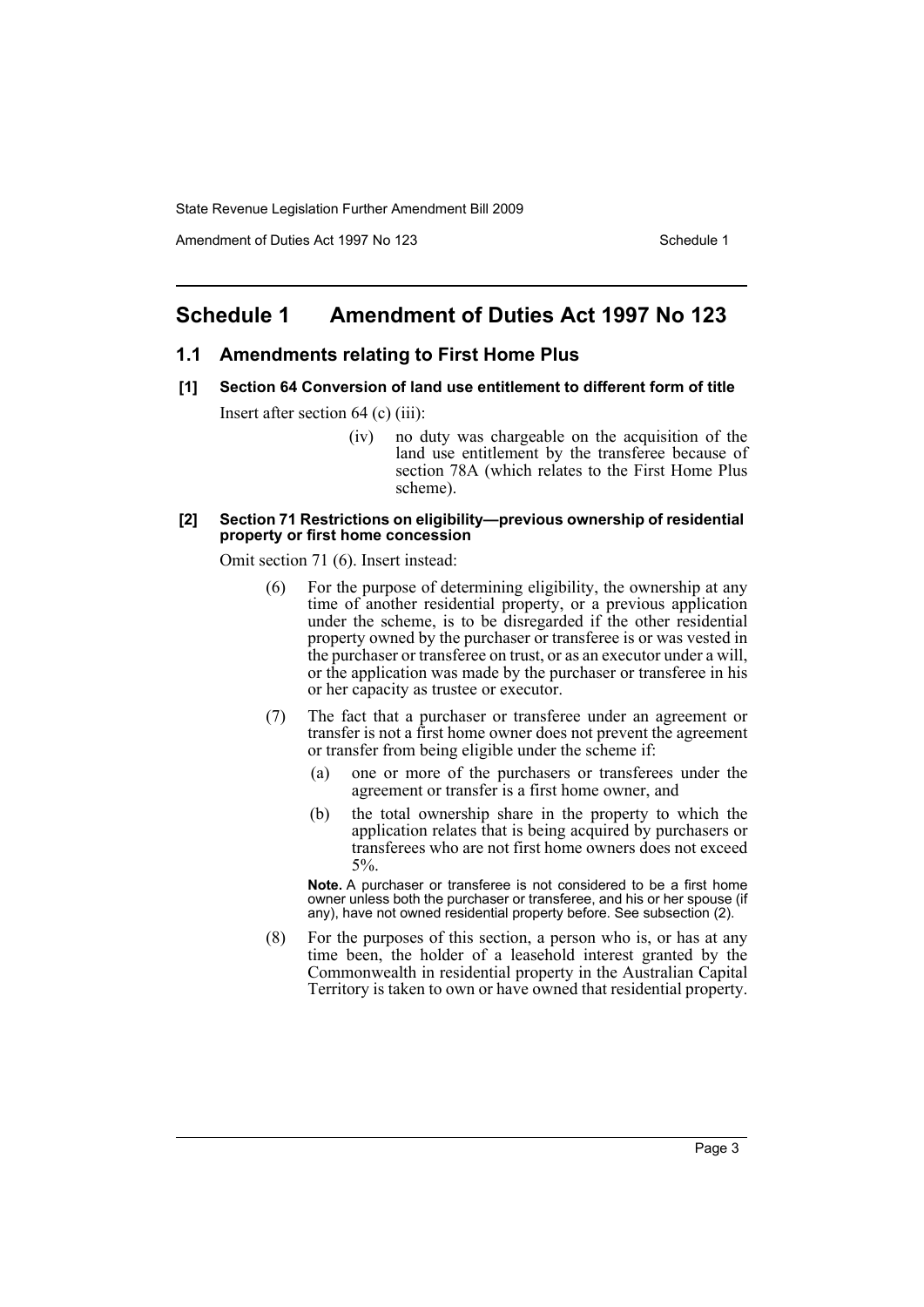Schedule 1 Amendment of Duties Act 1997 No 123

#### **[3] Section 73 Ineligible persons**

Omit the definition of *Australian citizen* from section 73 (7).

Insert instead:

*Australian citizen* has the same meaning as in the *Australian Citizenship Act 2007* of the Commonwealth.

#### **[4] Section 76A Approval of application in advance of satisfaction of residence requirement**

Insert after section 76A (4):

(5) A failure to comply with the condition prescribed by this section is a tax default for the purposes of the *Taxation Administration Act 1996*.

# **[5] Sections 80 and 80AA**

Renumber the sections as sections 78A and 78B, and renumber any cross-references in the Act accordingly.

#### **[6] Sections 79 and 80**

Insert before section 80A:

#### **79 Reassessment of duty payable where duty concession wrongly applied**

- (1) The Chief Commissioner may reassess the duty chargeable in respect of an agreement or transfer that is initially approved under the scheme if the Chief Commissioner forms the opinion that the agreement or transfer is not eligible under the scheme (because of failure to comply with the residence requirement or otherwise).
- (2) The Chief Commissioner may issue a notice of assessment, based on the reassessment, for the duty chargeable in respect of the agreement or transfer.

#### **80 Charge on land for duty liability of applicant**

- (1) Any duty liability that an applicant has under the scheme in respect of an agreement or transfer is a charge on the applicant's interest in the land that is the subject of the agreement or transfer.
- (2) An applicant has a duty liability under the scheme in respect of an agreement or transfer if the applicant is required to pay an amount of duty to the Chief Commissioner, in respect of an agreement or transfer that is initially approved under the scheme:
	- (a) under a condition of approval referred to in section 76A, or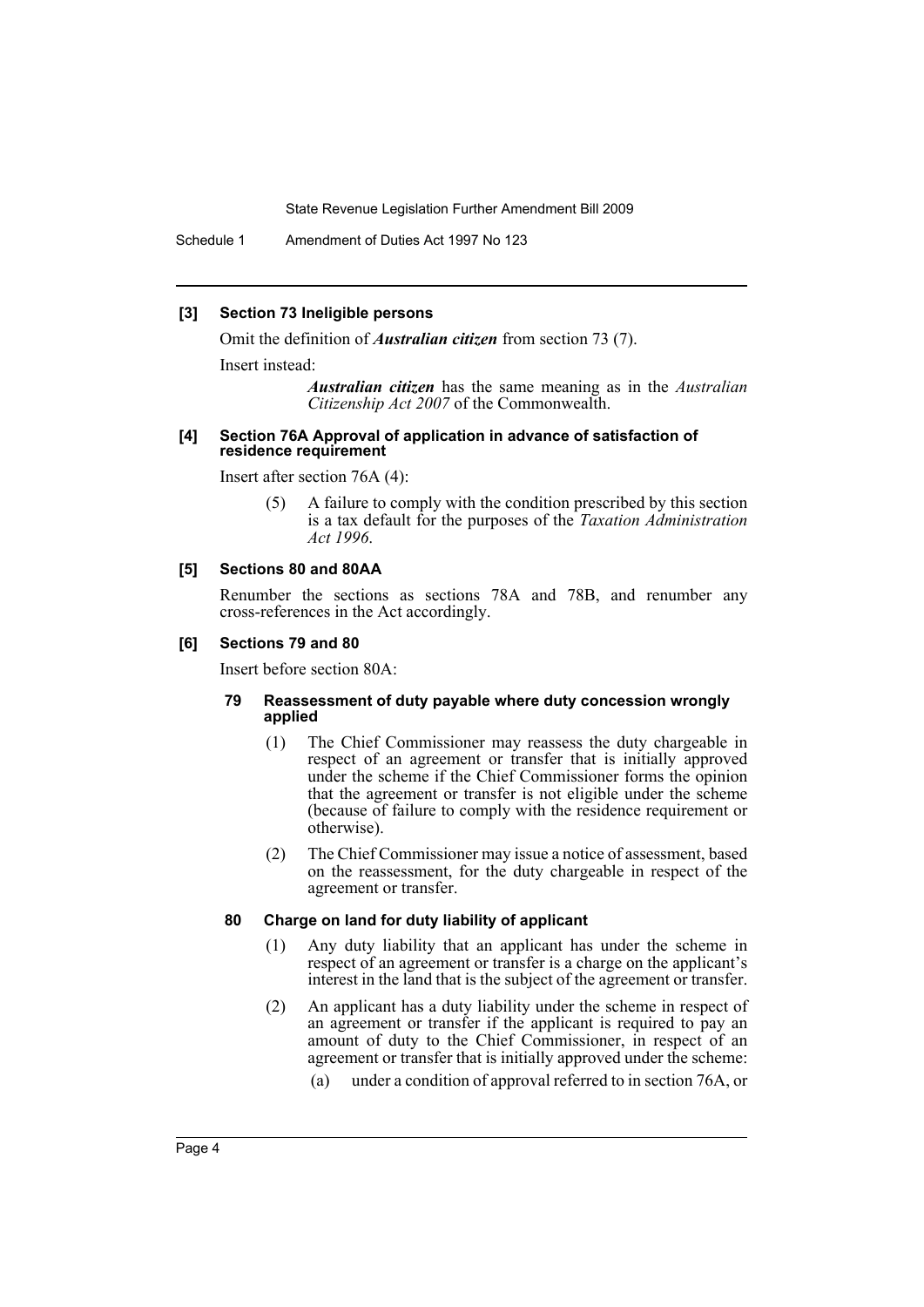Amendment of Duties Act 1997 No 123 Schedule 1

- (b) under a notice of assessment referred to in section 79.
- (3) The charge created by this section gives the Chief Commissioner an interest in the land and, accordingly, the Chief Commissioner may lodge a caveat in respect of the land under the *Real Property Act 1900* to protect that interest.
- (4) The caveat must be withdrawn when the amount of the duty liability has been paid.
- (5) The amount of the duty liability is the amount of duty that the applicant is required to pay to the Chief Commissioner in respect of the relevant agreement or transfer, together with any interest or penalty tax payable.
- (6) In this section:

*applicant* includes a former applicant.

# **[7] Section 80A Definitions**

Insert in alphabetical order:

*notice of assessment* means a notice of assessment under the *Taxation Administration Act 1996*.

*residence requirement*—see section 76.

#### **Explanatory note**

The First Home Plus scheme confers a duty exemption or concession on eligible first home buyers.

Item [2] makes it clear that it is a strict requirement of the scheme that both the applicant, and his or her spouse, must not have owned residential property previously. A concession that allows a purchase to be treated as eligible under the scheme even though a small ownership share in a property is being acquired by a person who has previously owned residential property does not extend to the first home buyer's spouse. Item [2] also ensures that a person who has previously held a leasehold interest in residential property in the Australian Capital Territory is treated as a person who has previously owned residential land in Australia and, accordingly, is not eligible under the scheme.

Items [4] and [6] make further provision for the recovery of duty payable where an agreement or transfer is wrongly assessed as eligible under the scheme. At present, if the Chief Commissioner approves an application under the scheme in anticipation of the applicant complying with the residence requirement, and the applicant fails to comply with the residence requirement, the applicant is required to pay the amount of outstanding duty that would have been payable in respect of the relevant agreement or transfer if it had not been assessed as eligible under the scheme. Item [4] provides that a failure to do so is a tax default under the *Taxation Administration Act 1996*, so that interest and penalty tax may be charged in respect of a failure to pay the amount to the Chief Commissioner. Item [6] makes it clear that the Chief Commissioner can reassess an agreement or transfer if the Chief Commissioner forms the opinion that the agreement or transfer is not eligible under the scheme (whether because of failure to comply with the residence requirement or otherwise). Any liability for outstanding duty that an applicant or former applicant has under the scheme is a charge on the applicant's interest in the land that is the subject of the agreement or transfer. The Chief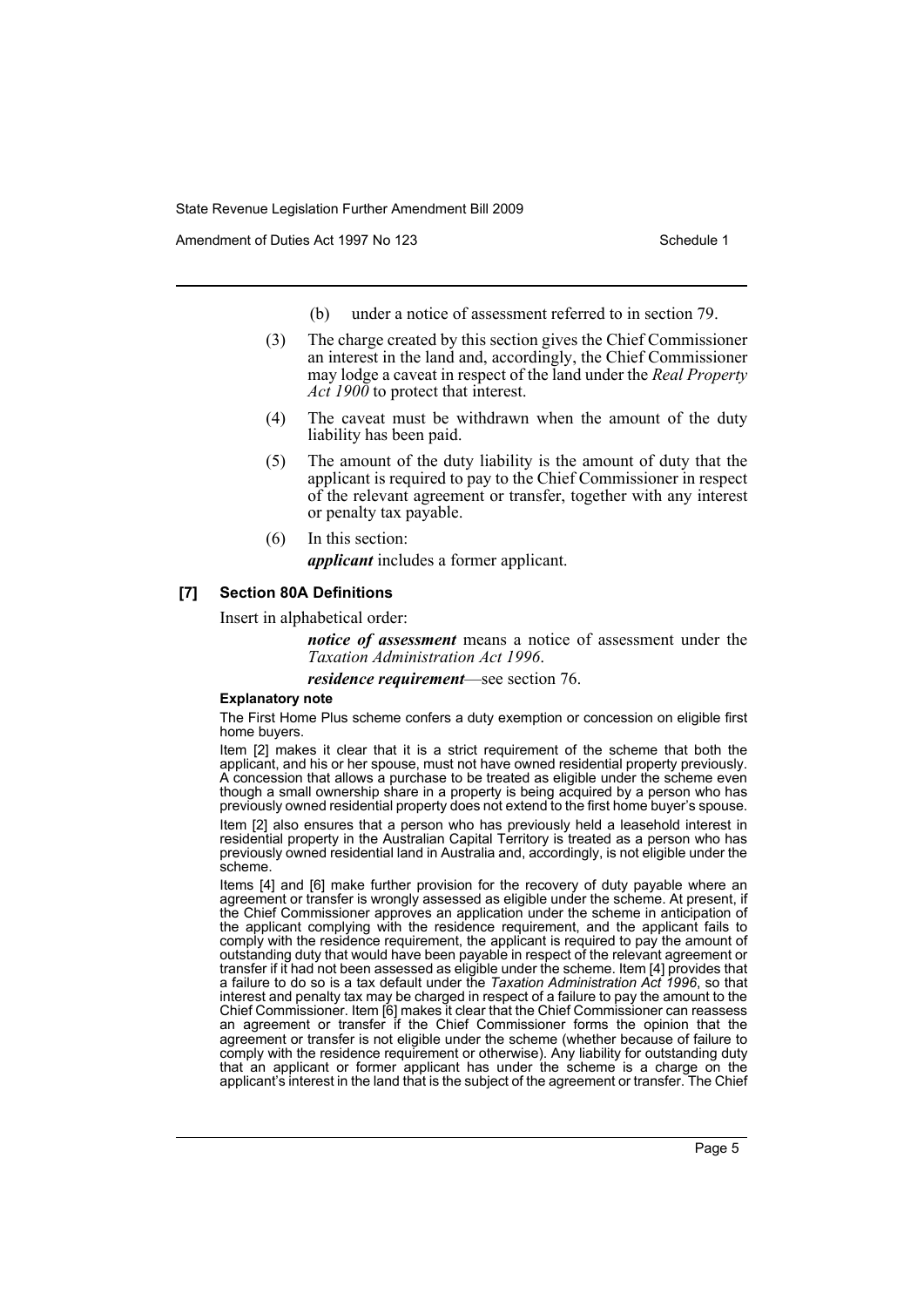Schedule 1 Amendment of Duties Act 1997 No 123

Commissioner may lodge and maintain a caveat in respect of the land until the duty (and any interest or penalty tax) has been paid. Item [7] is a consequential amendment. Item [5] renumbers existing provisions relating to the First Home Plus scheme to accommodate the new provisions relating to recovery of duty payable where an agreement or transfer is wrongly assessed as eligible under the scheme.

Item [1] ensures that, if a transfer of land is exempt from duty under the scheme, a conversion of the form of title to that land (for instance from company title to strata title) is also exempt from duty. This is consistent with the treatment of other conversions in the form of title to land.

Item [3] updates the definition of *Australian citizen* as a consequence of changes to Commonwealth legislation.

# **1.2 Amendments relating to landholder duty**

#### **[1] Section 99 Transfer by special trust to corporation**

Omit "Chapter 4A (Acquisition of interests in land rich landholders)" from section 99 $(2)$ .

Insert instead "Chapter 4 (Acquisition of interests in landholders)".

## **[2] Chapter 4**

Omit Chapter 4A. Insert instead:

# **Chapter 4 Acquisition of interests in landholders**

# **Part 1 Preliminary**

#### **145 Overview**

This Chapter charges duty on certain transactions that are not "dutiable transactions" under Chapter 2.

**Note.** Duty is chargeable under this Chapter on the acquisition by a person of a significant interest in a landholder at the same rate as the transfer duty chargeable under Chapter 2.

## **146 Meaning of "landholder"**

- (1) For the purposes of this Chapter, a *landholder* is a unit trust scheme, a private company or a listed company that has land holdings in New South Wales with an unencumbered value of \$2,000,000 or more.
- (2) A landholder is a *private landholder* if the landholder is a private unit trust scheme or private company.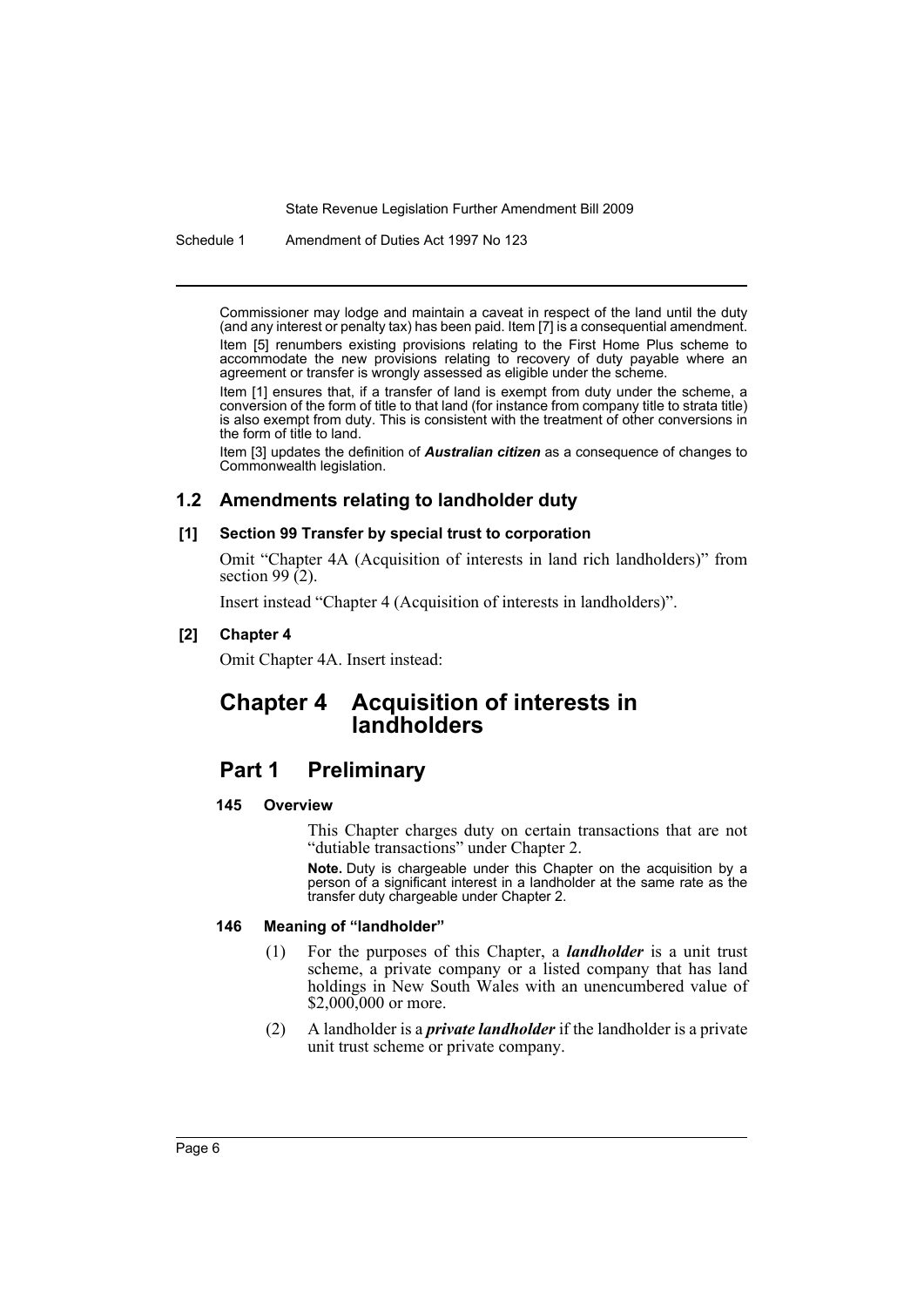Amendment of Duties Act 1997 No 123 Schedule 1

(3) A landholder is a *public landholder* if the landholder is a public unit trust scheme or a listed company.

## **147 What are the "land holdings" of a landholder?**

- (1) For the purposes of this Chapter, a *land holding* is an interest in land other than the estate or interest of a mortgagee, chargee or other secured creditor, subject to this section.
- (2) An interest in land is not a land holding of a unit trust scheme unless the interest is held by the trustees in their capacity as trustees of the scheme.
- (3) An interest in land is not a land holding of a company if the company holds the land on trust, but only if the company is not a beneficiary of the trust.
- (4) This section is in aid of, but does not limit, the operation of any provision of this Chapter providing for constructive ownership of interests.

# **Part 2 Charging of duty on acquisitions of interests in landholders**

# **148 When does a liability for duty arise?**

A liability for duty charged by this Part arises when a relevant acquisition is made.

# **149 What is a "relevant acquisition"?**

- (1) For the purposes of this Chapter, a person makes a *relevant acquisition* if the person:
	- (a) acquires an interest in a landholder:
		- (i) that is of itself a significant interest in the landholder, or
		- (ii) that, when aggregated with other interests in the landholder held by the person or an associated person, results in an aggregation that amounts to a significant interest in the landholder, or
		- (iii) that, when aggregated with other interests in the landholder acquired by the person or other persons under transactions that form, evidence, give effect to or arise from what is substantially one arrangement between the acquirers, results in an aggregation that amounts to a significant interest in the landholder, or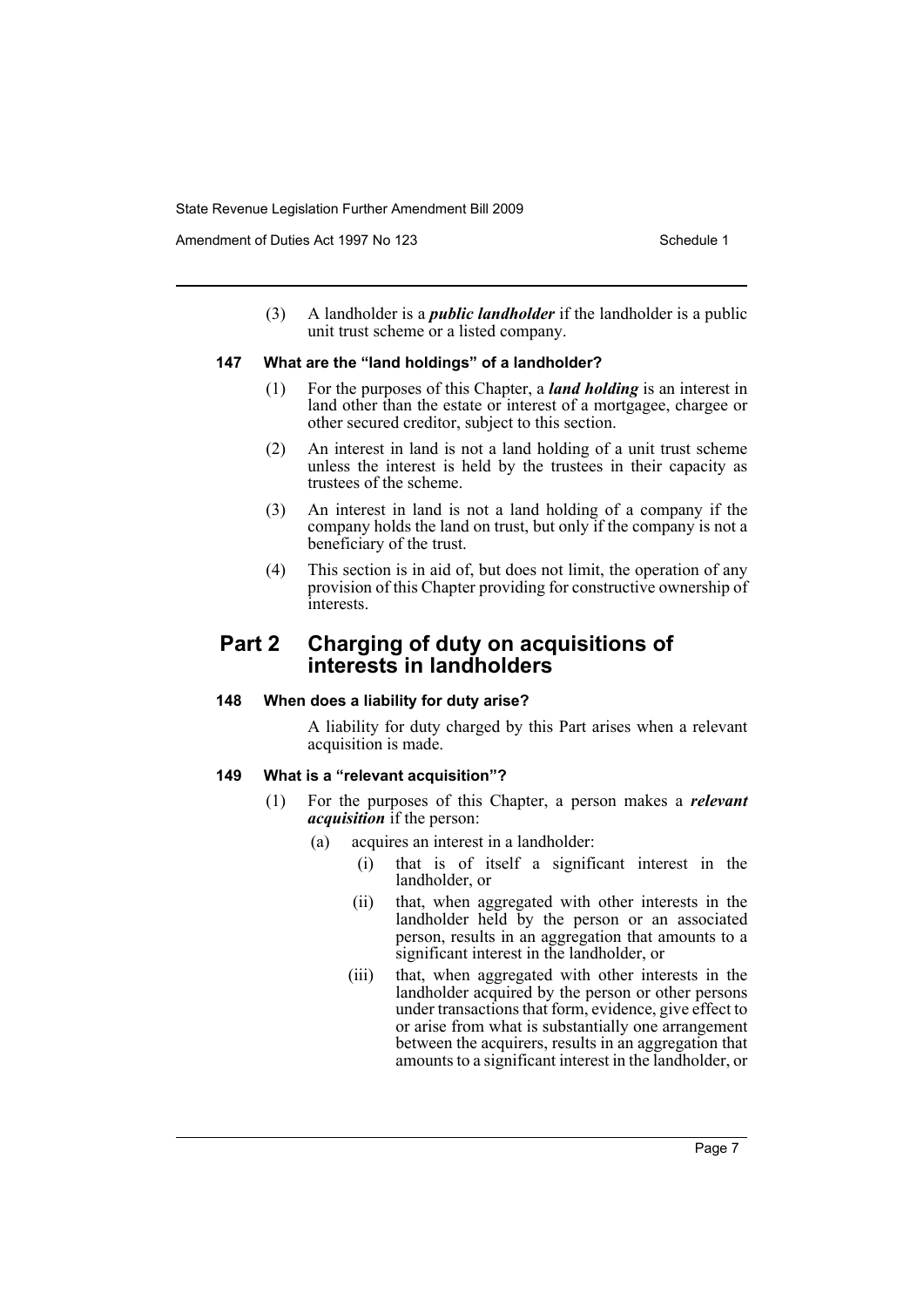- (b) having a significant interest, or an interest described in paragraph (a) (ii), in a landholder, acquires a further interest in the landholder.
- (2) However, an acquisition of an interest in a private landholder under an arrangement that results in the private landholder ceasing to be a landholder is not a relevant acquisition because of subsection  $(1)$   $(a)$   $(iii)$ .

#### **150 What are "interests" and "significant interests" in landholders?**

- (1) For the purposes of this Chapter, a person has an *interest* in a landholder if the person has an entitlement (otherwise than as a creditor or other person to whom the landholder is liable) to a distribution of property from the landholder on a winding up of the landholder or otherwise.
- (2) A person who has an interest in a landholder has a *significant interest* in the landholder if the person, in the event of a distribution of all the property of the landholder immediately after the interest was acquired, would be entitled to:
	- (a) in the case of a private landholder—50% or more of the property distributed, or
	- (b) in the case of a public landholder—90% or more of the property distributed.
- (3) An interest in a landholder that was acquired at a time when the landholder did not hold land in New South Wales is not counted during the period of 12 months after the landholder first holds land in New South Wales.
- (4) In this section, *person* includes a landholder.

#### **151 How may an interest be "acquired"?**

- (1) For the purposes of this Chapter, a person acquires an interest in a landholder if the person obtains an interest, or the person's interest increases, in the landholder regardless of how it is obtained or increased.
- (2) Without limiting subsection (1), a person may acquire an interest in a landholder in the following ways:
	- (a) the purchase, gift or issue of a unit or share,
	- (b) the cancellation, redemption or surrender of a unit or share,
	- (c) the abrogation or alteration of a right for a unit or share,
	- (d) the payment of an amount owing for a unit or share,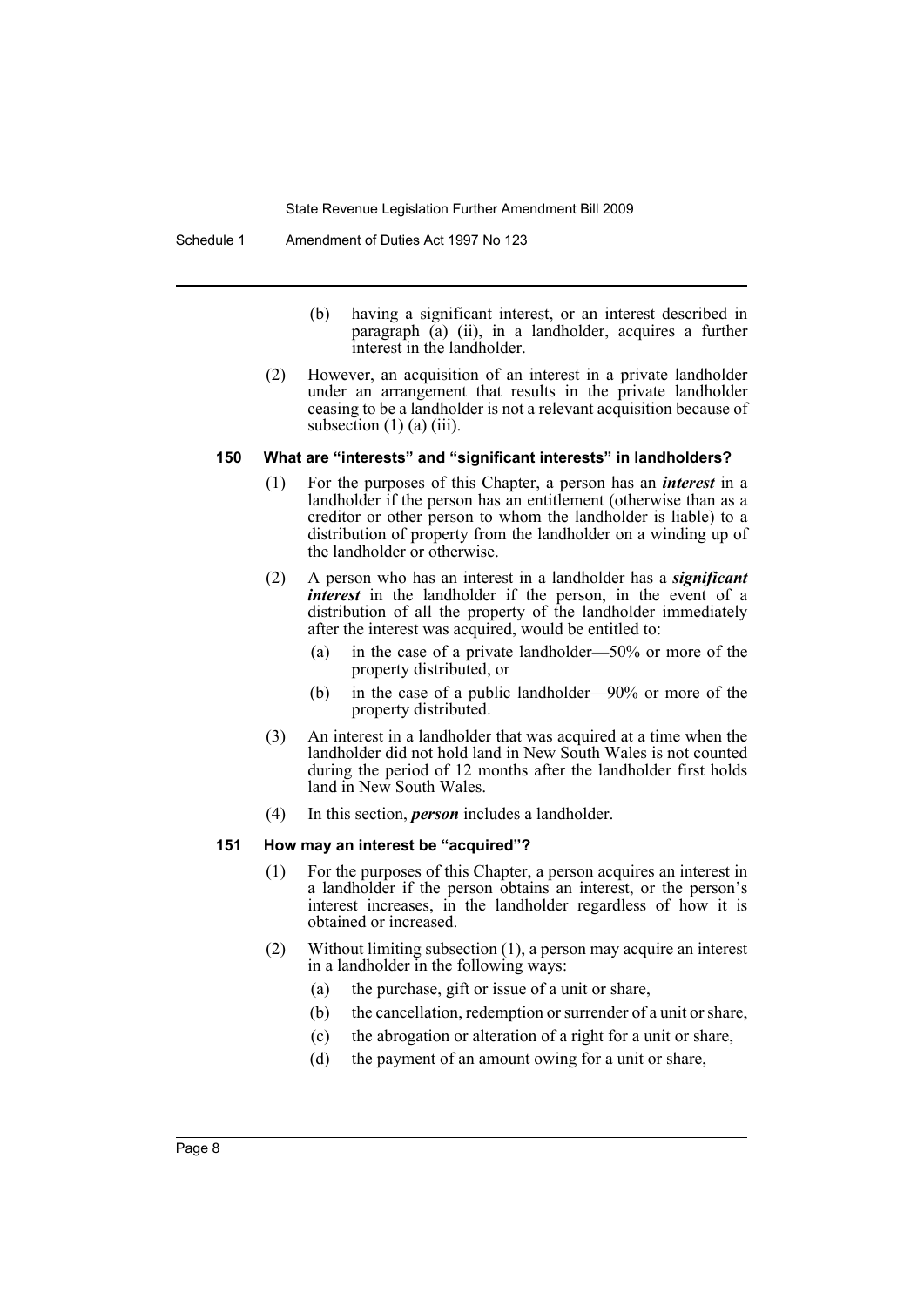Amendment of Duties Act 1997 No 123 Schedule 1

(e) if the person holds an interest in the landholder (whether or not as trustee for another person) and the capacity in which the person holds the interest changes (including if there is a change in the beneficial ownership of an interest held by a person as trustee).

**Note.** For example, the capacity in which a person holds a unit or share in a landholder changes if the person declares a trust in respect of the unit or share.

(3) To remove any doubt, it is declared that a person may acquire an interest in a landholder without acquiring units or shares in the landholder.

#### **152 Acquisition statements**

- (1) A person who has made a relevant acquisition must prepare a statement (an *acquisition statement*) and lodge it with the Chief Commissioner.
- (2) The acquisition statement is to be prepared in an approved form and must contain the following information:
	- (a) the name and address of the person who has acquired the interest,
	- (b) in relation to each interest acquired, the date on which it was acquired,
	- (c) if the relevant acquisition results from the aggregation of the interests of associated persons, particulars of the interests acquired by the person and any associated persons on the date of the relevant acquisition,
	- (d) particulars of the total interest of the person and any associated person in the landholder at that date.
- (3) The acquisition statement must also contain the following additional information:
	- (a) the unencumbered value of all land holdings and goods in New South Wales of the landholder as at the date of the relevant acquisition and, if the landholder is a private landholder, as at the date of acquisition of each interest acquired in the landholder during the statement period,
	- (b) such other information as the Chief Commissioner may require.
- (4) The additional information referred to in subsection (3) is not required in relation to any exempt acquisition.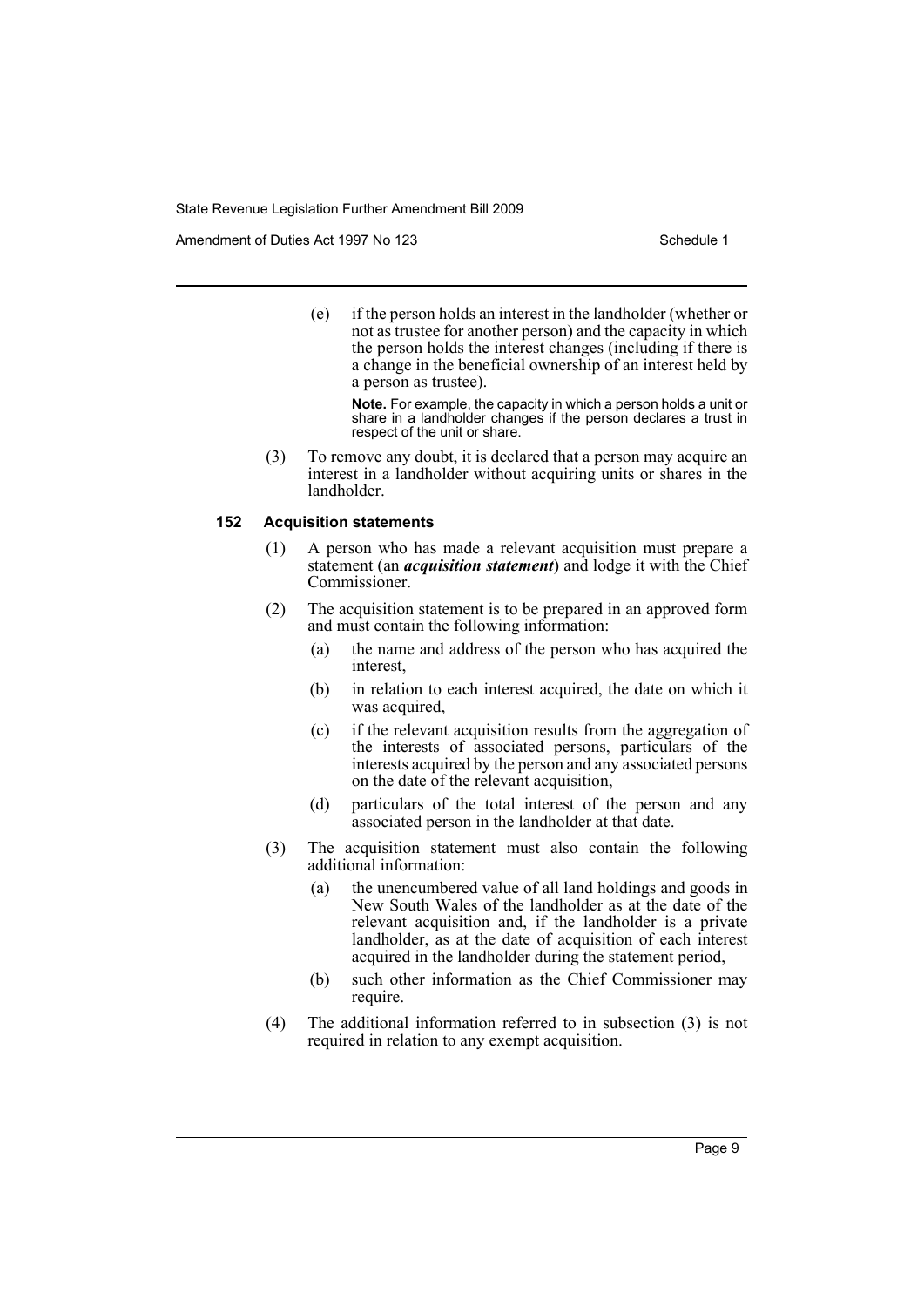- (5) The *statement period* is the period commencing 3 years before the date of the relevant acquisition and ending on the date of the relevant acquisition.
- (6) However, if the relevant acquisition is related to an acquisition of an interest in the landholder that was made before the start of that 3-year period (an *earlier acquisition*), the statement period is the period commencing on the date that earlier acquisition was made (or, if there is more than one, the first of them) and ending on the date of the relevant acquisition.
- (7) For the purposes of this section, a relevant acquisition is related to an earlier acquisition if it is made as a result of an arrangement entered into at the time of, or in connection with, the earlier acquisition.

**Note.** In ascertaining whether or not a liability to lodge a statement under this section exists, it is necessary to have regard to provisions of Part 3 that deal with how a person may be taken to have acquired an interest in a landholder because of the interests in a linked entity.

## **153 When must duty be paid?**

A tax default does not occur for the purposes of the *Taxation Administration Act 1996* if duty is paid within 3 months after the liability to pay the duty arises.

# **154 Who is liable to pay the duty?**

- (1) Duty chargeable under this Part is payable by the person who makes the relevant acquisition, except as provided by subsection (2).
- (2) If a relevant acquisition results from an aggregation of the interests of associated persons, the person who made the relevant acquisition and the associated person or persons are jointly and severally liable for payment of the duty.

#### **155 How duty is charged on relevant acquisitions—private landholders**

(1) If an acquisition statement that discloses a relevant acquisition in a private landholder does not disclose any other acquisitions during the statement period, duty is chargeable, at the general rate, on the amount calculated by multiplying the unencumbered value of all land holdings and goods of the landholder in New South Wales (calculated at the date of acquisition of the interest acquired) by the proportion of that value represented by the interest acquired in the relevant acquisition.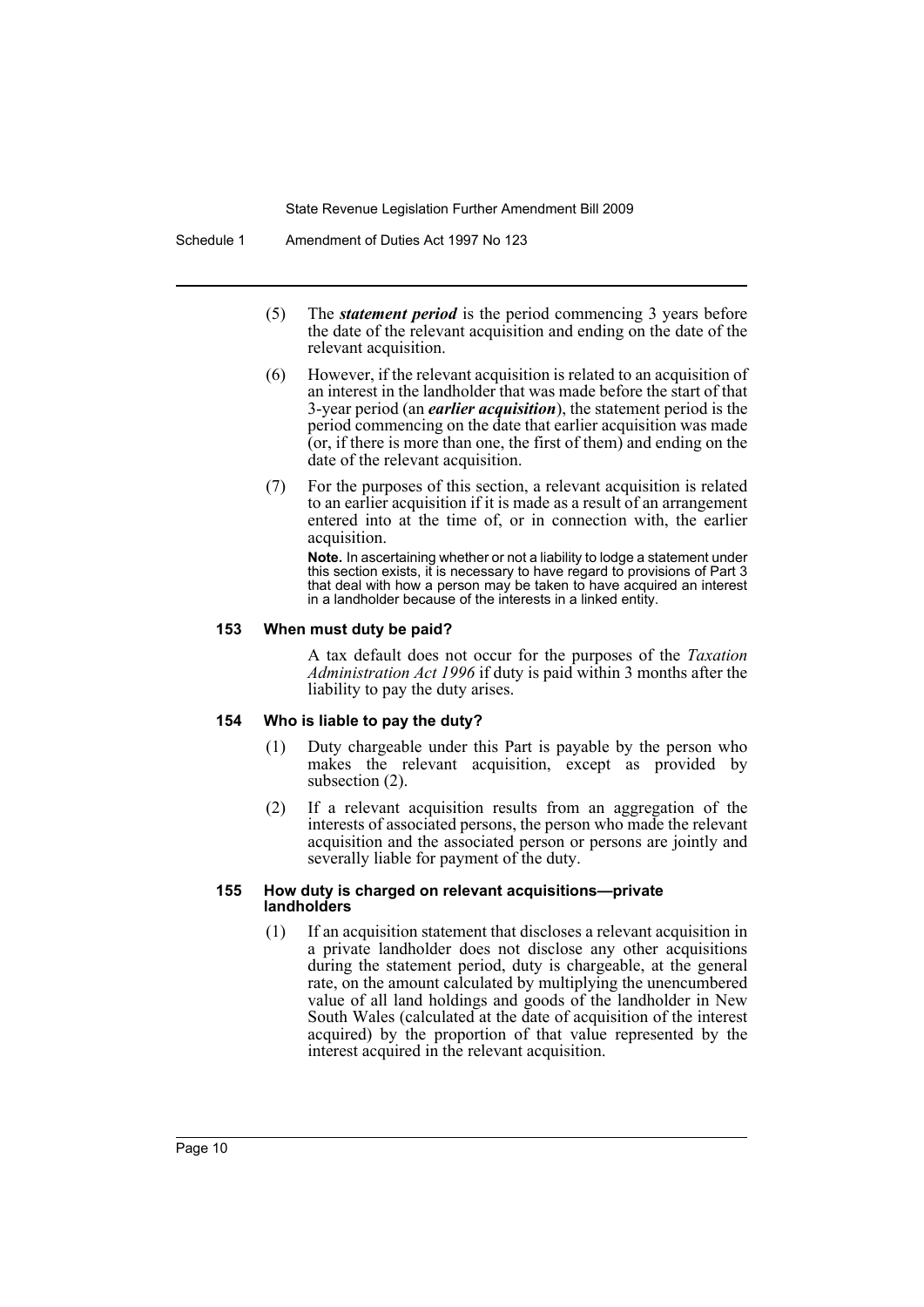Amendment of Duties Act 1997 No 123 Schedule 1

- (2) If a relevant acquisition results from the aggregation of the interests of associated persons, the reference in subsection (1) to the interest acquired includes a reference to any interests acquired by associated persons on the same date.
- (3) If an acquisition statement disclosing a relevant acquisition in a private landholder also discloses one or more other acquisitions during the statement period, duty is chargeable, at the general rate, on the aggregate of amounts severally calculated, in the manner provided by subsection (1), in respect of each interest required to be disclosed in the statement.
- (4) Duty payable under this section is to be reduced by the sum of the duty paid or payable under this Act in respect of an acquisition, during the statement period, by the person or any associated person of an interest in the same landholder, but only in proportion to the extent to which the duty paid or payable is attributable to the amount of the duty payable under this section.
- (5) Duty payable under this section is to be reduced by the sum of the amounts severally calculated, in accordance with the following formula, in respect of each acquisition of an interest in the landholder made by the person, or an associated person, during the statement period:

$$
\frac{A}{B} \times C
$$

where:

*A* is the unencumbered value of the land holdings and goods in New South Wales of the landholder at the time the acquisition was made, and

*B* is the unencumbered value of all property of the landholder at that time, and

*C* is the sum of:

- (a) the duty under this Act paid or payable in respect of:
	- (i) a dutiable transaction in relation to the units or shares acquired, or
	- (ii) a capital reduction or a rights alteration under Part 3 of Chapter 3 by which an interest in the landholder was acquired, or
	- (iii) an allotment of shares under Part 5 of Chapter 3 by which an interest in the landholder was acquired, and
- (b) any duty of a like nature so paid or payable under a law of another Australian jurisdiction.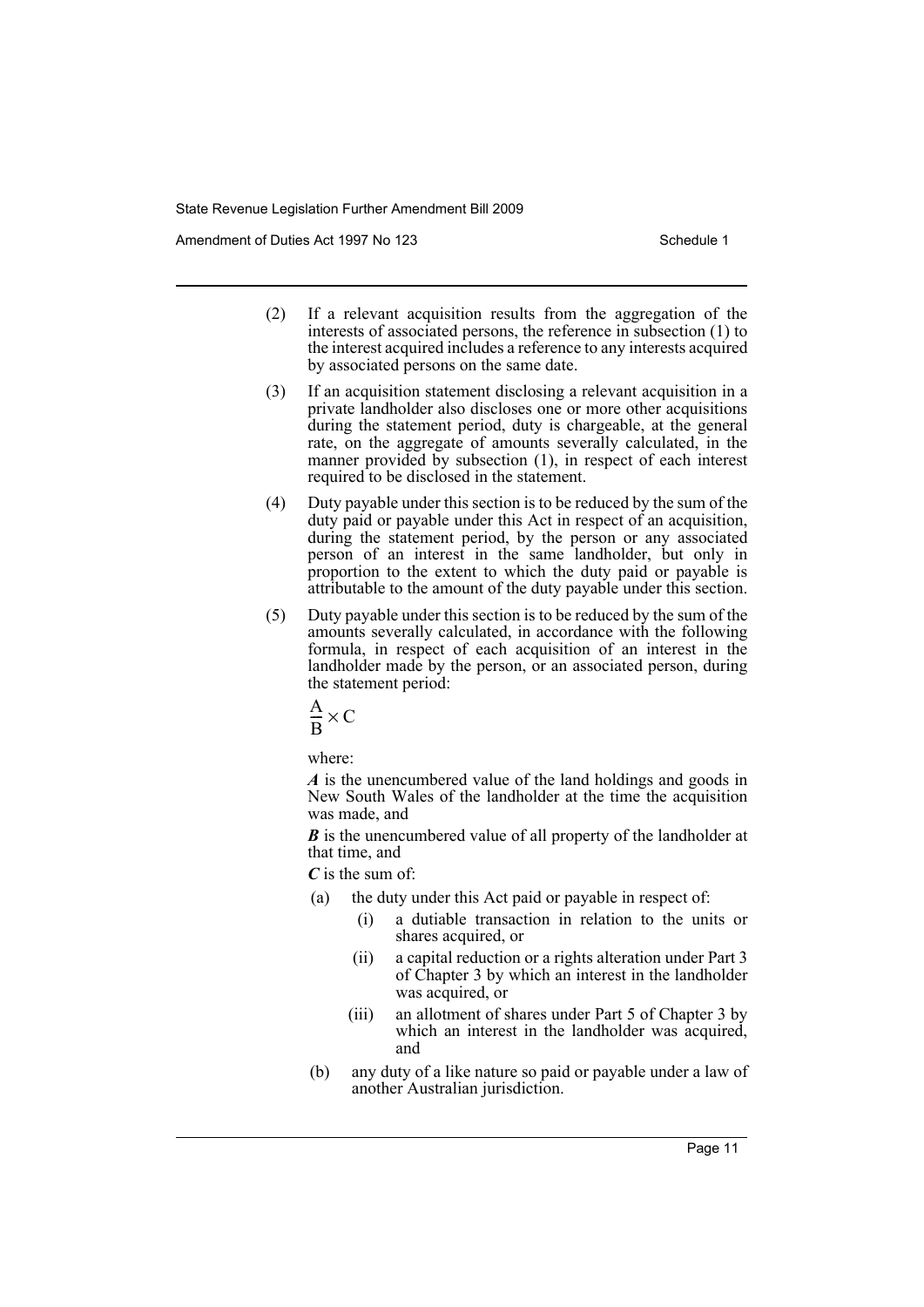Schedule 1 Amendment of Duties Act 1997 No 123

- (6) If a relevant acquisition is made owing to the aggregation of the interests of associated persons, but the Chief Commissioner is satisfied that the associated persons acquired their respective interests independently, the Chief Commissioner may assess and charge duty on each separate acquisition without aggregating the interests of the person who made it with the interests of associated persons.
- (7) Duty is not chargeable under this section on the acquisition of an interest in a landholder that is required to be disclosed in an acquisition statement if the acquisition is an exempt acquisition.
- (8) This section is subject to Part 3.

## **156 How duty is charged on relevant acquisitions—public landholders**

- (1) If an acquisition statement discloses a relevant acquisition in a public landholder, the duty chargeable on the relevant acquisition is 10% of the duty that would be chargeable, at the general rate, on a transfer of all the land holdings and goods of the landholder in New South Wales (calculated as if the transfer had occurred at the date of relevant acquisition).
- (2) For that purpose, the dutiable value of the land holdings and goods is the unencumbered value of land holdings and goods at the date of the relevant acquisition.
- (3) If an acquisition disclosed in an acquisition statement is an exempt acquisition, the duty chargeable under this section is to be calculated after deducting from the dutiable value of the land holdings and goods the proportion of that value represented by the value of the interest acquired in the exempt acquisition.
- (4) If the public landholder is a widely held trust, the duty payable under this section is also to be reduced by the following amounts (if applicable):
	- (a) the amount of duty under this Act paid or payable in respect of a dutiable transaction in relation to the units concerned,
	- (b) the amount of any duty of a like nature so paid or payable under a law of another Australian jurisdiction.
- (5) If duty is chargeable in respect of a relevant acquisition made by a person in a public landholder, no duty is chargeable in respect of any further acquisition made by that person in that public landholder.
- (6) This section is subject to Part 3.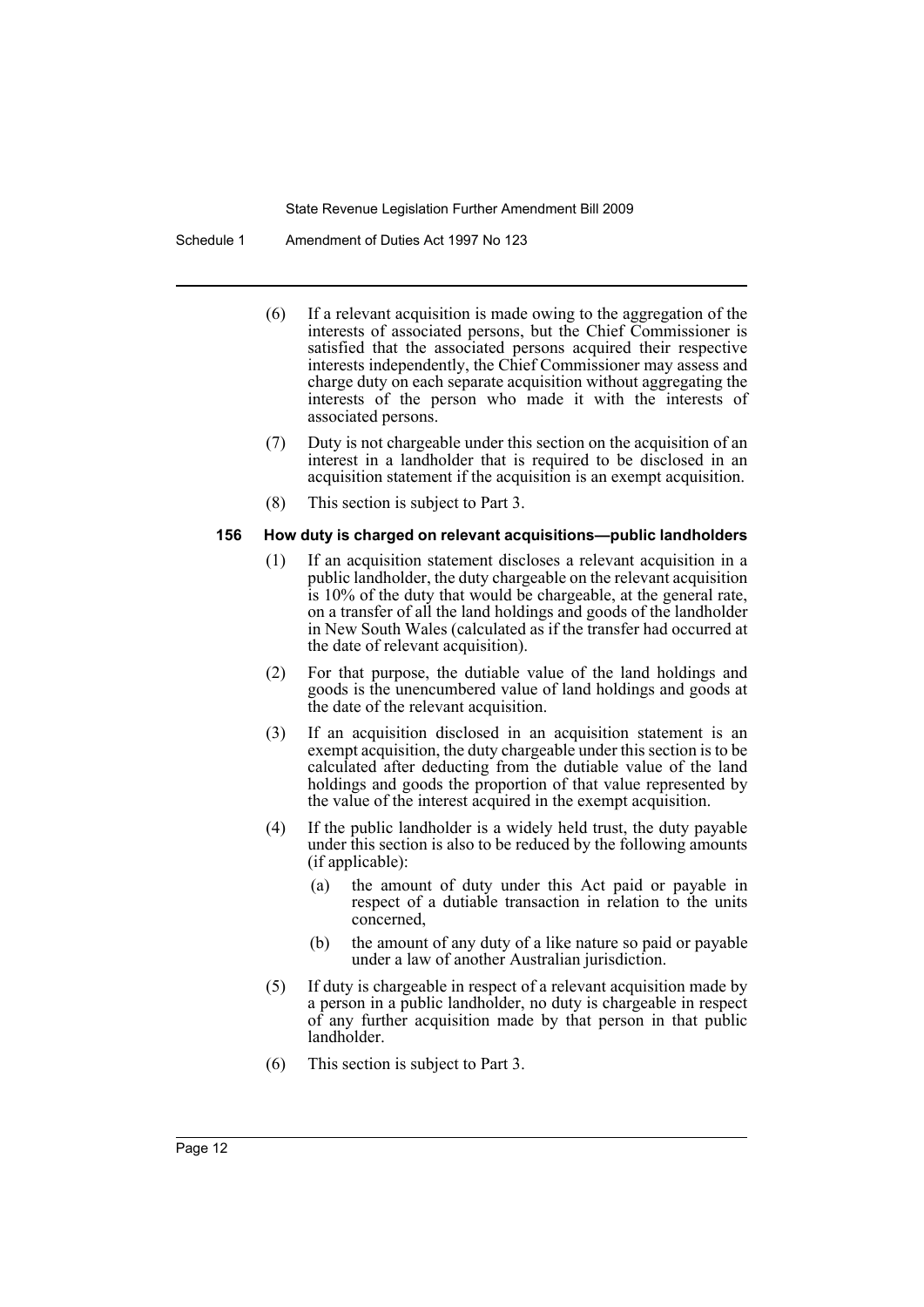Amendment of Duties Act 1997 No 123 Schedule 1

#### **157 What is the "general rate" of duty?**

For the purposes of this Chapter, the *general rate* is the rate of duty specified in section 32 for a transfer of dutiable property.

# **Part 3 General principles to be applied under this Chapter**

#### **158 Constructive ownership of land holdings and other property: linked entities**

- (1) In addition to any interest in land or other property that it may hold in its own right, a unit trust scheme, private company or listed company is taken, for the purposes of this Chapter, to hold an interest in land or other property held by a linked entity of the unit trust scheme or company.
- (2) A *linked entity* of a private unit trust scheme or a private company (the *principal entity*) means a person:
	- (a) who is part of a chain of persons:
		- (i) which includes the principal entity, and
		- (ii) which is comprised of one or more links, and
		- (iii) in which a link exists if a person would be entitled to receive not less than 50% of the unencumbered value of the property of another person if the other person were to be wound up, and
		- (iv) which does not include, in any of the links between the person and the principal entity, a public unit trust scheme or a listed company, and
	- (b) who is not a public unit trust scheme or a listed company.
- (3) A *linked entity* of a public unit trust scheme or listed company (the *principal entity*) means a person who is part of a chain of persons:
	- (a) which includes the principal entity, and
	- (b) which is comprised of one or more links, and
	- (c) in which a link exists if a person would be entitled to receive not less than 50% of the unencumbered value of the property of another person if the other person were to be wound up.
- (4) The value, for duty purposes, of the interest in land or other property that a unit trust scheme, private company or listed company (being a principal entity) is taken, by this section, to hold because of a holding by a linked entity is that portion of the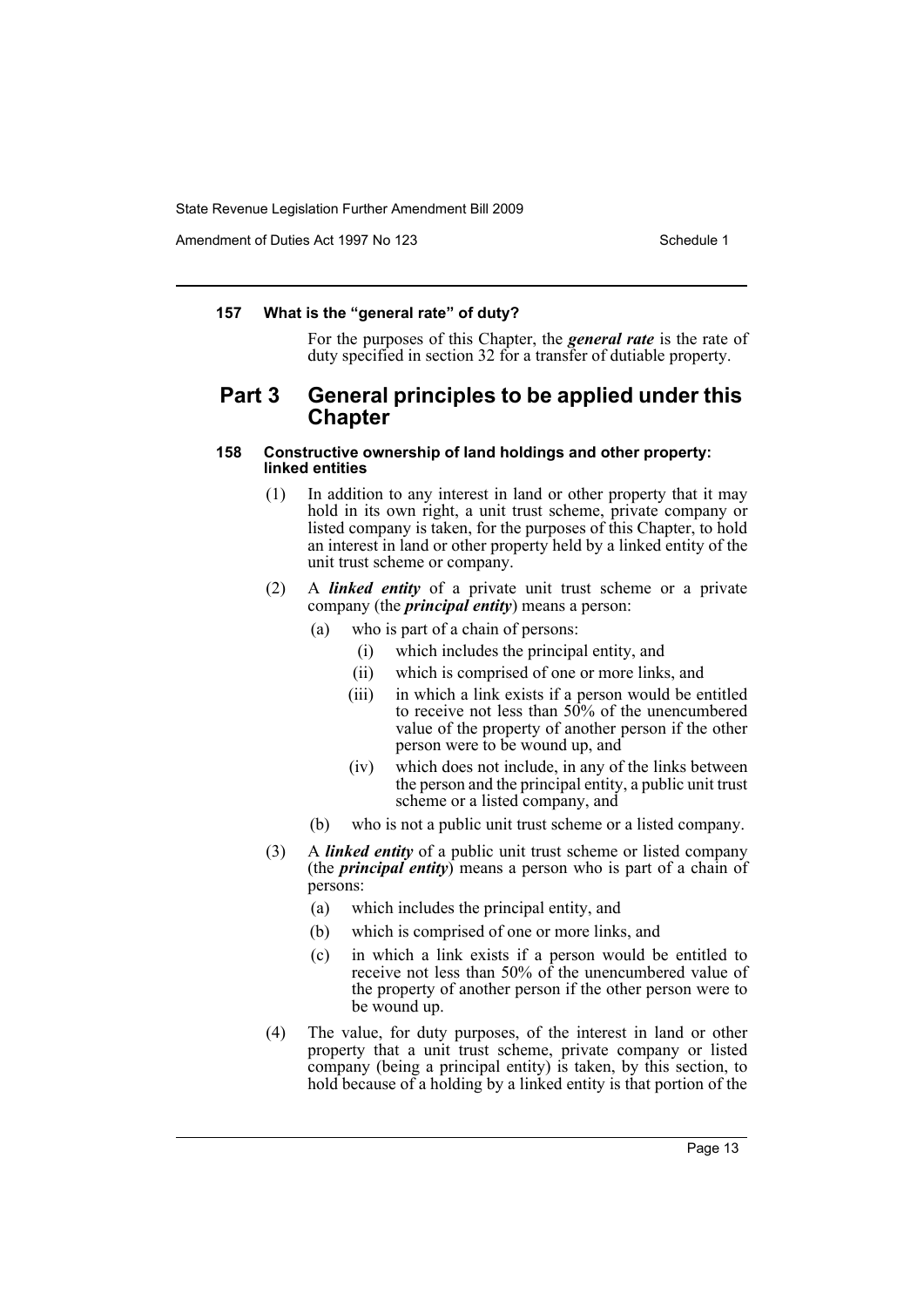Schedule 1 Amendment of Duties Act 1997 No 123

interest's unencumbered value to which the unit trust scheme or company would be entitled (without regard to any liabilities of the linked entity or any other person in the ownership chain) if each entity in the chain of entities were to be wound up.

#### **159 Constructive ownership of land holdings and other property: discretionary trusts**

- (1) A person or a member of a class of persons in whose favour, by the terms of a discretionary trust, capital the subject of the trust may be applied:
	- (a) in the event of the exercise of a power or discretion in favour of the person or class, or
	- (b) in the event that a discretion conferred under the trust is not exercised,
	- is, for the purposes of this section, a *beneficiary* of the trust.
- (2) A beneficiary of a discretionary trust is taken to own or to be otherwise entitled to the property the subject of the trust.
- (3) For the purposes of this Chapter, any property that is the subject of a discretionary trust is taken to be the subject of any other discretionary trust:
	- (a) that is, or
	- (b) any trustee of which (in the capacity of trustee) is, a beneficiary of it.
- (4) Subsection (3) extends to apply to property that is the subject of a discretionary trust only by the operation of that subsection.
- (5) In this section, *person* includes a landholder. **Note.** *Discretionary trust* is defined in the Dictionary.

# **160 Agreements for sale or transfer of land**

- (1) For the purposes of this Chapter, the transferor and the transferee under an uncompleted agreement for the sale or transfer of land are taken to be separately entitled to the whole of the land. **Note.** If duty is charged on an acquisition that relates to a land holding to which subsection (1) applies, the Chief Commissioner may defer payment of duty under section 47 of the *Taxation Administration Act 1996*.
- (2) If:
	- (a) at the time of acquisition of an interest by any person in a landholder that necessitates the lodgment of an acquisition statement under this Chapter, the landholder was the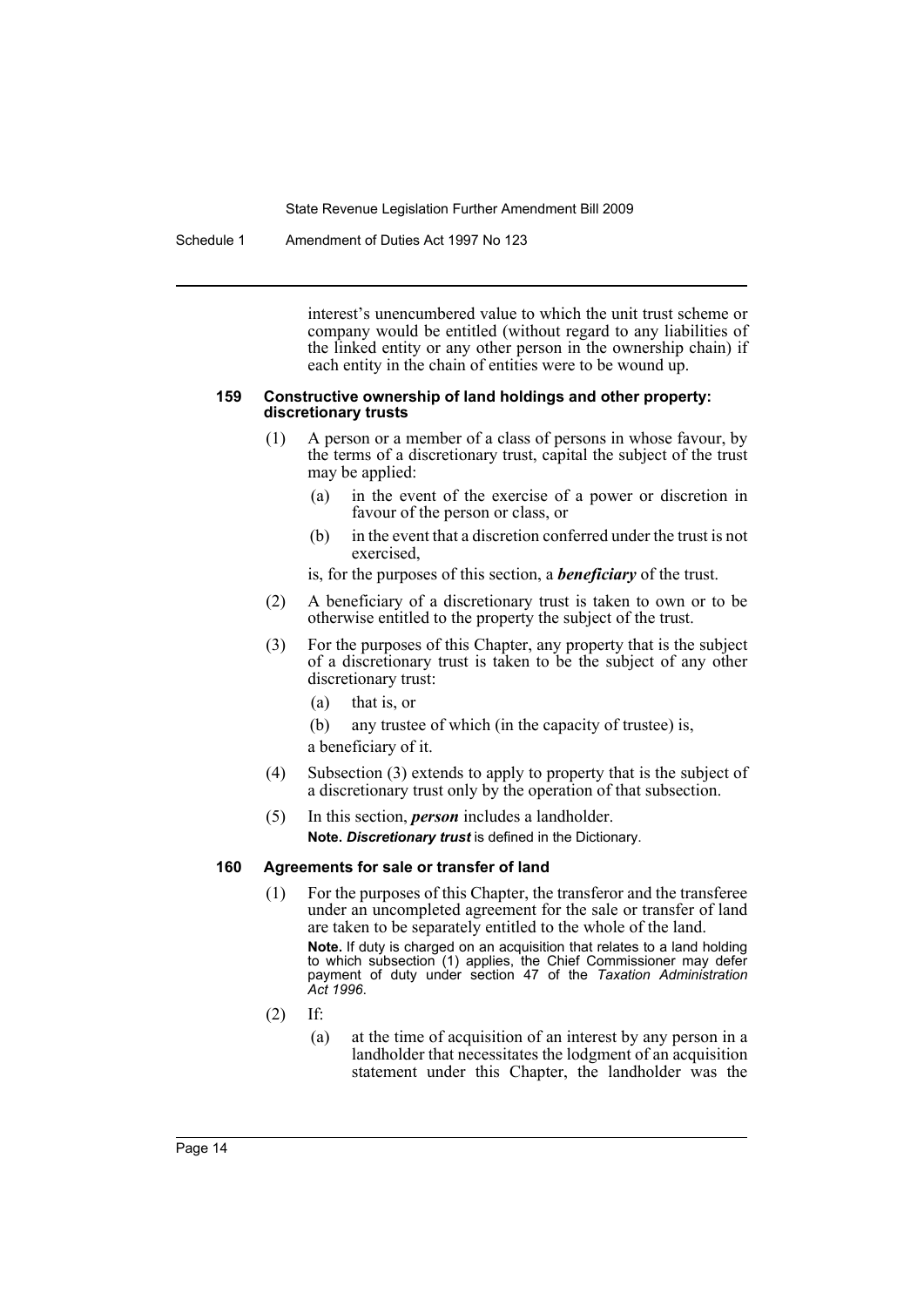Amendment of Duties Act 1997 No 123 Schedule 1

vendor under an uncompleted agreement for the sale or transfer of land, and

(b) the agreement is subsequently completed,

the Chief Commissioner is to assess or reassess the statement as though the land the subject of the agreement was not, at the time of the acquisition concerned, a land holding of the landholder.

- (3) If:
	- (a) at the time of acquisition of an interest by any person in a landholder that necessitates the lodgment of an acquisition statement under this Chapter, the landholder was the purchaser under an uncompleted agreement for the sale or transfer of land, and
	- (b) the agreement is subsequently rescinded, annulled or otherwise terminated without completion,

the Chief Commissioner is to assess or reassess the statement as though the land the subject of the agreement was not, at the time of the acquisition concerned, a land holding of the landholder.

(4) In this section, a reference to a *landholder* includes a reference to a linked entity of the landholder.

## **161 Agreements for sale or issue of shares or units in landholder**

- (1) For the purposes of this Chapter, if an agreement is made to purchase or issue a share or unit in a landholder, then, on and from completion of the agreement:
	- (a) the purchaser or person to whom the unit or share is to be issued is taken to have an entitlement to a distribution of property from the landholder on a winding up of the landholder (as if the purchase or interest acquired by the person were registered on completion), and
	- (b) in the case of an agreement to purchase a share or unit, the registered interest of the vendor in the unit or share is to be disregarded.

**Note.** Accordingly, the purchaser or person to whom a share or unit is issued under an agreement for the sale or issue of a share or unit in a landholder acquires an interest in the landholder when the agreement is completed.

(2) For the purposes of subsection (1), an agreement is taken to be completed when the necessary transfer or title documents are delivered to the person acquiring the interest, or the consideration for the purchase or issue is paid, whichever first occurs.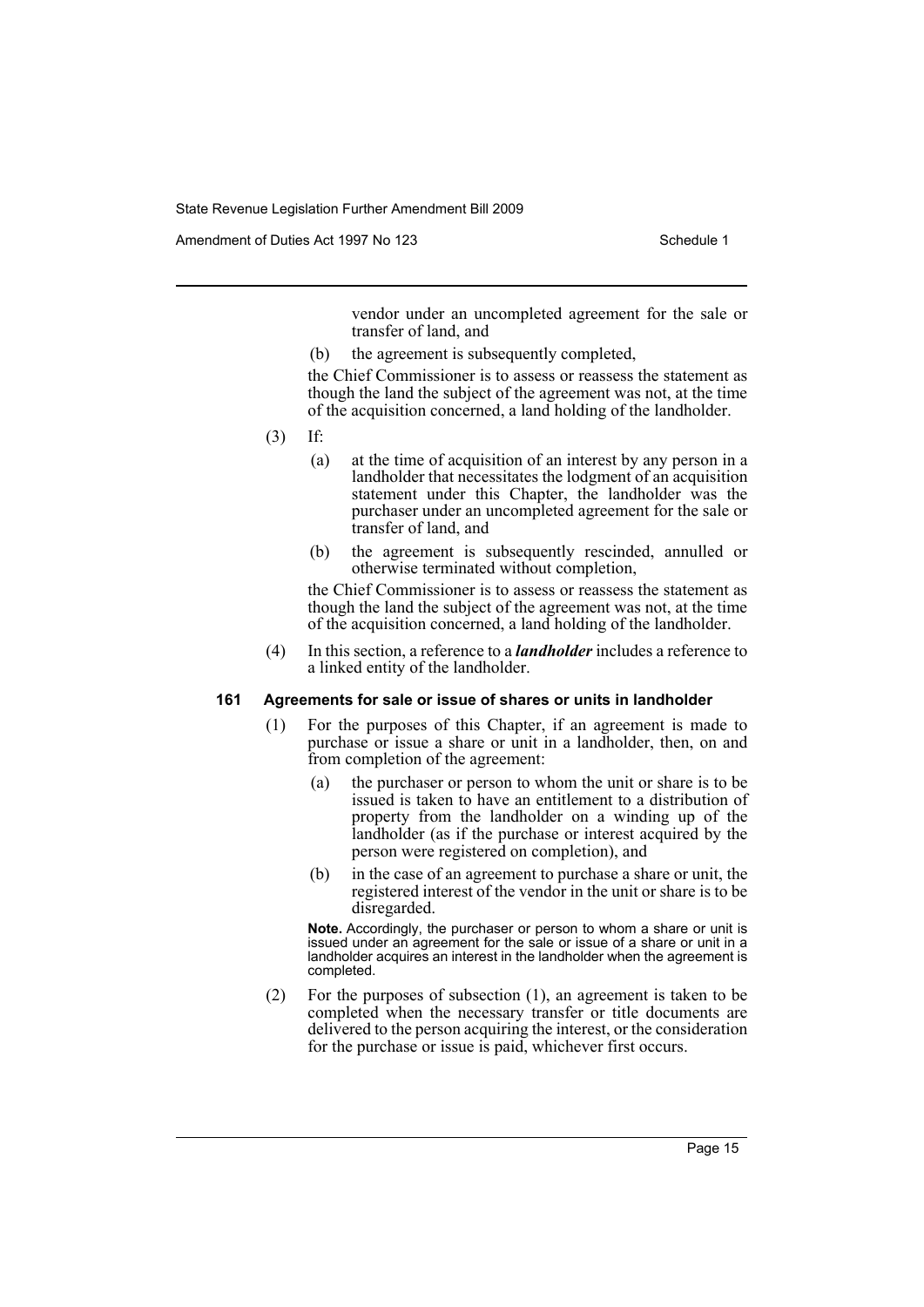Schedule 1 Amendment of Duties Act 1997 No 123

(3) This section does not apply in respect of shares or units in a landholder which is a listed company or a listed trust.

#### **162 Valuation of property**

- (1) Subject to this Chapter, the provisions of this Act for ascertaining the value of transfers chargeable with ad valorem duty extend to an acquisition statement under this Chapter and the value of land holdings and goods mentioned in it.
- (2) In determining the unencumbered value of land holdings or goods under this Chapter, any arrangement made in respect of the land holdings that has the effect of reducing the unencumbered value is to be disregarded, subject to subsection (3).
- (3) An arrangement is not to be disregarded if the Chief Commissioner is satisfied that the arrangement was not made as part of an arrangement or scheme with a collateral purpose of reducing the duty otherwise payable in relation to the relevant acquisition.
- (4) In considering whether or not he or she is satisfied for the purposes of subsection (3), the Chief Commissioner may have regard to:
	- (a) the duration of the arrangement before the relevant acquisition, and
	- (b) whether the arrangement has been made with an associated person, and
	- (c) whether there is any commercial efficacy to the making of the arrangement other than to reduce duty, and
	- (d) any other matters the Chief Commissioner considers relevant.

# **163 Maximisation of entitlements on distribution of property**

- (1) This section applies to any calculation, for the purposes of this Chapter, of the entitlement of a person (the *interested person*) to participate in a distribution of the property of a landholder, whether on a winding up of the landholder or otherwise.
- (2) A calculation is to be made based, firstly, on a distribution carried out in accordance with the constitution of the landholder, and with any law relevant to the distribution, as in force at the time of distribution, and the entitlement of the interested person is to be evaluated accordingly.
- (3) Next, a calculation is to be made based on a distribution carried out after the interested person, and any other person whom the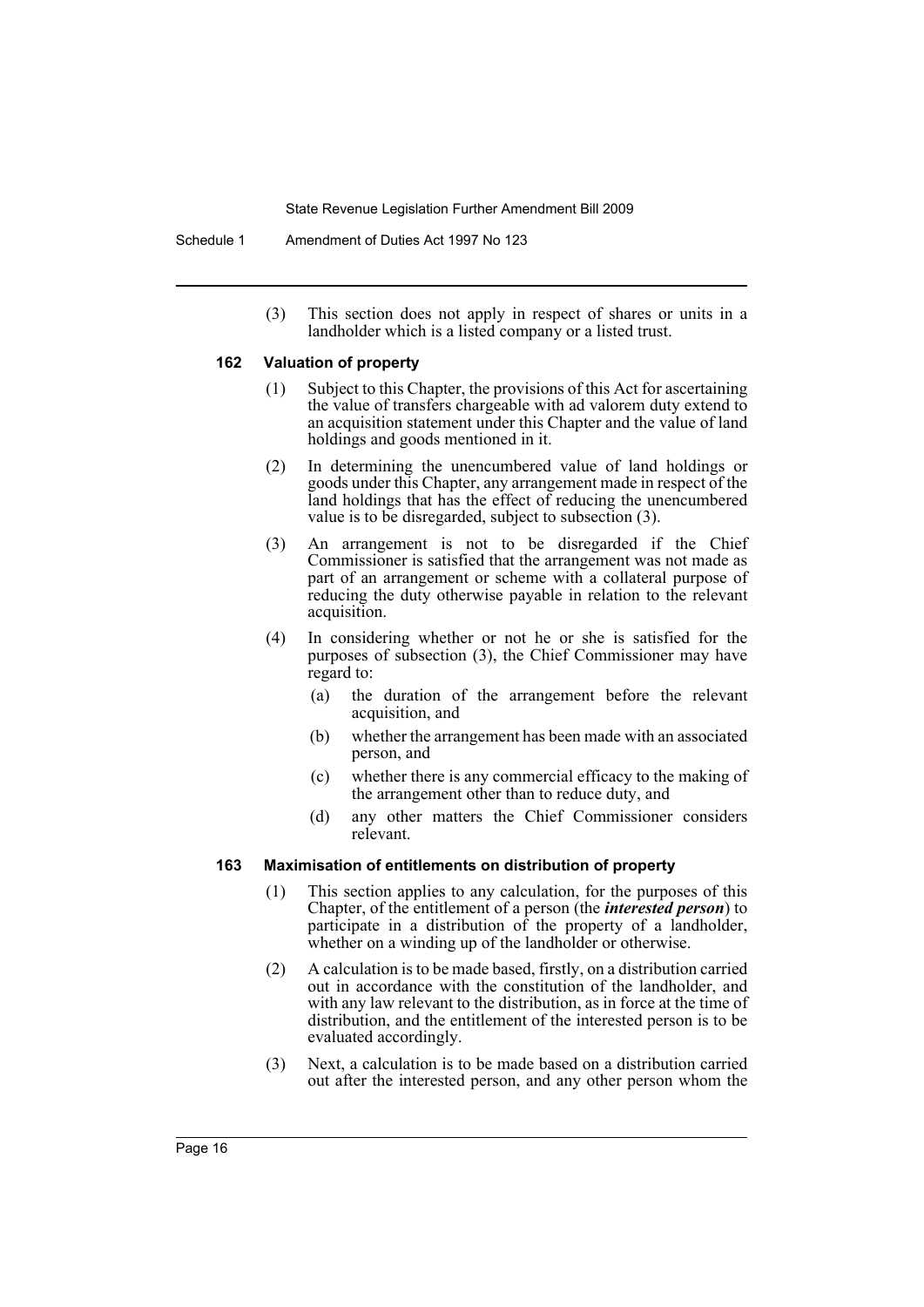Amendment of Duties Act 1997 No 123 Schedule 1

interested person has power to direct with respect to such a distribution or who is, in relation to the interested person, an associated person, had exercised all powers and discretions exercisable by them by reason of having acquired an interest in the landholder concerned:

- (a) to effect or compel an alteration to the constitution of the landholder, and
- (b) to vary the rights conferred by units or shares in the landholder, and
- (c) to effect or compel the substitution or replacement of units or shares in the landholder with other units or shares in it,

in such a manner as would maximise the value of the entitlement, and the entitlement of the interested person is to be evaluated accordingly.

(4) The results obtained by an evaluation of the interested person's entitlement in accordance with subsections (2) and (3) are then to be compared, and whichever evaluation results in a greater entitlement is the correct evaluation, for the purposes of this Chapter, of the entitlement, unless the Chief Commissioner, being satisfied that the application of this subsection in the particular case would be inequitable, determines otherwise.

# **Part 4 Exemptions and concessions**

#### **163A General exemptions**

An acquisition by a person of an interest in a landholder is an exempt acquisition:

- (a) if the interest was acquired in the person's capacity as:
	- (i) a receiver or trustee in bankruptcy, or
	- (ii) a liquidator, or
	- (iii) an executor or administrator of the estate of a deceased person, or
- (b) if the interest was acquired solely as the result of the making of a compromise or arrangement under Part 5.1 of the *Corporations Act 2001* of the Commonwealth that has been approved by a court, not being a compromise or arrangement that the Chief Commissioner is satisfied was made with the intention of defeating the operation of this Chapter, or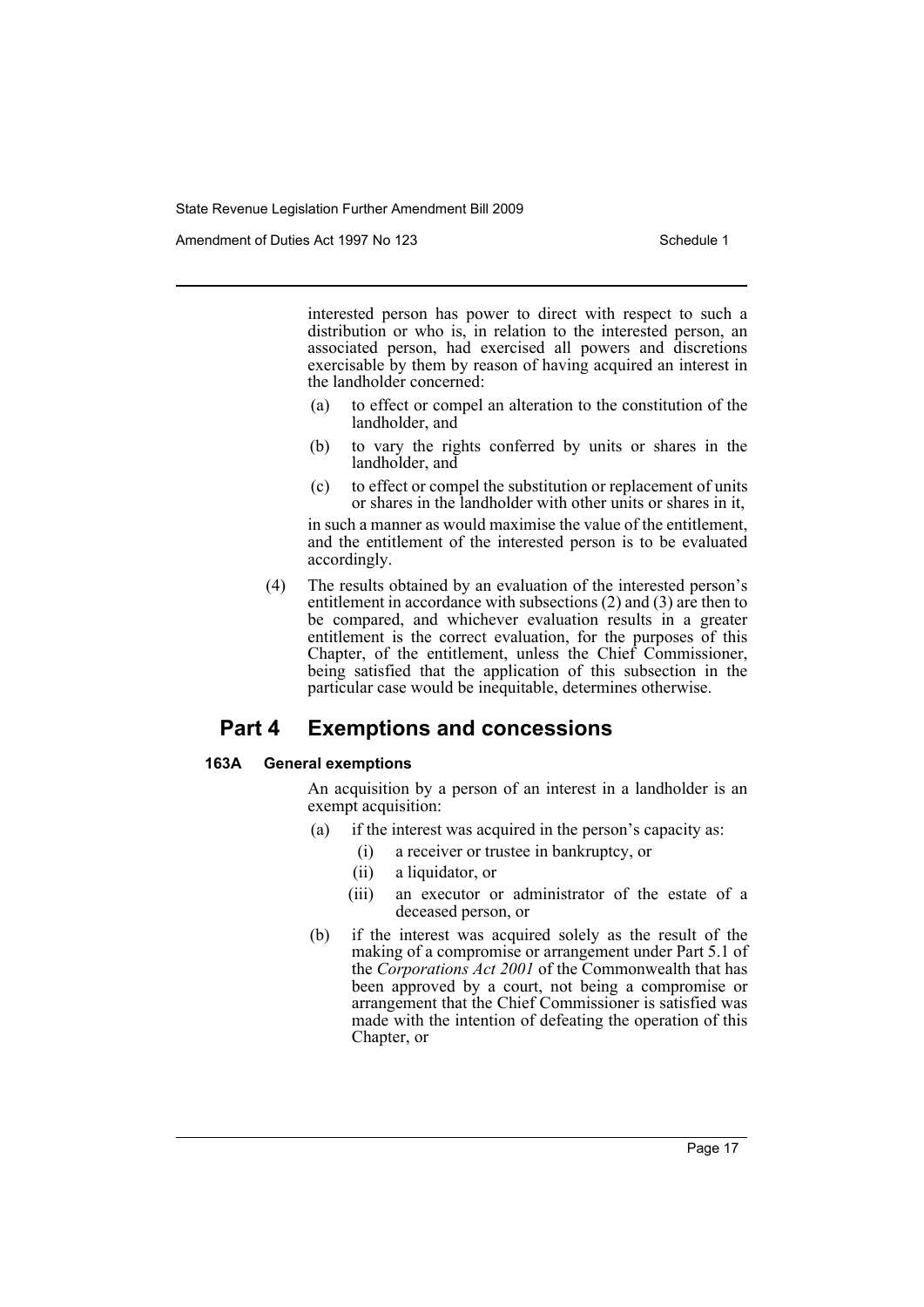- (c) if the interest concerned is acquired solely from a pro rata increase or decrease in the interests of all unit holders or shareholders, or
- (d) if the interest was acquired solely as the result of the distribution of the estate of a deceased person, whether effected in the ordinary course of execution of a will or codicil or administration of an intestate estate or as the result of the order of a court, made under Chapter 3 of the *Succession Act 2006* or otherwise, varying the application of the provisions of a will or codicil or varying the application of the rules governing the distribution of the property of an intestate estate, or
- (e) if the land holding of the landholder comprises land used for primary production and the Chief Commissioner is satisfied that, had the landholder transferred the land to the person acquiring an interest as a result of the acquisition immediately before that acquisition, the transfer of the land would not be chargeable with duty under this Act because of the application of section 274, or
- (f) if the acquisition of an interest in a landholder would be chargeable with duty of \$50 under section 54 or 54A if the property being acquired were land in New South Wales and the Chief Commissioner is satisfied that the acquisition is not part of a scheme to avoid duty under this Chapter, or
- (g) if the interest concerned was acquired before the landholder held land in New South Wales, or
- (h) if the interest concerned is an interest in a private unit trust scheme acquired before 10 June 1987, or
- (i) if the interest concerned is an interest in a private company acquired before 21 November 1986, or
- (j) if the interest concerned is an interest in a private landholder acquired before 1 July 2009 and, at the time of its acquisition, the private landholder was not a land rich landholder within the meaning of Chapter 4A (as in force before its repeal by the *State Revenue Legislation Further Amendment Act 2009*), or
- (k) if the interest concerned is an interest in a public landholder acquired before 1 July 2009.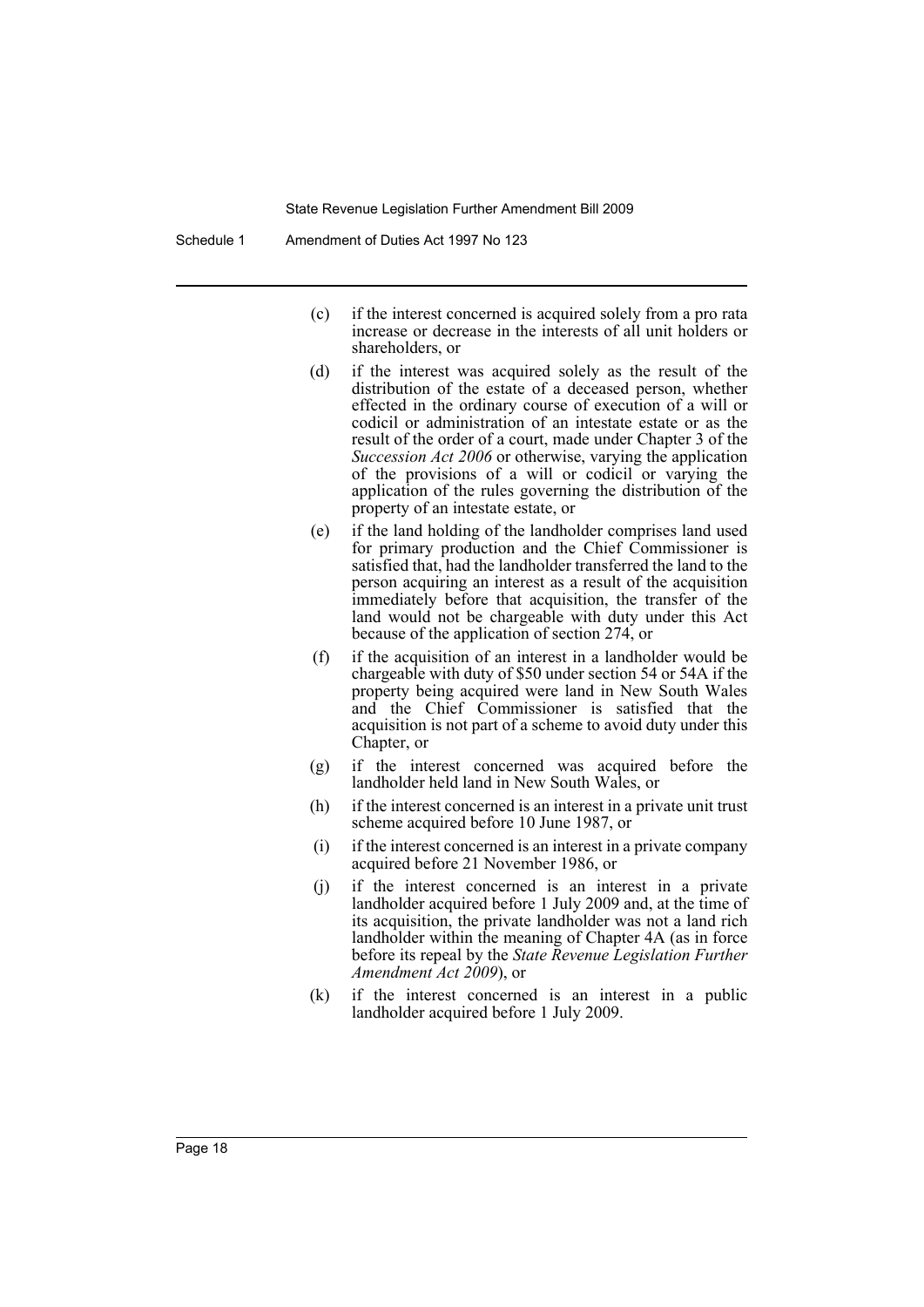Amendment of Duties Act 1997 No 123 Schedule 1

#### **163B Exemption—break-up of marriages and other relationships**

- (1) An acquisition by a person of an interest in a landholder is an exempt acquisition:
	- (a) if the interest was acquired by the parties to a marriage that is dissolved or annulled, or in the opinion of the Chief Commissioner has broken down irretrievably, or by either of them, or by a child or children of either of them or a trustee of such a child or children, as a result of a transfer made in accordance with:
		- (i) a financial agreement made under section 90B, 90C or 90D of the *Family Law Act 1975* of the Commonwealth that, under that Act, is binding on the parties to the agreement, or
		- (ii) an order of a court made under that Act, or
		- (iii) an agreement that the Chief Commissioner is satisfied has been made for the purpose of dividing matrimonial property as a consequence of the dissolution, annulment or breakdown of the marriage, or
	- (b) if the interest was acquired by the parties to a de facto relationship that has, in the opinion of the Chief Commissioner, broken down irretrievably, or by either of them, or by a child or children of either of them or a trustee of such a child or children, as a result of a transfer made in accordance with:
		- (i) a financial agreement made under section 90UB, 90UC or 90UD of the *Family Law Act 1975* of the Commonwealth that, under that Act, is binding on the parties to the agreement, or
		- (ii) an order of a court made under that Act, or
	- (c) if the interest was acquired by the parties to a domestic relationship that has, in the opinion of the Chief Commissioner, been terminated, or by either of them, or by a child or children of either of them or a trustee of such a child or children, as a result of a transfer made in accordance with:
		- (i) an order of a court made under the *Property (Relationships) Act 1984*, or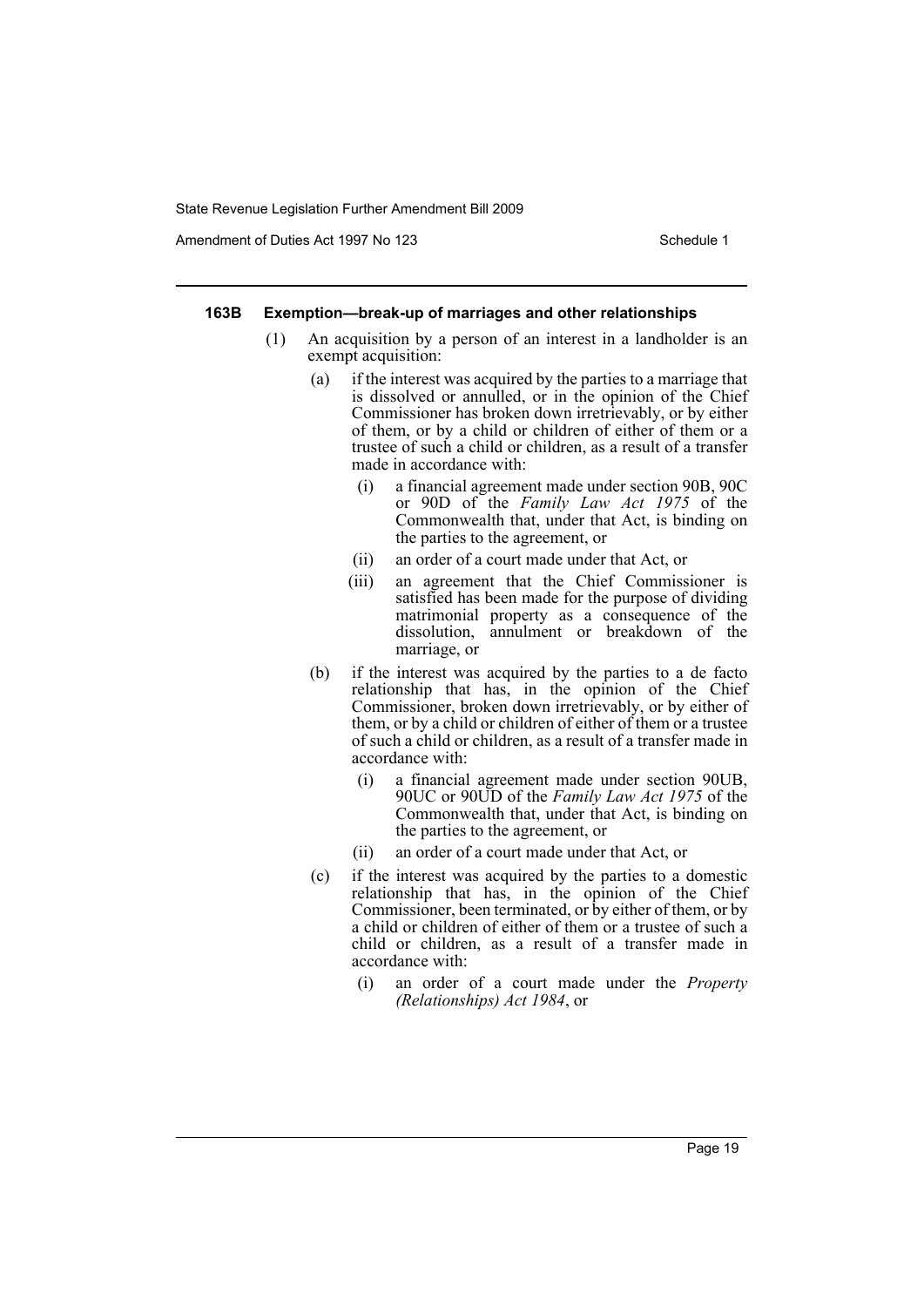Schedule 1 Amendment of Duties Act 1997 No 123

(ii) a termination agreement within the meaning of section 44 of the *Property (Relationships) Act 1984* that has been certified in accordance with section 47 of that Act, or

**Note.** *Domestic relationship* (defined in the Dictionary) has the same meaning as in the *Property (Relationships) Act 1984*.

- (d) to the extent that:
	- (i) for purposes of or ancillary to the acquisition of an interest referred to in paragraph (a), (b) or (c), the acquisition consists of the transfer of a share that is matrimonial property or relationship property to a person not a party to the relevant marriage or relationship, in order to comply with a requirement of or prescribed under the *Corporations Act 2001* of the Commonwealth, or
	- (ii) the acquisition consists of a declaration of trust by the transferee of a share transferred as referred to in subparagraph (i) for the benefit of a party to the marriage or relationship.
- (2) If:
	- (a) duty was paid on the acquisition of matrimonial property by the parties to a marriage or by either of them, or by a child or children of either of them or a trustee of such a child or children, and
	- (b) the interest acquired was acquired as a result of a transfer made in accordance with an agreement or order referred to in subsection (1) (a), and
	- (c) the marriage has been dissolved or annulled or has broken down irretrievably,

the person who paid the duty is entitled to a refund of it.

- (3) If:
	- (a) duty was paid on the acquisition of relationship property by the parties to a de facto relationship or by either of them, or by a child or children of either of them or a trustee of such a child or children, and
	- (b) the interest acquired was acquired as a result of a transfer made in accordance with an agreement or order referred to in subsection (1) (b), and
	- (c) the de facto relationship has broken down,

the person who paid the duty is entitled to a refund of it.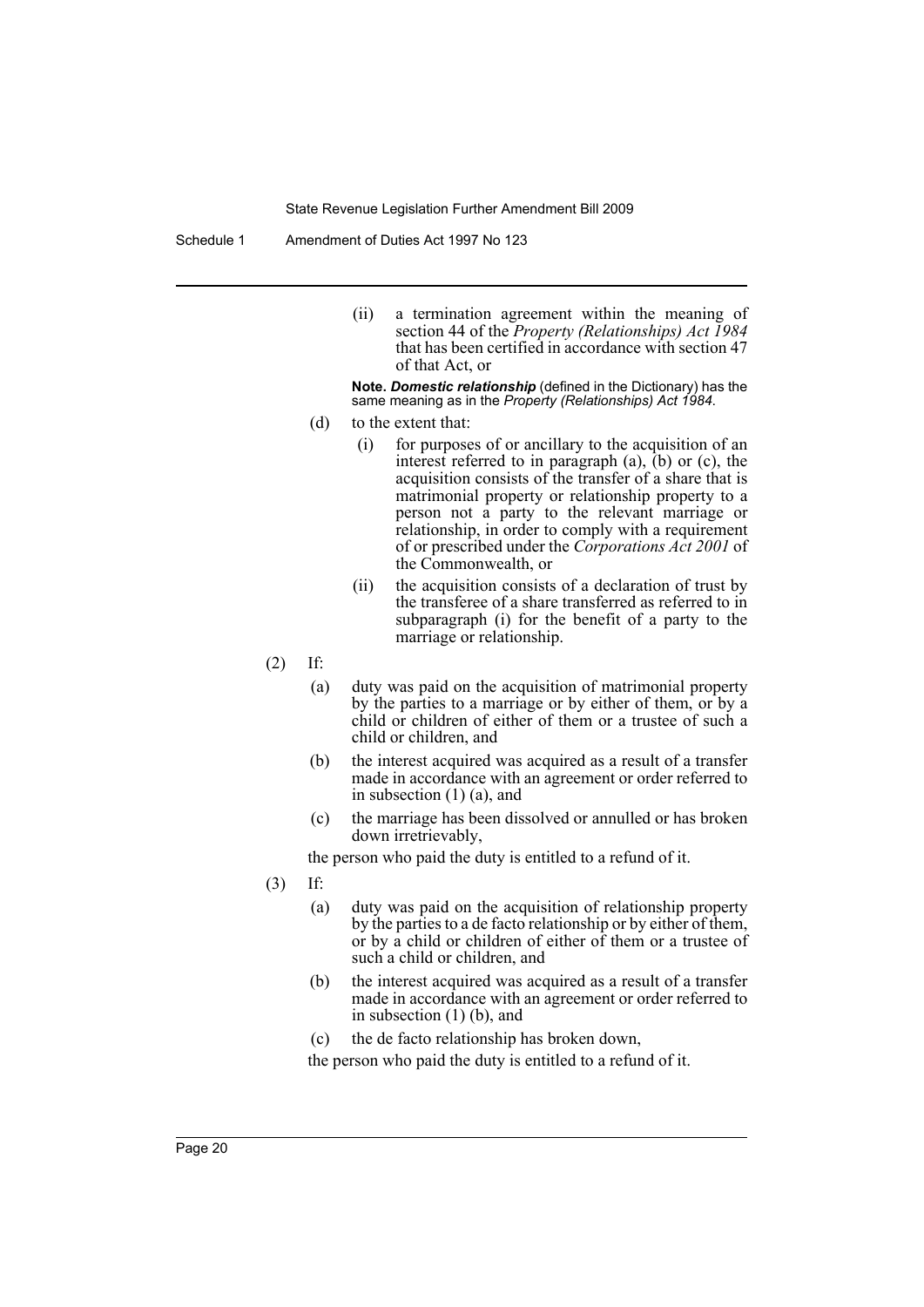Amendment of Duties Act 1997 No 123 Schedule 1

(4) If:

- (a) duty was paid on the acquisition of relationship property by the parties to a domestic relationship or by either of them, or by a child or children of either of them or a trustee of such a child or children, and
- (b) the interest acquired was acquired as a result of a transfer made in accordance with an order or agreement referred to in subsection (1) (c), and
- (c) the domestic relationship has been terminated,

the person who paid the duty is entitled to a refund of it.

- (5) A party to a marriage, de facto relationship or domestic relationship may provide a statement to the Chief Commissioner, in the form of a statutory declaration, to the effect that:
	- (a) in the case of a marriage:
		- (i) the party intends to apply for a dissolution or an annulment of the marriage, or
		- (ii) the parties to the marriage have separated, and there is no reasonable likelihood of cohabitation being resumed, or
	- (b) in the case of a de facto relationship or domestic relationship, the relationship has broken down or been terminated.
- (6) The Chief Commissioner is required to have regard to any such statement in exercising his or her functions under this section.
- (7) Subsection (6) does not limit the functions of the Chief Commissioner under section 72 of the *Taxation Administration Act 1996*.
- (8) In this section:

*marriage* includes a void marriage.

*matrimonial property* of a marriage means property of the parties to the marriage or of either of them.

*party* to a marriage includes a person who was a party to a marriage that has been dissolved or annulled, in Australia or elsewhere.

*relationship property* of a de facto relationship or domestic relationship means property of the parties to the relationship or of either of them.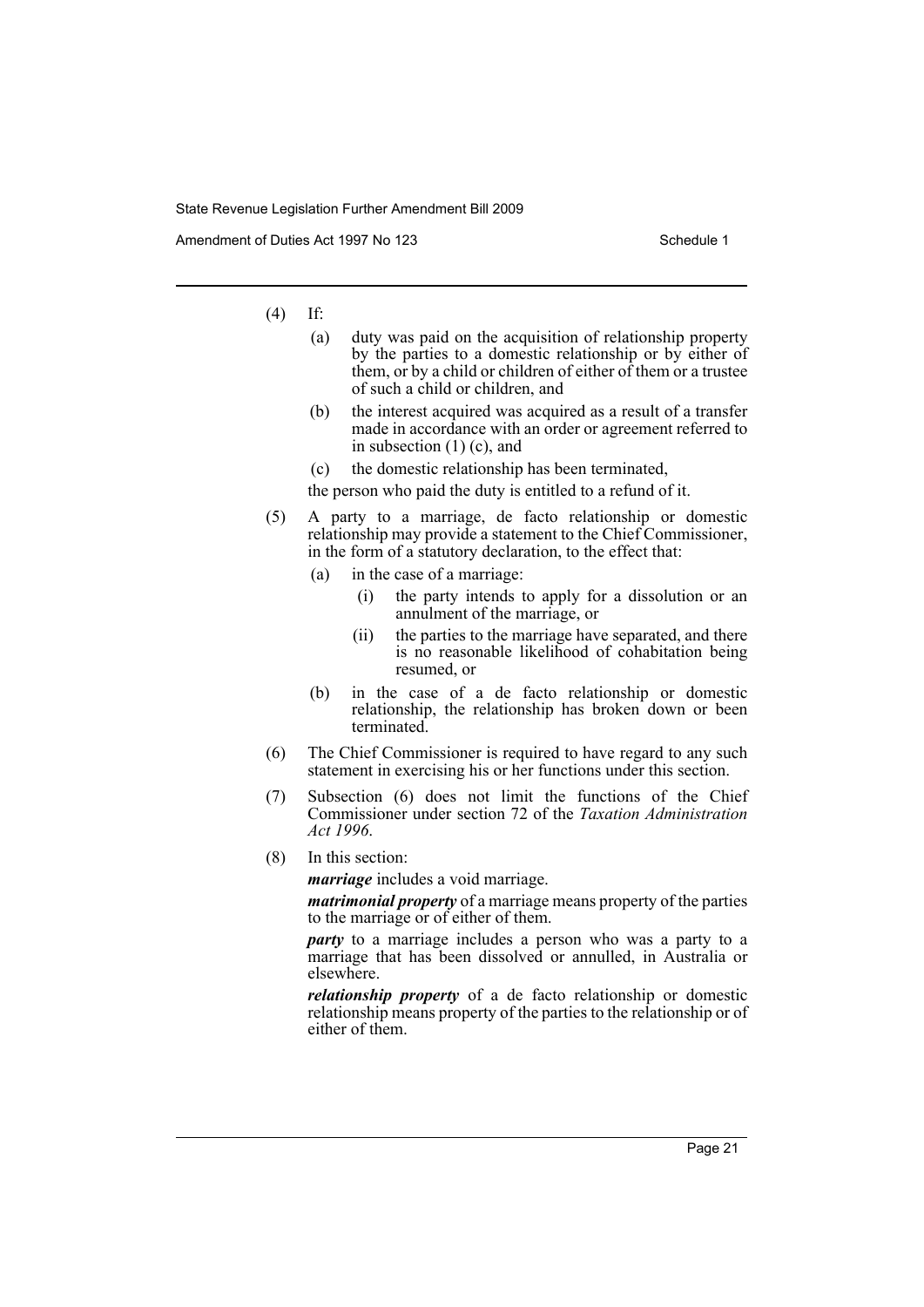Schedule 1 Amendment of Duties Act 1997 No 123

#### **163C Exemption for "top hatting" arrangements**

- (1) An acquisition by a person of an interest in a landholder is an exempt acquisition if the Chief Commissioner is satisfied that:
	- (a) the acquisition is made for the purpose of giving effect to a scheme that would qualify as a roll-over under Subdivision 124-Q of the *Income Tax Assessment Act 1997* of the Commonwealth, and
	- (b) when the scheme is completed, the interposed trust will be a public unit trust scheme or a landholder, and
	- (c) the acquisition is not part of a scheme a purpose of which is to minimise duty otherwise payable under this Act.

**Note.** A roll-over involves a scheme for interposing a unit trust scheme (whether a new or existing unit trust scheme) between persons who have an ownership interest in 2 or more unit trust schemes, or in one or more companies and one or more unit trust schemes, and the unit trust schemes or companies in which they have an ownership interest. The interests of the unit holders or shareholders are stapled together to form stapled securities and the interposed unit trust becomes the owner of all the stapled interests.

- (2) An acquisition by a person for the purposes of a scheme referred to in Subdivision 124-Q of the *Income Tax Assessment Act 1997* of the Commonwealth ceases to be an exempt acquisition if:
	- (a) the interposed trust is not a public unit trust scheme or a landholder when the scheme is completed, or
	- (b) the interposed trust ceases to be a public unit trust scheme or a landholder at any time within 12 months after the scheme is completed.
- (3) If an acquisition ceases to be an exempt acquisition:
	- (a) duty is chargeable under this Chapter in respect of the acquisition as if the acquisition had never been an exempt acquisition, and
	- (b) the person who made the acquisition must lodge an acquisition statement or a revised acquisition statement with the Chief Commissioner to reflect the fact that the acquisition has ceased to be an exempt acquisition, and
	- (c) a tax default does not occur for the purposes of the *Taxation Administration Act 1996* if the duty (if any) chargeable under this Chapter as a result of the acquisition ceasing to be an exempt acquisition is paid within 3 months after the acquisition ceases to be an exempt acquisition.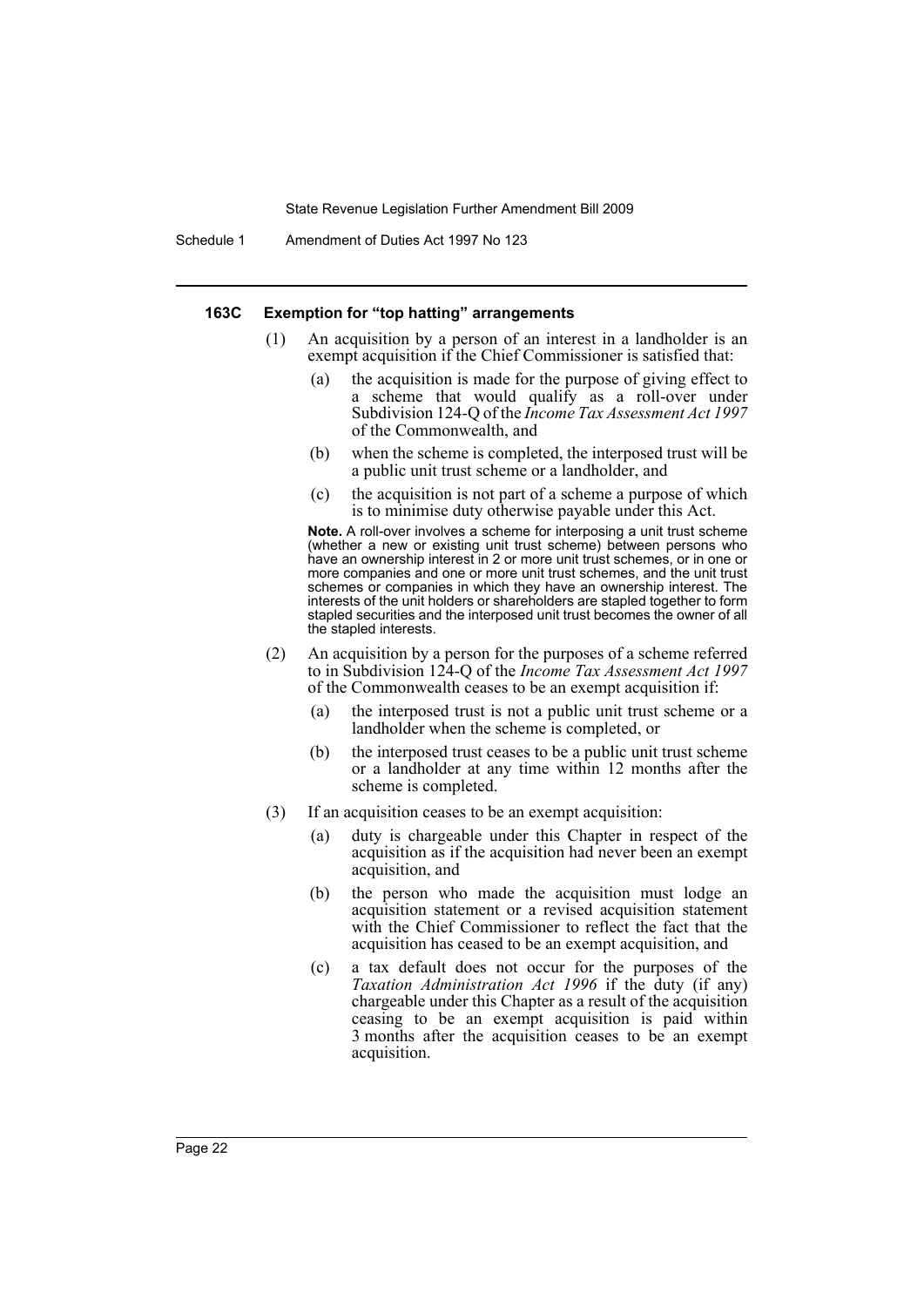Amendment of Duties Act 1997 No 123 Schedule 1

(4) In this section:

*interposed trust*, in relation to a scheme, has the same meaning as it has in section 124-1045 of the *Income Tax Assessment Act 1997* of the Commonwealth.

#### **163D Concession for primary producers—continuation of land rich requirement**

- (1) Duty is chargeable under this Chapter in respect of an acquisition of an interest in a primary producer only if, when the acquisition is made, the primary producer is land rich.
- (2) For the purposes of this section, a *primary producer* is a landholder whose land holdings in all places, whether within or outside Australia, wholly or predominantly comprise land used for primary production or land that would be considered to be land used for primary production if it were land in New South **Wales**
- (3) A primary producer is *land rich* if:
	- (a) it has land holdings in New South Wales with an unencumbered value of \$2,000,000 or more, and
	- (b) its land holdings in all places, whether within or outside Australia, comprise 80% or more of the unencumbered value of all its property.
- (4) If at any time within the period of 5 years after an acquisition of an interest in a primary producer is made, the landholder in whom the acquisition is made ceases for any length of time to be a primary producer:
	- (a) the person who made the acquisition must immediately notify the Chief Commissioner:
		- (i) that the landholder has ceased to be a primary producer, and
		- (ii) of the date on which the landholder ceased to be a primary producer, and
	- (b) duty is chargeable under this Chapter in respect of the acquisition on the date on which the landholder ceased to be a primary producer, and
	- (c) the Chief Commissioner must make an assessment of the duty so chargeable.
- (5) Property is not to be counted in calculating the unencumbered value of the property of a primary producer for the purposes of this section if the primary producer is unable to satisfy the Chief Commissioner that the property was obtained otherwise than to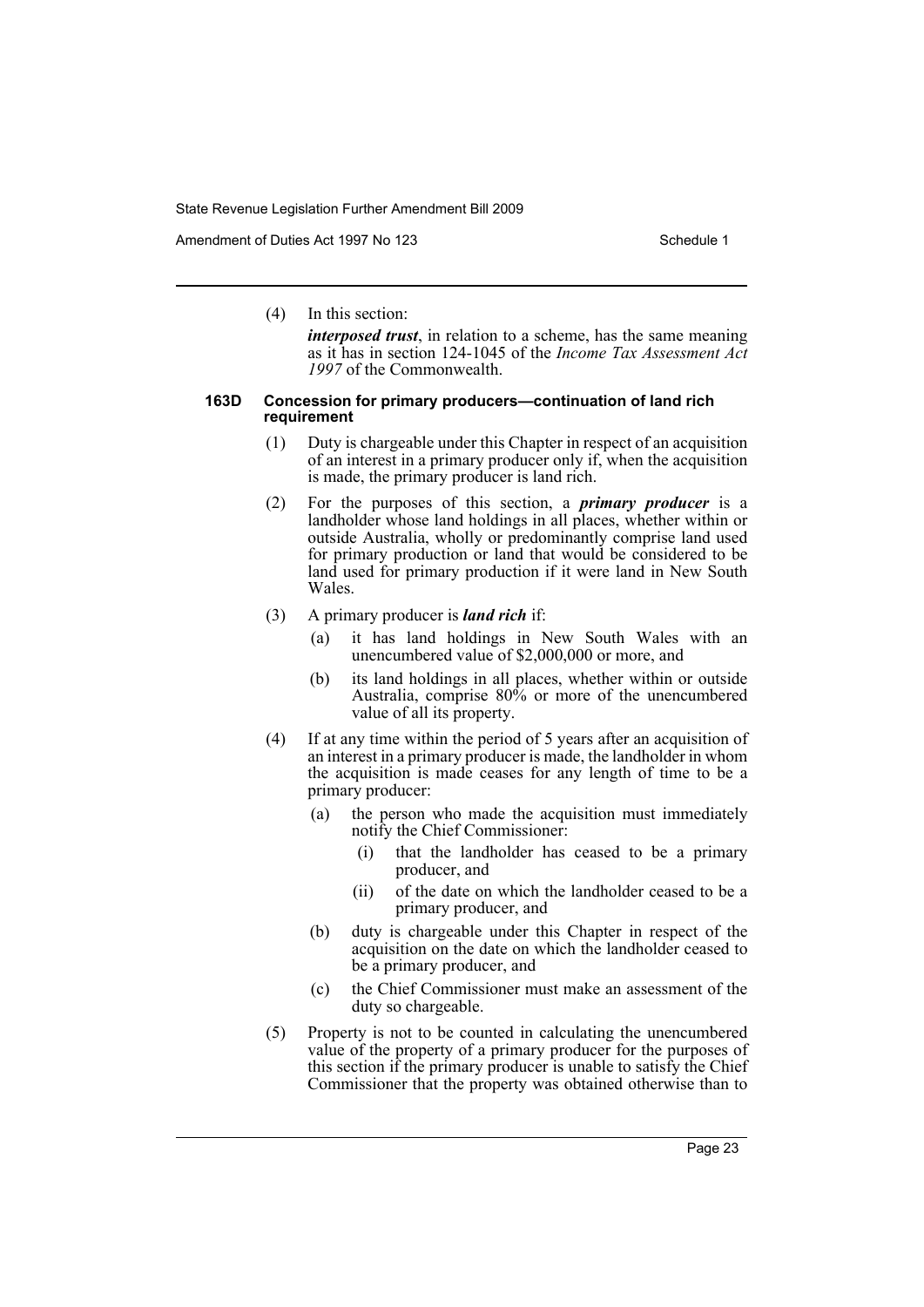Schedule 1 Amendment of Duties Act 1997 No 123

reduce, for the purposes of this Chapter, the ratio of its land holdings in all places, whether within or outside Australia, to the unencumbered value of all its property.

#### **163E Concession for acquisitions securing financial accommodation**

- (1) If the person lodging an acquisition statement under this Chapter in relation to the acquisition of an interest in a landholder:
	- (a) informs the Chief Commissioner at the time the statement is lodged that the acquisition is effected for the purpose of securing financial accommodation, and
	- (b) the Chief Commissioner is satisfied that the acquisition is effected for that purpose,

the statement, in so far as it relates to that acquisition, is not chargeable with duty, except as provided by subsection (2).

- (2) The statement is chargeable with duty at the expiration of the period of 5 years after the date of the acquisition (or such longer period as may be determined by the Chief Commissioner in the particular case) if the interest concerned is not:
	- (a) re-acquired by the person from whom it was acquired, or
	- (b) in the case of an acquisition by way of mortgage, conveyed by the mortgagee to a third person in exercise of the mortgagee's power of sale,

within that period (or that longer period).

(3) A person is not required to lodge an acquisition statement with the Chief Commissioner in respect of a re-acquisition by the person of the interest concerned.

#### **163F Concession for redemption and re-issue arrangements**

- (1) This section applies if:
	- (a) the trustee of a unit trust scheme that is a widely held trust redeems any units in the trust, and
	- (b) the redemption is done for the purpose of re-issuing or re-offering the units for sale, and
	- (c) as a result of the redemption, the scheme would, but for this section, cease to be a widely held trust because a unit holder, individually or together with any associated person, is entitled to more than 20% of the units in the trust.
- (2) For a period of 30 days beginning on and including the day on which the redemption occurs, the trust is taken to continue to be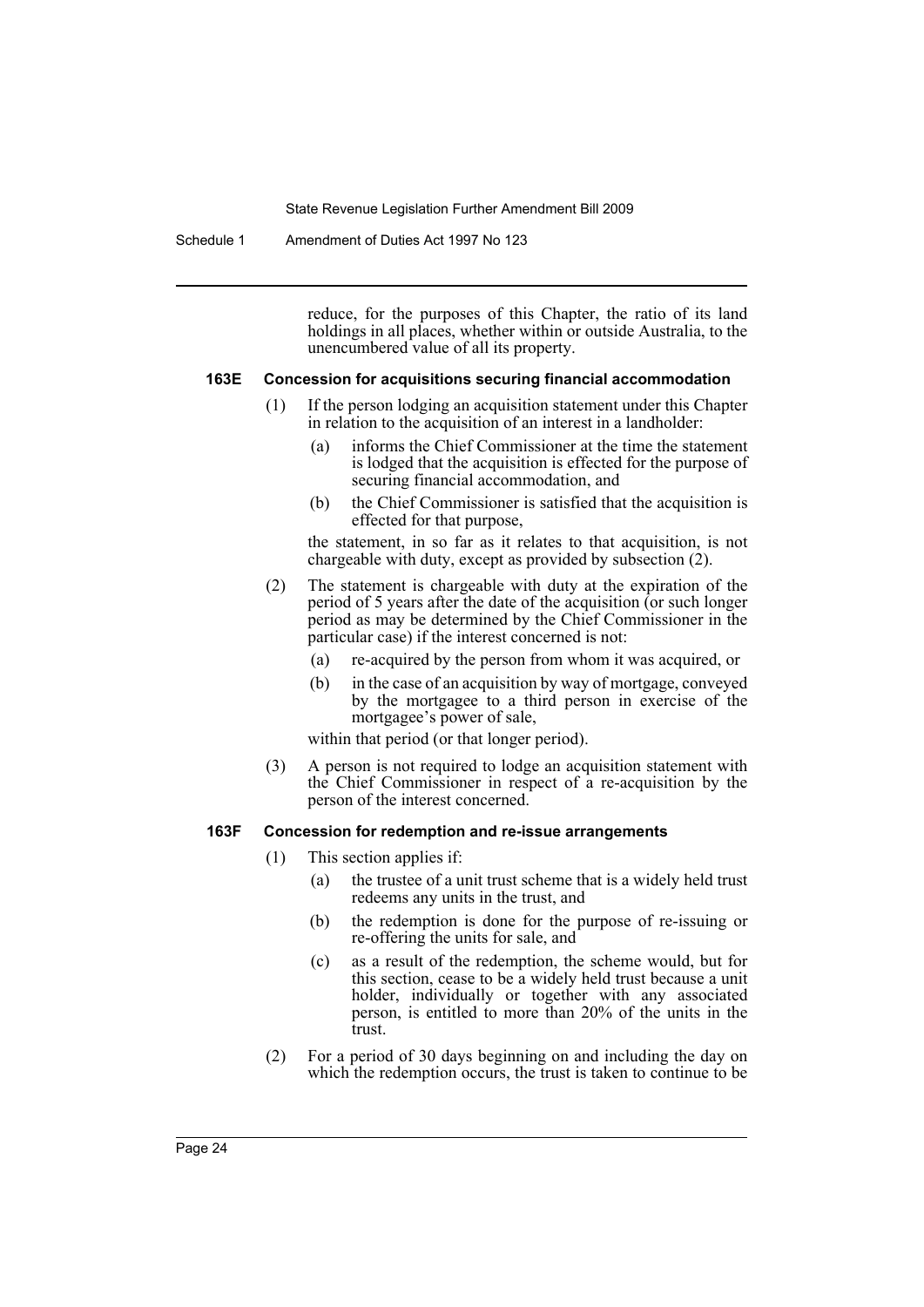Amendment of Duties Act 1997 No 123 Schedule 1

a widely held trust, but only if the trust continues to have not less than 300 unit holders none of whom, individually or together with any associated person, is entitled to more than 25% of the units of the trust.

- (3) If, at the end of that 30-day period, a unit holder, individually or together with any associated person, is entitled to more than 20% of the units in the unit trust scheme:
	- (a) the trust is taken to have ceased to be a widely held trust from the beginning of that 30-day period (as if subsection (2) had never applied), and
	- (b) the Chief Commissioner must make an assessment of the duty chargeable under this Act as if the unit trust scheme had ceased to be a widely held trust scheme at the beginning on that 30-day period, and
	- (c) a tax default occurs for the purposes of the *Taxation Administration Act 1996* if the whole of any duty assessed under paragraph (b) is not paid to the Chief Commissioner within 3 months after the assessment.

#### **163G Significant holdings in goods**

If the Chief Commissioner is satisfied that the unencumbered value of all goods in New South Wales of a landholder comprises not less than 90% of the total unencumbered value of all land holdings and goods in New South Wales of a landholder, the Chief Commissioner may disregard the value of the goods in determining the duty chargeable under this Chapter.

# **163H Discretion to grant exemption or concession**

- (1) The Chief Commissioner may, if satisfied that the application of this Chapter to an acquisition in a particular case would not be just and reasonable:
	- (a) grant a full exemption in respect of the acquisition, or
	- (b) grant a partial exemption in respect of the acquisition.
- (2) If the Chief Commissioner grants a full exemption in respect of the acquisition, the acquisition is an exempt acquisition.
- (3) If the Chief Commissioner grants a partial exemption in respect of the acquisition, the Chief Commissioner may make any reduction in the duty chargeable in respect of the acquisition that the Chief Commissioner considers just and reasonable in the circumstances.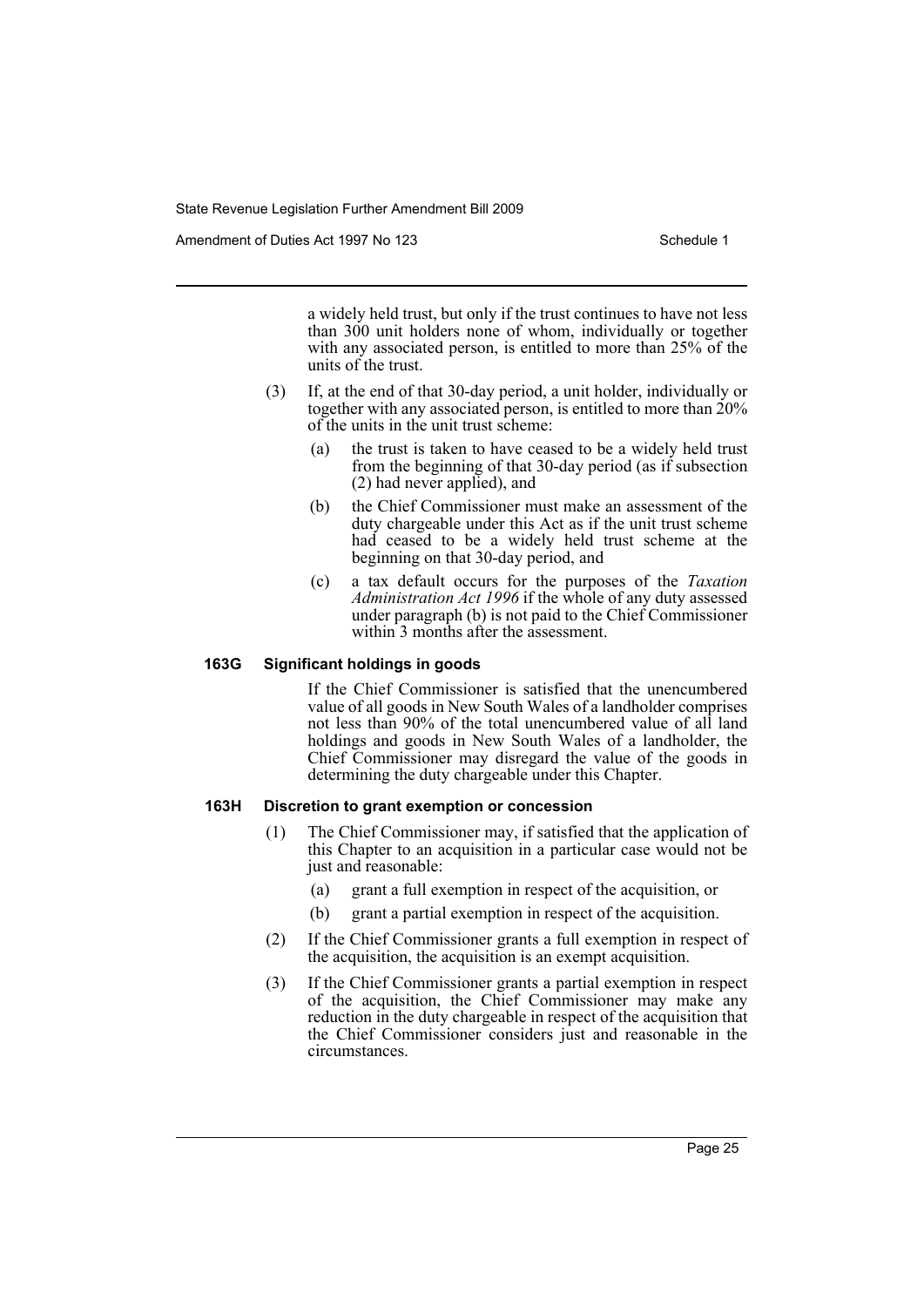Schedule 1 Amendment of Duties Act 1997 No 123

# **Part 5 Interpretation**

## **163I Meaning of expressions used in this Chapter**

In this Chapter:

*acquisition statement*—see section 152.

*exempt acquisition* means:

- (a) an exempt acquisition under Part 4, or
- (b) an acquisition of an interest in a landholder that is not chargeable with duty because of Chapter 11.

*landholder* has the meaning given by section 146.

*private landholder*—see section 146.

*public landholder*—see section 146.

*statement period*—see section 152.

**Note.** Other expressions are defined in the Dictionary.

# **163J Meaning of "associated person"**

Without limiting the meaning of *associated person* in the Dictionary, a public company and a subsidiary (within the meaning of the *Corporations Act 2001* of the Commonwealth) of a public company are taken to be associated persons for the purposes of this Chapter.

#### **163K Goods of a landholder**

(1) In this Chapter:

*goods* does not include the following:

- (a) goods that are stock-in-trade,
- (b) materials held for use in manufacture,
- (c) goods under manufacture,
- (d) goods held or used in connection with land used for primary production,
- (e) livestock,
- (f) a registered motor vehicle,
- (g) a ship or vessel.
- (2) For the purposes of this Chapter, goods are considered to be goods of a landholder if the landholder has any interest in the goods, other than an interest as mortgagee, chargee or other secured creditor.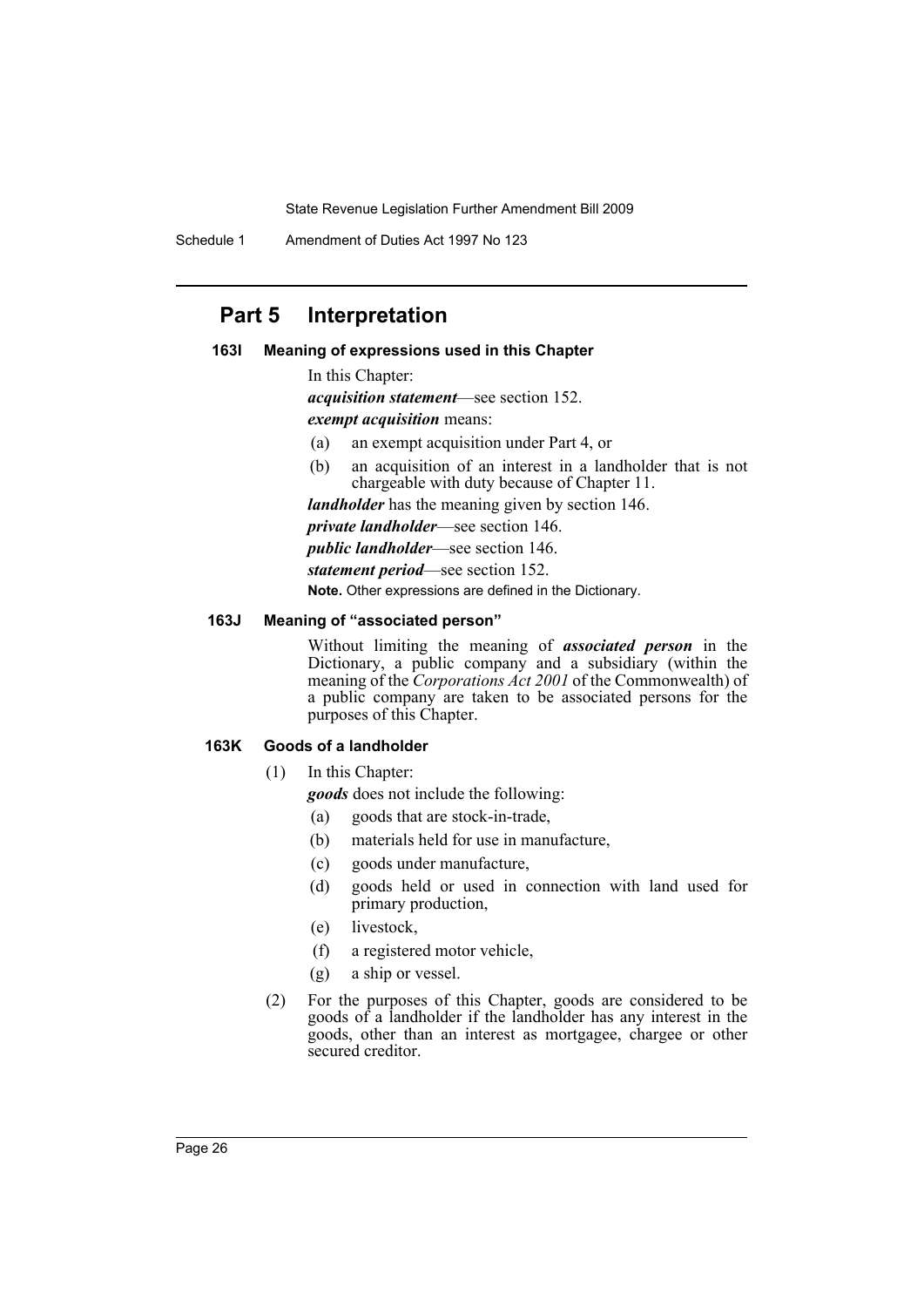Amendment of Duties Act 1997 No 123 Schedule 1

# **163L Meaning of "unit trust scheme"**

Without limiting the meaning of *unit trust scheme* in the Dictionary, the following are taken to be unit trust schemes for the purposes of this Chapter:

- (a) a managed investment scheme,
- (b) any sub-trust of a unit trust scheme (as defined in the Dictionary) or a managed investment scheme.

# **[3] Section 275 Charitable and benevolent bodies**

Omit "Land rich duty" from section 275 (2A).

Insert instead "Landholder duty".

# **[4] Section 275 (2A)**

Omit "land rich landholder". Insert instead "landholder".

# **[5] Section 275 (3)**

Omit the definition of *land rich duty*. Insert instead: *landholder duty* means the duty chargeable under Chapter 4.

**[6] Section 275A Partial exemption for certain transactions by charitable and benevolent bodies**

Omit "land rich" from section 275A (5).

# **[7] Section 275A (5)**

Omit "Chapter 4A". Insert instead "Chapter 4".

# **[8] Section 281 Corporate reconstructions**

Omit section 281 (1) and (2). Insert instead:

- (1) Duty under this Act is not chargeable on a corporate reconstruction transaction approved by the Chief Commissioner in accordance with guidelines approved by the Treasurer.
- (2) For the purposes of this section, a *corporate reconstruction transaction* means:
	- (a) a transfer, or agreement for sale or transfer, of dutiable property between corporations that are members of the same group, or
	- (b) a surrender of an interest in land by a corporation to a corporation who is a member of the same group, or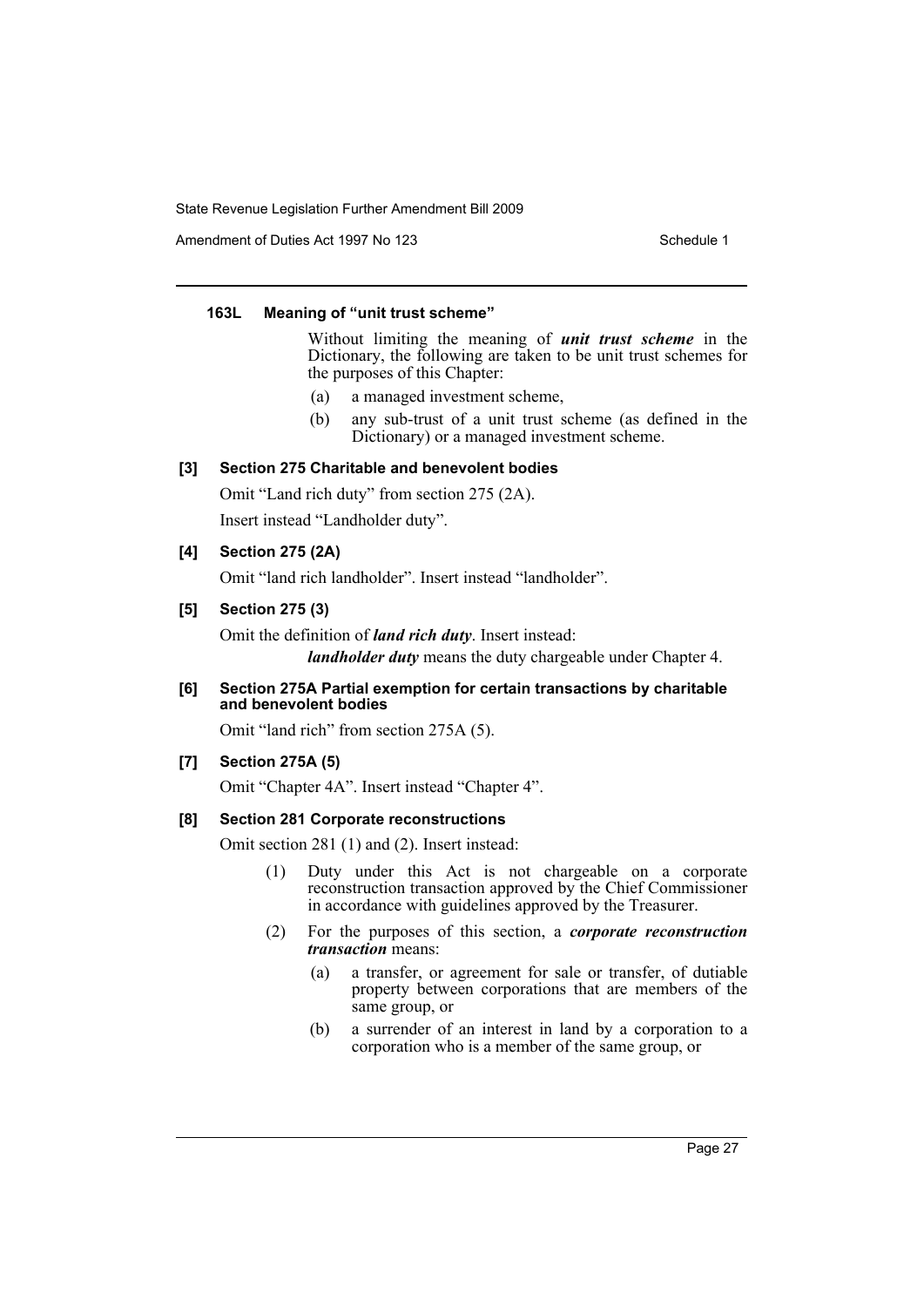- (c) a vesting of dutiable property if the dutiable property was held, immediately before the vesting, and continues to be held, immediately after the vesting, by corporations who are members of the same group, or
- (d) an acquisition of an interest in a landholder (within the meaning of Chapter 4) by a corporation if the interest is acquired from another corporation who is a member of the same group, or
- (e) an application to register a motor vehicle as a result of a transfer of the vehicle between corporations who are members of the same group.

#### **[9] Dictionary**

Insert at the start of the Dictionary, before the definitions:

#### **1 Definitions**

In this Act:

#### **[10] Dictionary, definitions of "associated person", "linked entity", "private unit trust scheme", "public unit trust scheme", "related person" and "widely held trust"**

Omit the definitions. Insert instead:

*associated person*—see clause 2.

*linked entity* of a unit trust scheme or company has the meaning given by section 158.

*private unit trust scheme* means a unit trust scheme that is not a public unit trust scheme.

*public unit trust scheme* means a listed trust or a widely held trust.

*related person* means a person who is related to another person in accordance with any of the following provisions:

- (a) natural persons are related persons if:
	- (i) one is the spouse or de facto partner of the other, or
	- (ii) the relationship between them is that of parent and
	- child, brothers, sisters, or brother and sister,
- (b) companies are related persons if they are related bodies corporate,
- (c) a natural person and a private company are related persons if the natural person is a majority shareholder or director of the company or of another private company that is a related body corporate,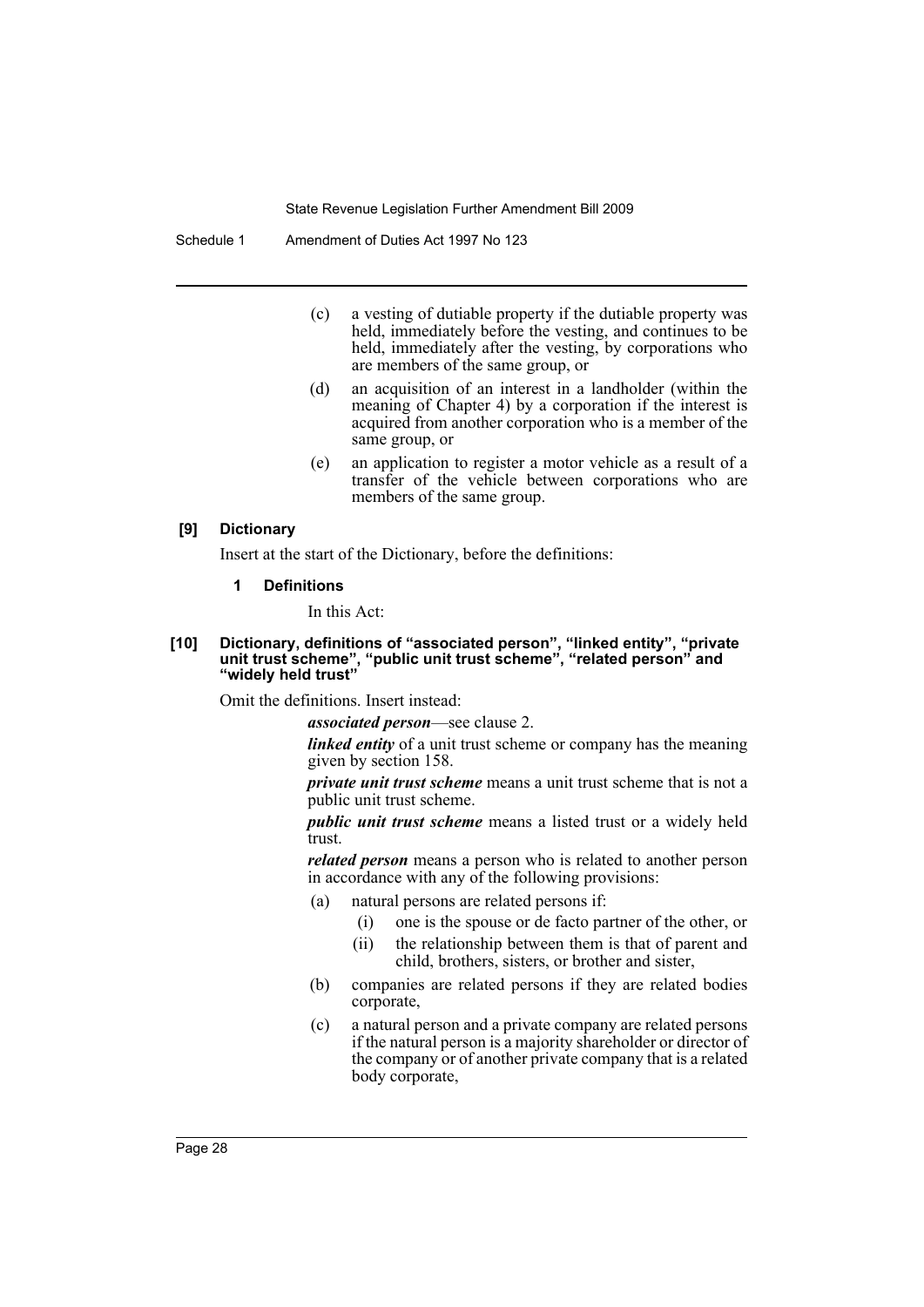Amendment of Duties Act 1997 No 123 Schedule 1

- (d) a natural person and a trustee are related persons if the natural person is a beneficiary of the trust (not being a public unit trust scheme) of which the trustee is a trustee,
- (e) a private company and a trustee are related persons if the company, or a majority shareholder or director of the company, is a beneficiary of the trust (not being a public unit trust scheme) of which the trustee is a trustee.

*widely held trust*—see clause 3.

#### **[11] Dictionary**

Insert in alphabetical order:

*listed company* means a company any of the shares of which are quoted on the Australian Stock Exchange or any exchange of the World Federation of Exchanges.

#### **[12] Dictionary, definitions of "qualifying investor" and "wholesale unit trust scheme"**

Omit the definitions.

#### **[13] Dictionary, clauses 2 and 3**

Insert at the end of the Dictionary:

#### **2 Meaning of "associated person"**

- (1) For the purposes of this Act, an *associated person* means a person who is associated with another person in accordance with the following provisions:
	- (a) persons are associated persons if they are related persons,
	- (b) natural persons are associated persons if they are partners in a partnership to which the *Partnership Act 1892* applies,
	- (c) companies are associated persons if the same person has a majority shareholding in each company,
	- (d) trustees are associated persons if any person is a beneficiary common to the trusts of which they are trustees,
	- (e) a company and a trustee are associated persons if a related body corporate of the company is a beneficiary of the trust (not including a public unit trust scheme) of which the trustee is a trustee,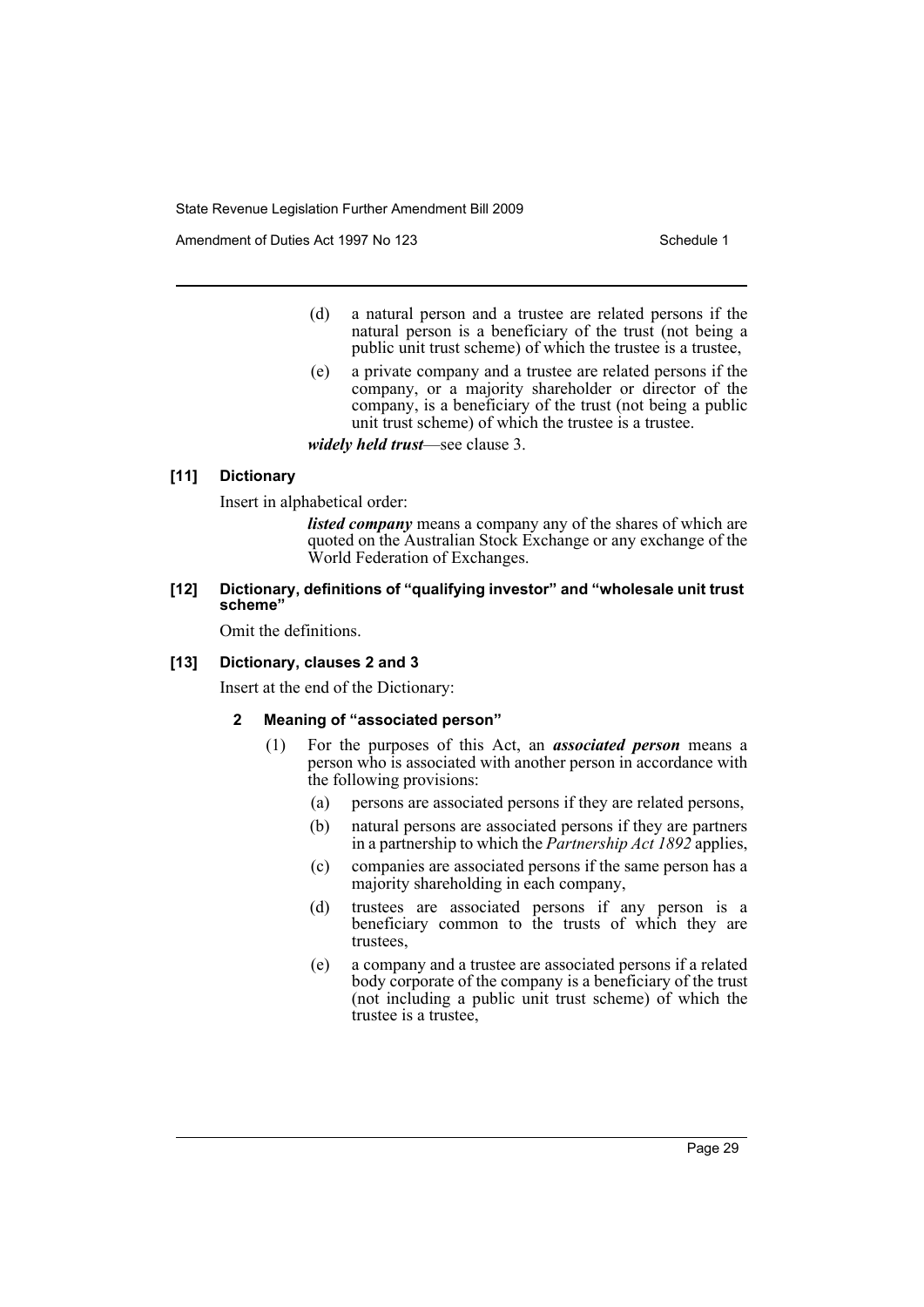- (f) a company and the trustee of a unit trust scheme are associated persons if the shares in the company and the units in the unit trust scheme are "stapled", so that they cannot be traded except as a single security,
- (g) trustees of unit trust schemes are associated persons if the units in the unit trust schemes are "stapled", so that they cannot be traded except as a single security.
- (2) However, the responsible entity for a managed investment scheme and the responsible entity for another managed investment scheme are considered to be associated persons only if:
	- (a) a person who holds a significant interest in one scheme also holds a significant interest in the other scheme, or
	- (b) a person holds a significant interest in one scheme and a related person to that person holds a significant interest in the other scheme.
- (3) A person holds a *significant interest* in a managed investment scheme if the person is a member of the scheme and has an interest in the scheme that (either alone or when aggregated with the interests in the scheme held by related persons who are members of the scheme) is an interest of more than 20%.

#### **3 Meaning of "widely held trust"**

- (1) For the purposes of this Act, a *widely held trust* means a unit trust scheme which has not less than 300 unit holders none of whom, individually or together with any associated person, is entitled to more than 20% of the units in the trust.
- (2) If a registered unit holder in a unit trust scheme holds units as a trustee for 2 or more trusts the unit holder is to be treated as a separate registered unit holder in relation to each of those trusts and the units held under each trust are to be treated as a separate unit holding.
- (3) However, a trustee is not to be treated as a separate registered unit holder in relation to 2 or more trusts if, as separate registered unit holders in relation to those trusts, they would be associated persons.

#### **Explanatory note**

The amendments replace the provisions of the *Duties Act 1997* relating to charging of duty on the acquisition of an interest in a unit trust scheme or company that is a land rich landholder. Duty is chargeable under the current provisions when a significant interest in a land rich landholder is acquired (for example, through the acquisition of shares or units in the unit trust scheme or company). Duty is charged by reference to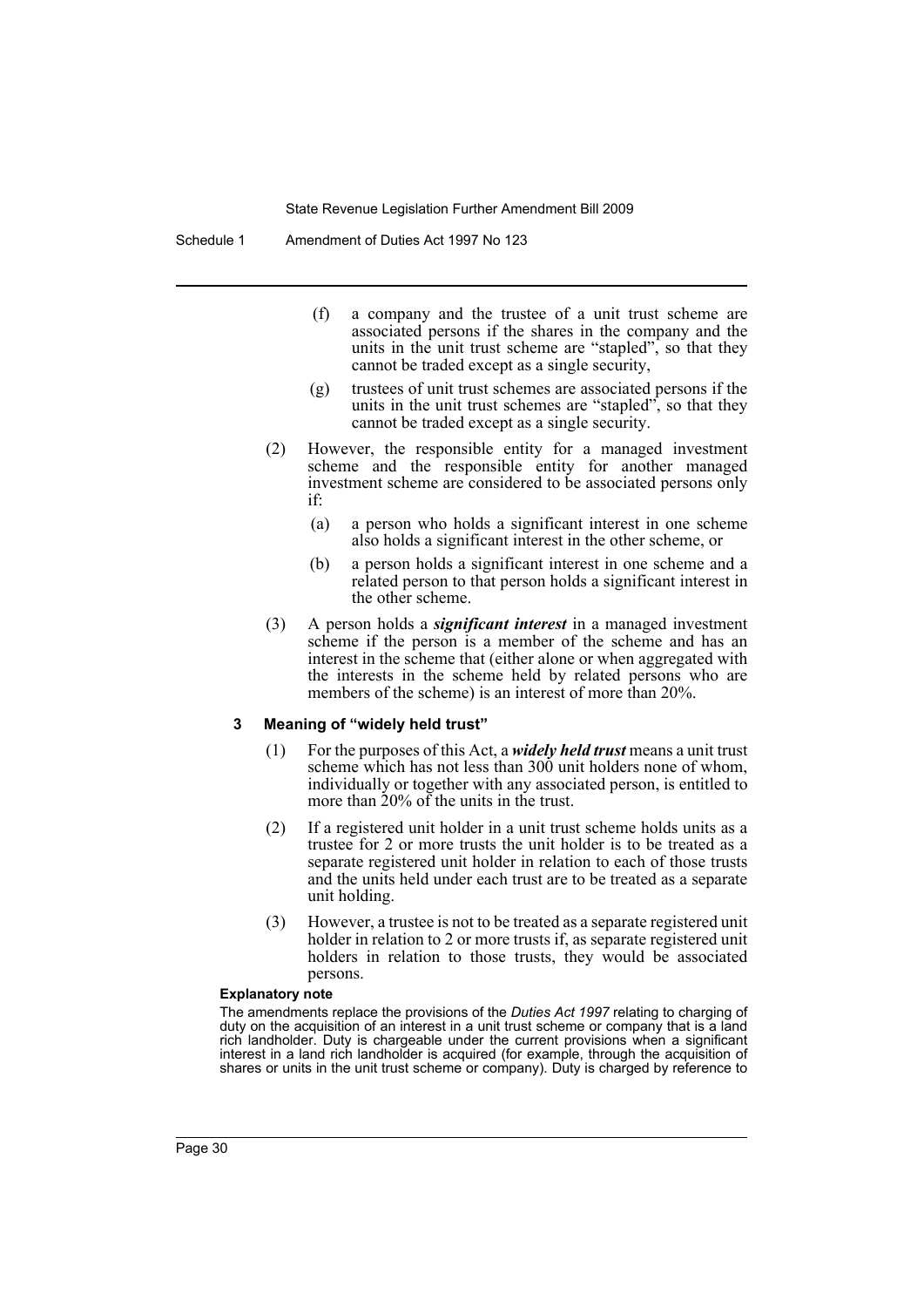Amendment of Duties Act 1997 No 123 Schedule 1

the value of the land holdings of the unit trust scheme or company, at the same rate as the general rate for a transfer of land under Chapter 2 of the Act.

The principal changes effected by the new provisions are as follows:

- Liability for duty will be assessed on the acquisition of an interest in a landholder whether or not that landholder is "land rich". That is, an acquisition of a significant interest in a unit trust scheme or company will be dutiable under the provisions if the scheme or company has land holdings with an unencumbered value of \$2,000,000 or more. It will no longer be necessary to establish that its land holdings comprise 60% or more of the unencumbered value of all its property. This change will not apply to acquisitions in primary producers. Duty will only be chargeable on an acquisition of a significant interest in a primary producer if the unencumbered value of its land holdings comprise 80% or more of the unencumbered value of all its property.
- (b) Liability for duty will be extended to acquisitions of interests in public unit trust schemes and listed companies that are landholders. At present, only acquisitions in private unit trust schemes and private companies that are landholders are dutiable. However, for public unit trust schemes and listed companies that are landholders (*public landholders*), a different threshold for the charging of duty will apply. A significant interest is acquired in a public landholder only if a 90% interest in the landholder is acquired. For private landholders a 50% interest suffices. Duty on the acquisition of a significant interest in a public landholder will be charged at a concessional rate, being 10% of the rate that would be charged on a transfer of all the land holdings and goods of the public landholder.
- (c) The threshold at which duty is charged on an acquisition in a private unit trust scheme is increased so that it is the same as the threshold for the charging of duty on an acquisition in a private company. In both cases, a significant acquisition will now be an acquisition of an interest of 50% or more. At present, an acquisition of an interest in a private unit trust scheme is dutiable if an interest of 20% or more is acquired.
- (d) Duty on the acquisition of an interest in a landholder will be charged by reference to the value of the goods of the landholder, as well as the value of its land holdings. The inclusion of goods makes the arrangements for charging of duty more consistent with Chapter 2 of the Act, which imposes duty on a transfer of land or goods (or both).
- (e) Tracing provisions that allow land holdings to be traced through linked entities are revised so that entities can be linked only where a person has an interest of 50% or more in another entity (rather than 20%).
- (f) Provisions that quarantine interests in private landholders that were acquired before the landholder duty provisions commenced or before the landholder held land are removed. As a result, those interests may be counted for the purpose of determining whether a person has acquired a significant interest in a landholder. However, duty will not be chargeable on an interest to the extent that it was acquired before the commencement of the landholder duty provisions or before the landholder held land in New South Wales. An interest in a landholder that is acquired at a time when a landholder does not hold land in New South Wales will continue to be quarantined for the period of 12 months after the landholder first holds land in New South Wales.
- (g) The concessional treatment currently given to a private unit trust scheme that is in the process of converting into a public unit trust scheme is removed.
- (h) Managed investment schemes, and sub-trusts of unit trust schemes, will be treated as unit trust schemes for the purposes of the provisions.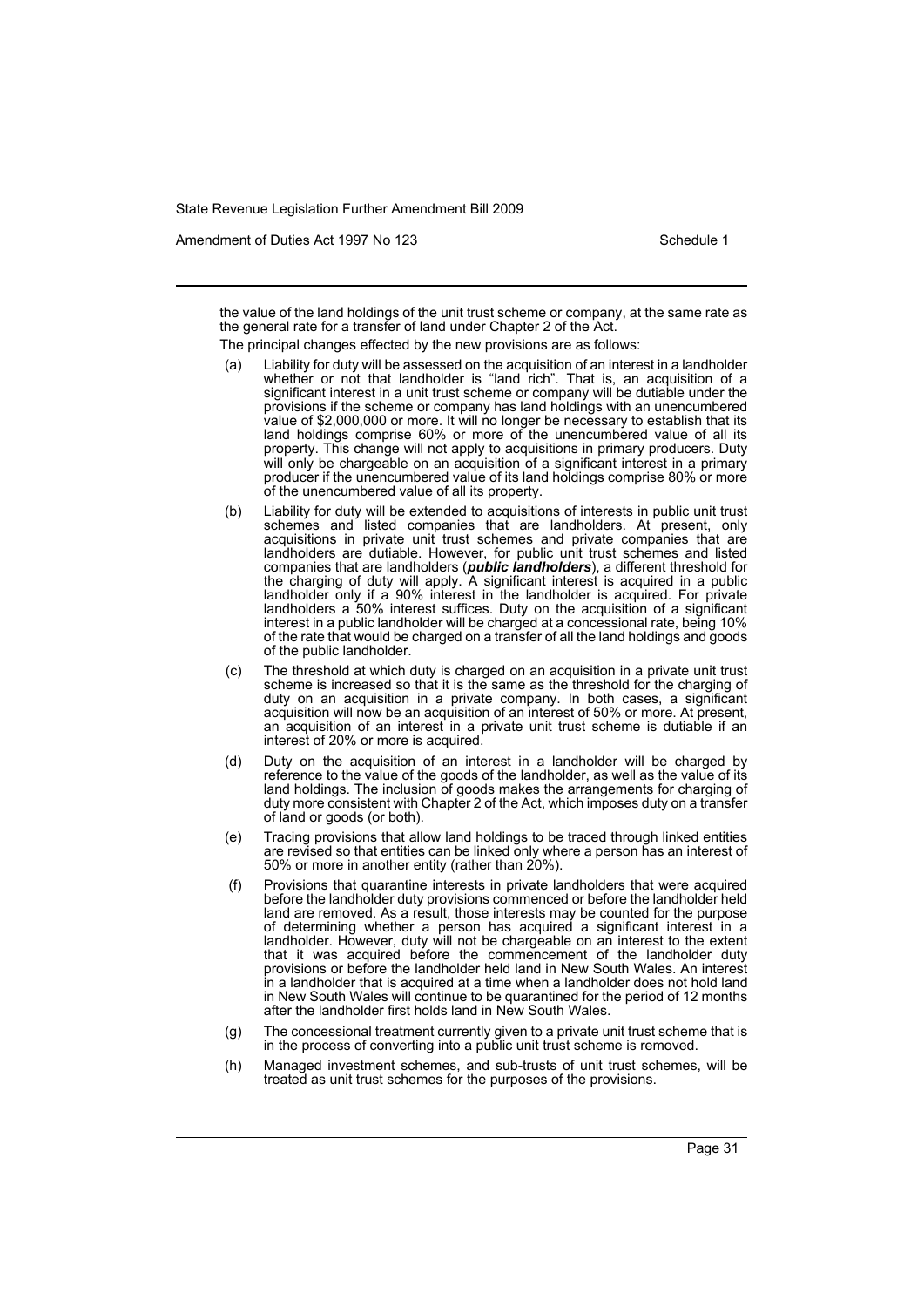Schedule 1 Amendment of Duties Act 1997 No 123

- (i) Further provision is made for the disclosure of previous acquisitions in a landholder, so that an acquisition made more than 3 years before the acquisition to which a statement relates will have to be disclosed if it is related to a later acquisition.
- (j) The definitions of *associated person* and *related person* are changed, to reflect the fact that the scheme now extends to public landholders. Interests acquired in a landholder by a person may be aggregated with interests acquired by associated persons for duty purposes. The new provisions allow trusts and companies to be treated as associated persons under the provisions if their securities are traded as stapled securities. The changes to the definitions will also apply in respect of Chapter 2 of the Act (which similarly allows dutiable transactions made by or to associated persons to be aggregated).
- (k) The definition of *associated person* is also changed to limit the circumstances in which the responsible entity of a managed investment scheme will be deemed to be associated with the responsible entity of another managed investment scheme. (Again, this affects when dutiable transactions and acquisitions in landholders can be aggregated.)
- (l) Provision is made for a partial exemption from duty under the landholder provisions where the Chief Commissioner considers it just and reasonable to grant a partial exemption. At present, only a full exemption can be granted.
- (m) The general exemption under the Act for corporate reconstructions is extended to landholder duty.

The principal amendment is set out in item [2]. Items [10], [11] and [13] define the terms used in the new provisions. Item [8] extends the corporate reconstruction exemption as referred to above. Items [1], [3]–[7], [9] and [12] are consequential amendments.

Transitional provisions relating to these amendments are in Schedule 1.5 [41]. The amendments will apply to the assessment of duty on interests acquired in landholders on or after 1 July 2009. However, in the case of public landholders, an acquisition of a significant interest will be chargeable with duty under the new provisions only if an acquisition is made in the public landholder on or after 1 October 2009. Acquisitions in public landholders made before 1 July 2009 are exempt from duty. There is an exemption for acquisitions in public landholders that have already been announced to the market. Concessions also apply to acquisitions made as a result of an option or agreement entered into before 11 November 2008 (the date the removal of the land rich requirement was announced in Parliament).

# **1.3 Amendments relating to mortgage duty**

#### **[1] Section 204 Imposition of duty**

Omit "of advances" from the note to the section.

**[2] Section 204, note**

Omit "section 217". Insert instead "section 214".

#### **[3] Section 204, note**

Omit "sections 216–218C". Insert instead "section 216".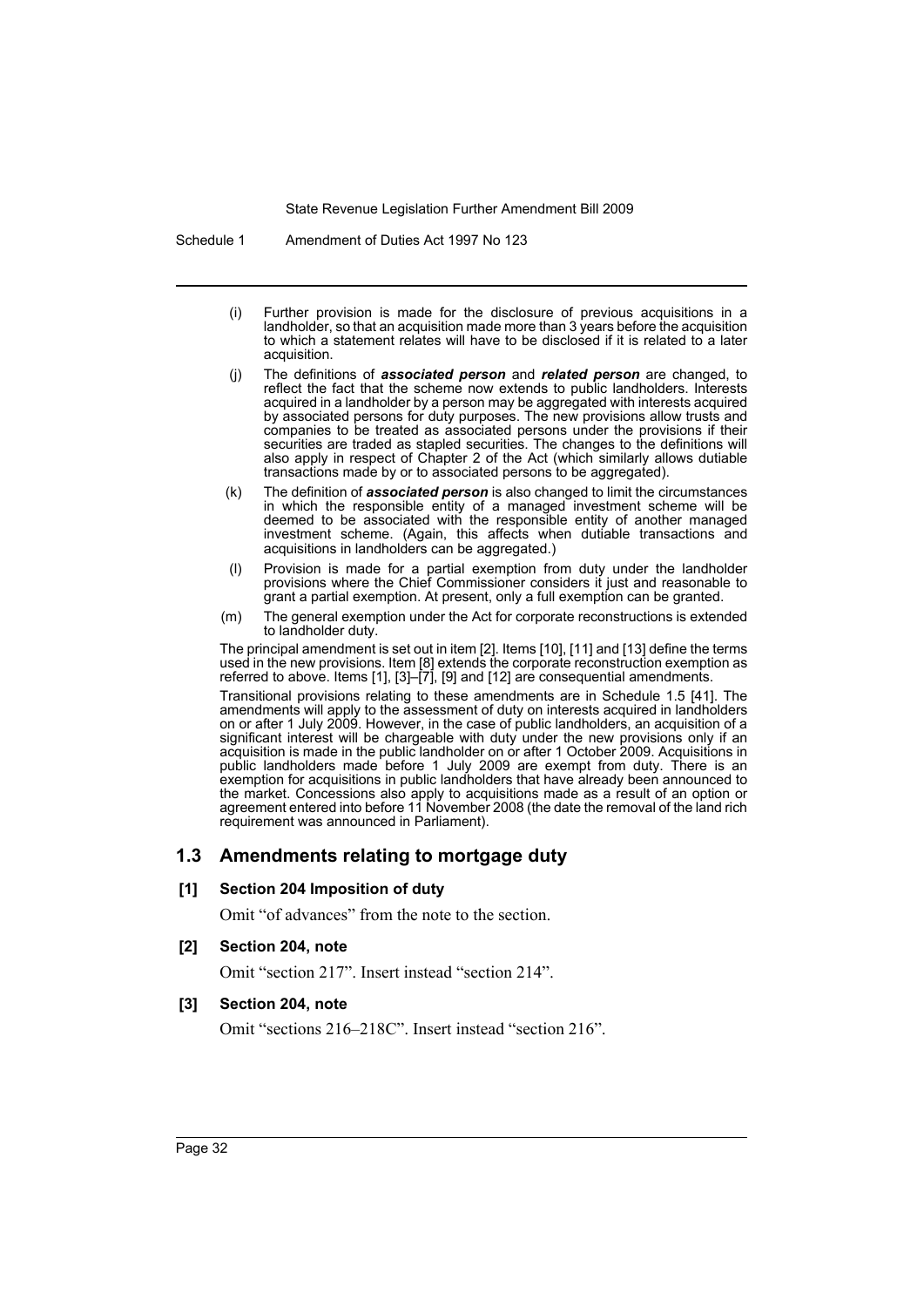Amendment of Duties Act 1997 No 123 Schedule 1

### **[4] Section 208 When does a liability arise?**

Omit section 208 (2). Insert instead:

(2) A mortgage becomes liable to additional duty on the making of an advance or further advance if, as a result of that advance or further advance, the amount secured by the mortgage exceeds the amount secured by the mortgage at the time a liability to duty last arose under this Act.

**Note.** Section 219 exempts some further advances from duty.

#### **[5] Section 208 (3) and (3A)**

Omit "is duly stamped under a corresponding Act or" wherever occurring.

# **[6] Section 210**

Omit the section. Insert instead:

#### **210 How is mortgage duty charged?**

- (1) The amount of duty chargeable on a mortgage is calculated by reference to the amount secured by it at the liability date, as determined under Part 2.
- (2) The amount of duty is:
	- (a) \$5.00, if no amount is secured by the mortgage or the amount secured by the mortgage is not more than \$16,000, or
	- (b) if the amount secured by the mortgage is more than \$16,000—\$5.00, plus a further \$4.00 for every \$1,000, or part, by which the amount secured exceeds \$16,000.
- (3) The amount of duty chargeable on the mortgage at a liability date is to be reduced by the amount of ad valorem duty (if any) for which the mortgage has already been duly stamped under this Act.
- (4) No refund of duty is payable because the amount of ad valorem duty for which a mortgage has already been duly stamped under this Act exceeds the duty chargeable under subsection (2) on the amount secured by the mortgage at a liability date.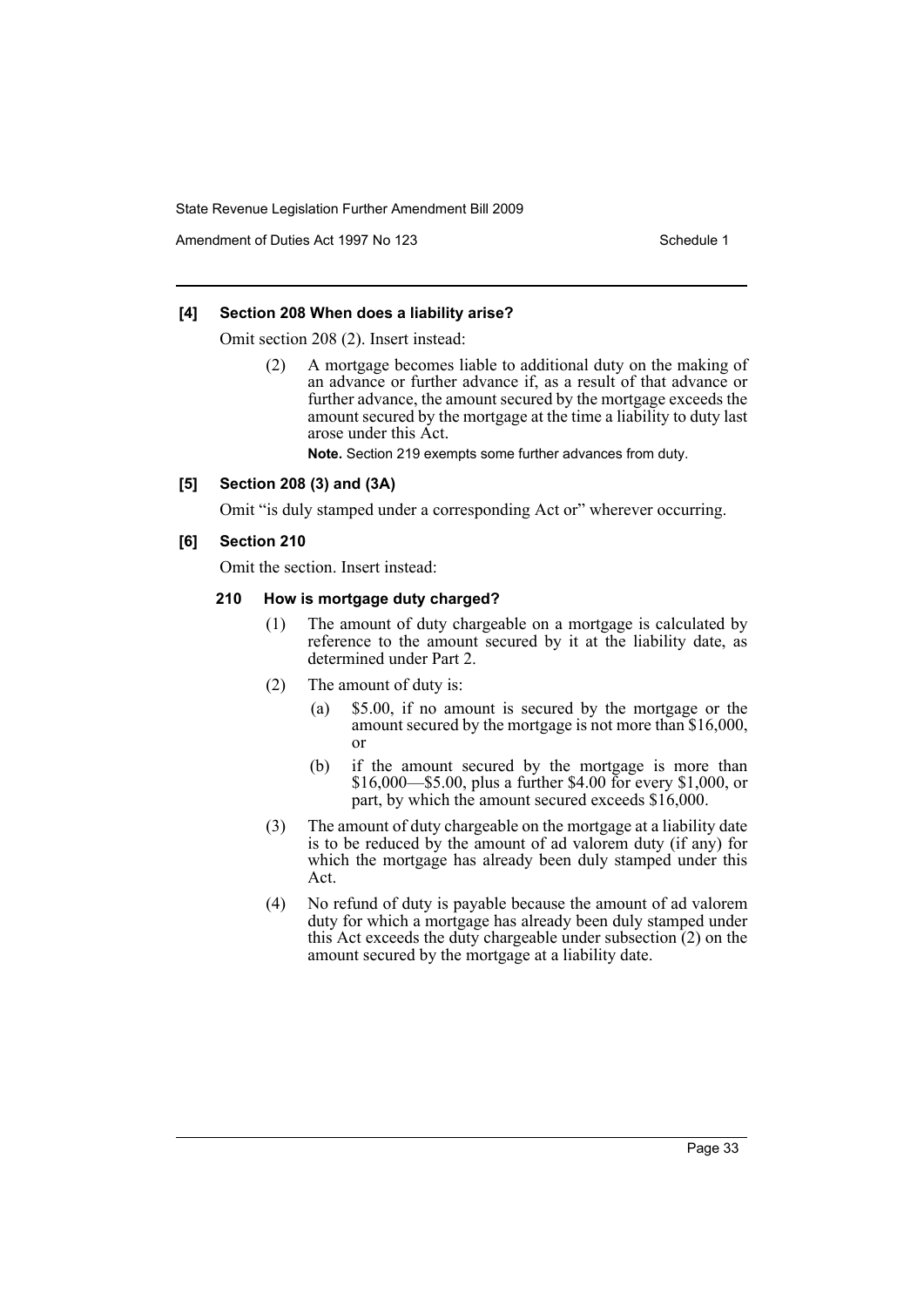Schedule 1 Amendment of Duties Act 1997 No 123

### **[7] Section 211**

Omit the section. Insert instead:

#### **211 Consequences of non-payment of duty**

A mortgage on which duty is required by this Chapter to be paid is unenforceable to the extent of any amount secured by the mortgage on which duty has not been paid.

#### **[8] Sections 213 and 214**

Omit the sections. Insert instead:

## **213 Amount secured by mortgage**

- (1) For the purposes of this Chapter, the *amount secured* by a mortgage is the amount of any advances made under an agreement, understanding or arrangement for which the mortgage is security (even if the amount of advances made exceeds the amount of advances recoverable under the mortgage).
- (2) A reference in this Chapter to an advance secured by or made under a mortgage includes a reference to any advance made under an agreement, understanding or arrangement for which the mortgage is security (whether or not the advance is recoverable under the mortgage).
- (3) To avoid doubt, an advance made under an agreement, understanding or arrangement includes any advance made as a consequence of a variation to that agreement, understanding or arrangement.

#### **214 Mortgage packages**

- (1) The Chief Commissioner must, at the liability date for a mortgage, assess the mortgage, together with any other instruments of security, as a *mortgage package* if the mortgage and other instruments secure or partly secure the same money.
- (2) This section applies regardless of when the other instruments of security were first executed.
- (3) Duty on a mortgage package is to be assessed under this Part as if the instruments comprising the mortgage package, to the extent that they secure the same moneys, were a single mortgage.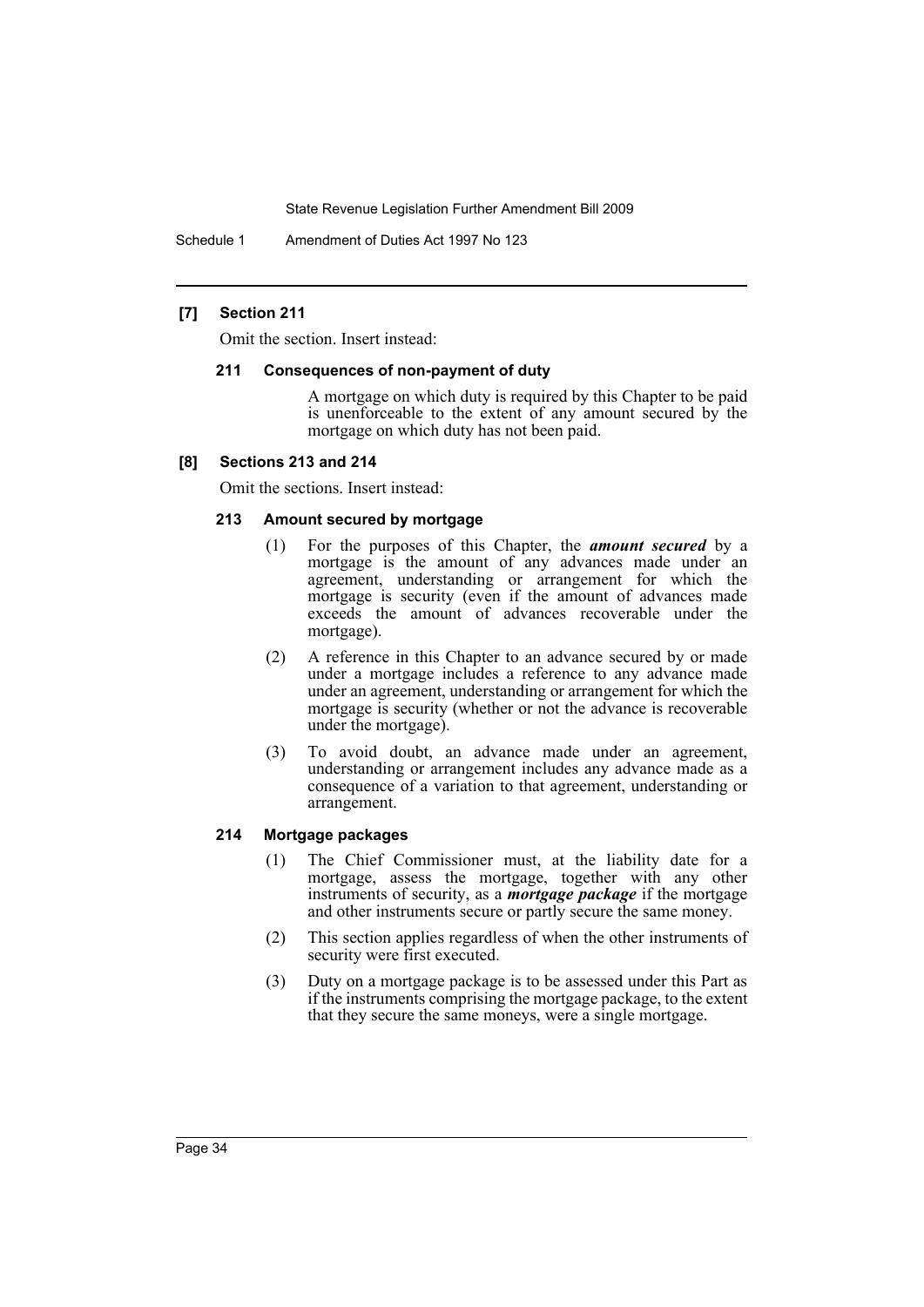Amendment of Duties Act 1997 No 123 Schedule 1

- (4) One of the mortgages in the mortgage package is to be stamped, or upstamped, with any ad valorem duty paid under this Act for the mortgage package and each other mortgage in the mortgage package is to be stamped as a collateral mortgage.
- (5) If any of the mortgages in the mortgage package partly secures other moneys, that mortgage is to continue to be treated as a separate mortgage under this Chapter in respect of the other moneys that it secures and may be stamped for the duty chargeable in respect of those other moneys.

#### **[9] Section 215 Contingent liabilities**

Omit "advance secured by the mortgage" from section 215 (1).

Insert instead "advance made under the agreement, understanding or arrangement for which the mortgage is security".

## **[10] Section 216 Mortgages over property not wholly within New South Wales**

Omit ", subject to subsection (6)" from section 216 (5).

#### **[11] Section 216 (6) and (7)**

Omit the subsections.

# **[12] Section 217**

Omit sections 217 and 217A. Insert instead:

### **217 Collateral mortgages—minimum duty**

A collateral mortgage is chargeable with a minimum duty of \$50.

#### **[13] Section 218 Stamping before advance**

Omit the section.

#### **[14] Sections 218B and 218BA**

Omit the sections.

# **[15] Section 218D**

Insert before section 219:

### **218D Concession for advances charged with duty under corresponding Acts**

(1) If the total of the amount of ad valorem duty chargeable under this Act in respect of the amount secured by a mortgage at a liability date and the amount of duty paid under a corresponding Act in respect of the mortgage exceeds the maximum duty charge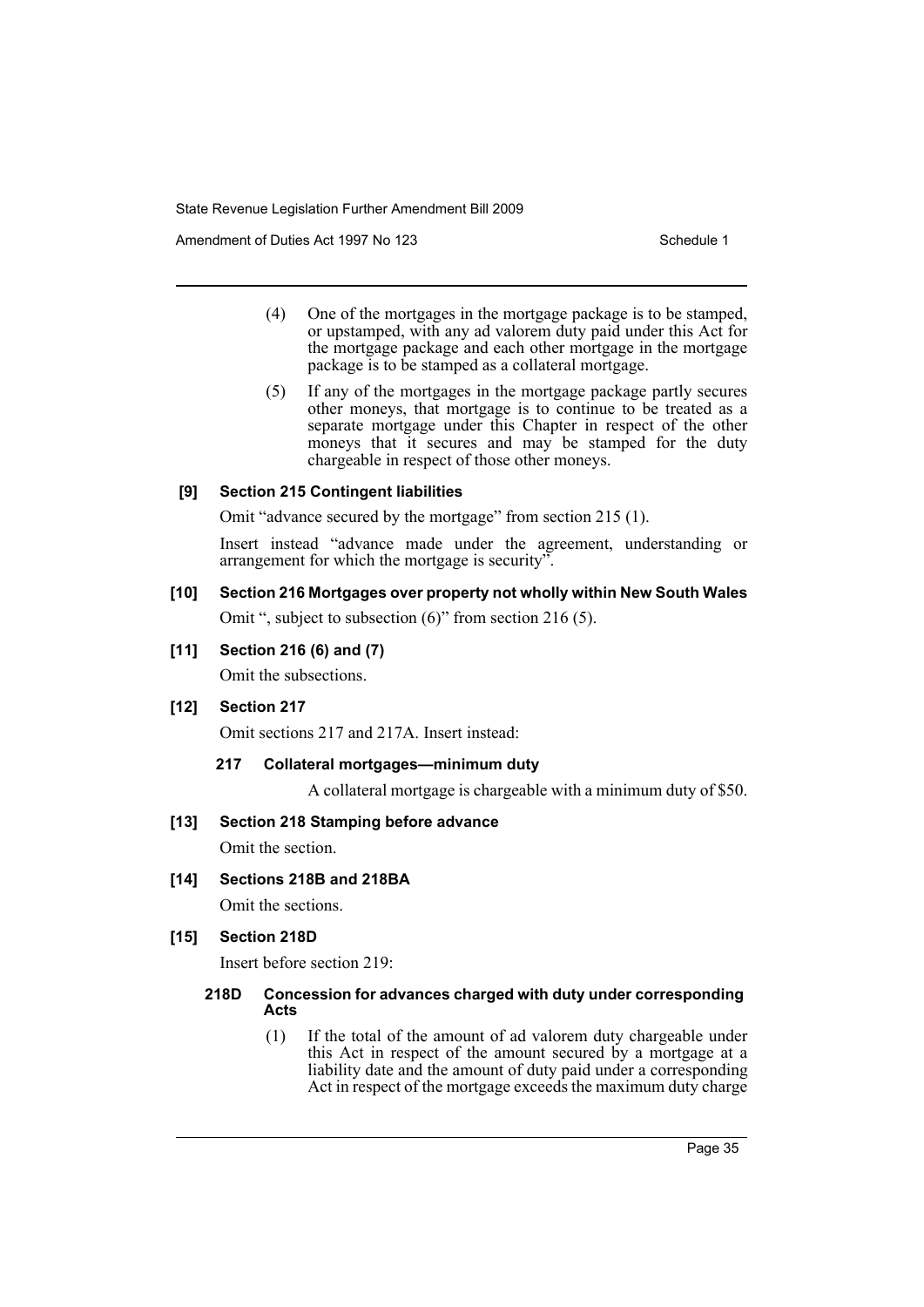Schedule 1 Amendment of Duties Act 1997 No 123

in respect of the mortgage, the amount of ad valorem duty chargeable on the mortgage at the liability date is to be reduced by the amount necessary to ensure that the maximum duty charge is not exceeded.

- (2) The *maximum duty charge* in respect of the mortgage is the amount of ad valorem duty that would be chargeable in respect of the amount secured by the mortgage at the liability date if:
	- (a) it were a single mortgage over property wholly within New South Wales (that is, disregarding section 216), and
	- (b) it had not previously been stamped under this Act for any ad valorem duty.
- (3) The amount of duty paid under a corresponding Act in respect of the mortgage is the total of all ad valorem duty already paid in respect of the amount secured by the mortgage under any corresponding Act.
- (4) If a mortgage has already been duly stamped under this Act for an amount of duty, any reduction in the amount of duty chargeable on the mortgage at the liability date that is made under section 210 (3) is to be made after making any reduction required by this section.
- (5) To avoid doubt, this section extends to a mortgage package assessed as a single mortgage.

## **[16] Section 220 Refinancing of loans**

Omit section 220 (3A) (a). Insert instead:

(a) the amount secured by the earlier mortgage on which duty has been paid under this Act or in relation to which an exemption from duty has been obtained,

# **[17] Section 226 Payment on mortgages associated with debenture issues**

Omit section 226 (3C).

## **[18] Section 226 (3CA)**

Omit ", for the purposes of the application of section 218B to any collateral mortgage,".

## **[19] Dictionary, definition of "mortgage package"**

Omit "section 217". Insert instead "section 214".

### **Explanatory note**

The amendments revise the provisions of the *Duties Act 1997* relating to mortgage duty, to simplify the duty assessment process and close avoidance opportunities.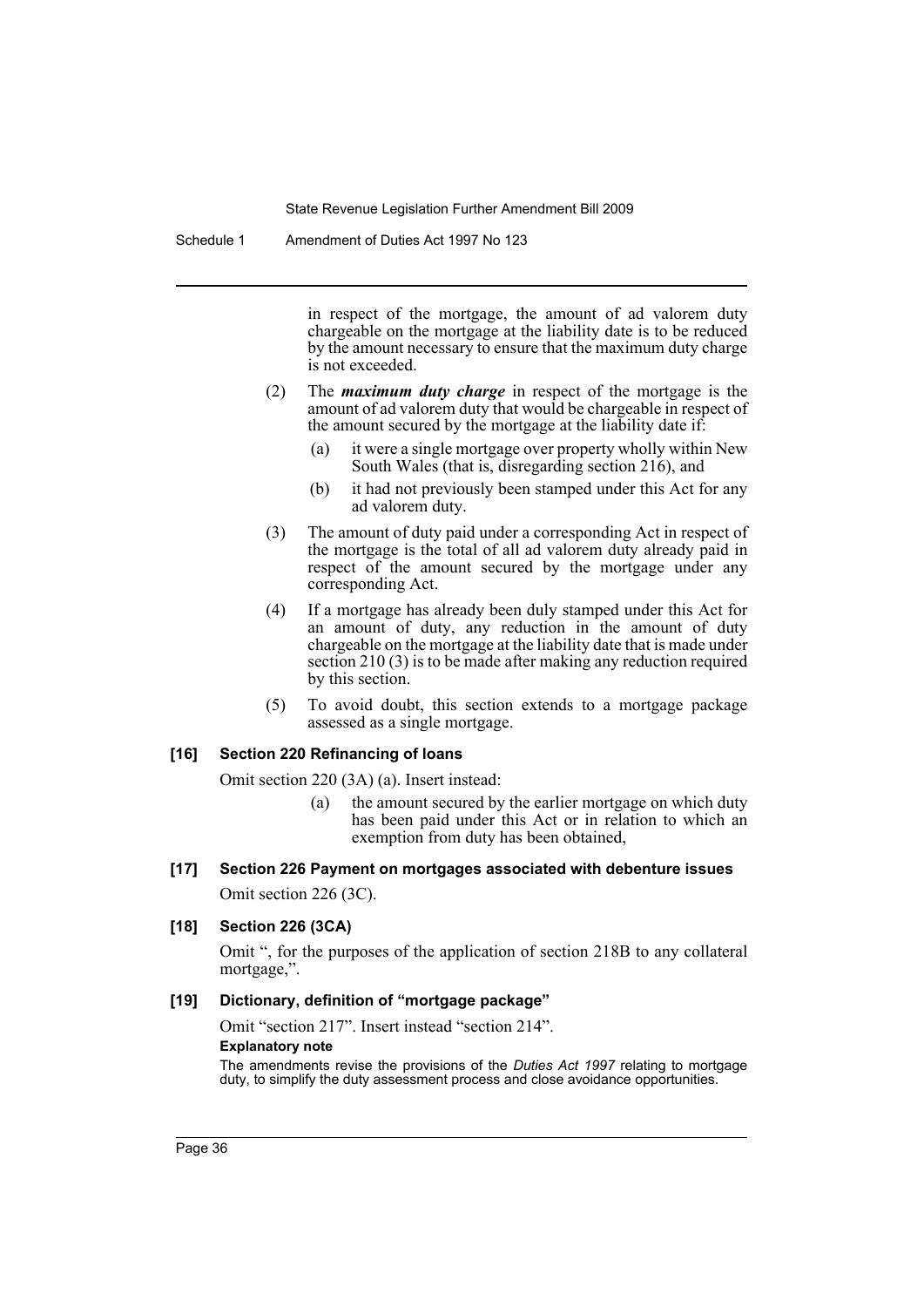Amendment of Duties Act 1997 No 123 Schedule 1

The principal changes in respect of mortgage duty are as follows:

- (a) Liability for duty will be assessed on the basis of the amount of advances made under the agreement, understanding or arrangement for which the mortgage is security, so as to deter avoidance practices.
- (b) The Chief Commissioner will be required to reassess the total mortgage duty payable in respect of a mortgage any time the amount secured by the mortgage is increased. The mortgage will then be charged with additional duty on the basis of the difference between the total duty chargeable on the amount secured by the mortgage, and the amount of ad valorem duty for which the mortgage has already been stamped under NSW law. This replaces the current arrangements where the amount of further mortgage duty that is chargeable is calculated by reference to the amount of any advance or further advance.
- (c) All mortgages or other instruments that secure the same moneys will be treated as, and assessed as, a mortgage package (it will no longer be necessary for them to be executed within a 28-day period). This simplifies the assessment process as such mortgages or instruments will be assessed as if they are a single mortgage.
- (d) There will be a concession for mortgage packages that have been charged with duty in other jurisdictions, so that the maximum duty that may be charged in respect of a mortgage package is the duty that would be chargeable if it were a single mortgage over property wholly within New South Wales. This replaces the current (more complex) arrangements for giving credit for the payment of duty in other jurisdictions.
- (e) A mortgage on which any mortgage duty is unpaid will be unenforceable to the extent of any amount secured by it on which duty has not been paid.

The principal amendments are set out in items [4]–[8] and [11]–[15]. Items [1]–[3], [9], [10] and [16]-[19] are amendments of a consequential nature.

Transitional provisions relating to these amendments are in Schedule 1.5 [41]. The amendments will apply to the assessment of mortgage duty for which a liability arises on or after 1 July 2009. However, any further advances made on or after 1 July 2009 in respect of mortgages first executed before 1 July 2009 that secure a definite and limited sum will continue to be assessed on the basis of the amount of the further advance, to avoid the imposition of a duty liability that would not have been anticipated at the time of first execution of the mortgage.

## **1.4 Amendments relating to tax avoidance schemes**

## **Chapter 11A**

Insert after Chapter 11:

# **Chapter 11A Tax avoidance schemes**

## **284C Object of Chapter**

The object of this Chapter is to deter artificial, blatant or contrived schemes to reduce or avoid liability for duty.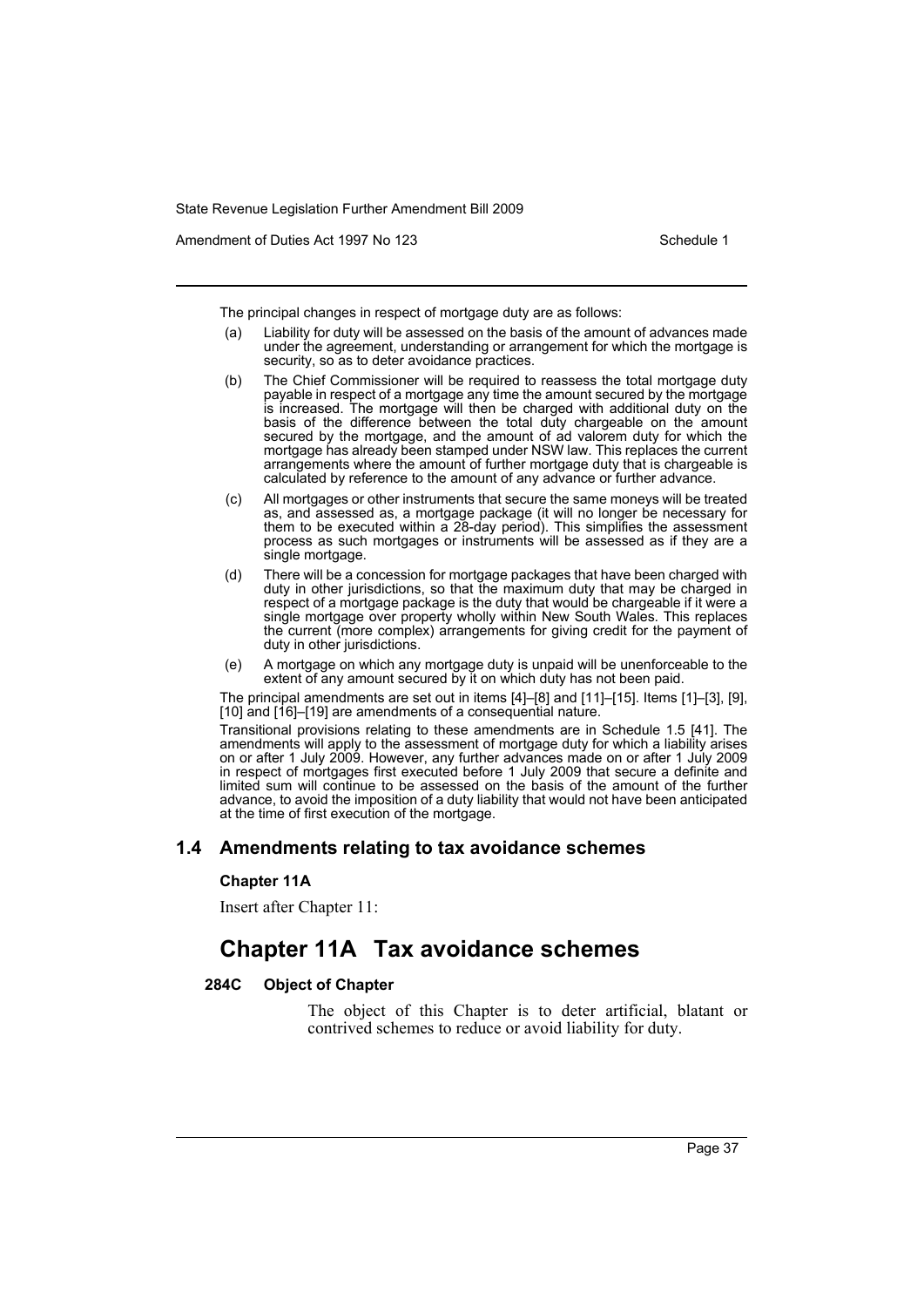Schedule 1 Amendment of Duties Act 1997 No 123

#### **284D Payment of duty avoided as a result of tax avoidance scheme**

- (1) A person is liable to pay the amount of duty avoided by the person as a result of a tax avoidance scheme that is of an artificial, blatant or contrived nature.
- (2) For the purposes of this Chapter, the *amount of duty avoided* by a person as a result of the tax avoidance scheme is the amount of duty, or the amount of additional duty, that would have been payable by the person, or that it is reasonable to expect would have been payable by the person, if the tax avoidance scheme had not been entered into or made.
- (3) The Chief Commissioner may make an assessment, or reassessment, of a liability for duty on the basis of the person's liability under this Chapter to pay an amount of duty avoided by the person.

#### **284E What is a tax avoidance scheme?**

- (1) For the purposes of this Chapter, a *tax avoidance scheme* is any scheme that a person, whether alone or with others, enters into, makes or carries out for the sole or dominant purpose of enabling liability for duty to be avoided or reduced.
- (2) It does not matter that the scheme is entered into, made or carried out wholly or partly outside New South Wales.
- (3) In determining the sole or dominant purpose for which a scheme is entered into, made or carried out, any purpose related to avoiding, reducing or postponing a liability for foreign tax is to be disregarded.
- (4) In this section:

*foreign tax* means a duty, tax or other impost imposed under a law of another State, a Territory, the Commonwealth or a jurisdiction outside Australia.

## **284F Matters relevant to whether scheme is tax avoidance scheme**

The following matters are to be taken into account in determining whether a scheme is a tax avoidance scheme, and whether it is of an artificial, blatant or contrived nature:

- (a) the way in which the scheme was entered into, made or carried out,
- (b) the form and substance of the scheme, including:
	- (i) the legal rights and obligations involved in the scheme, and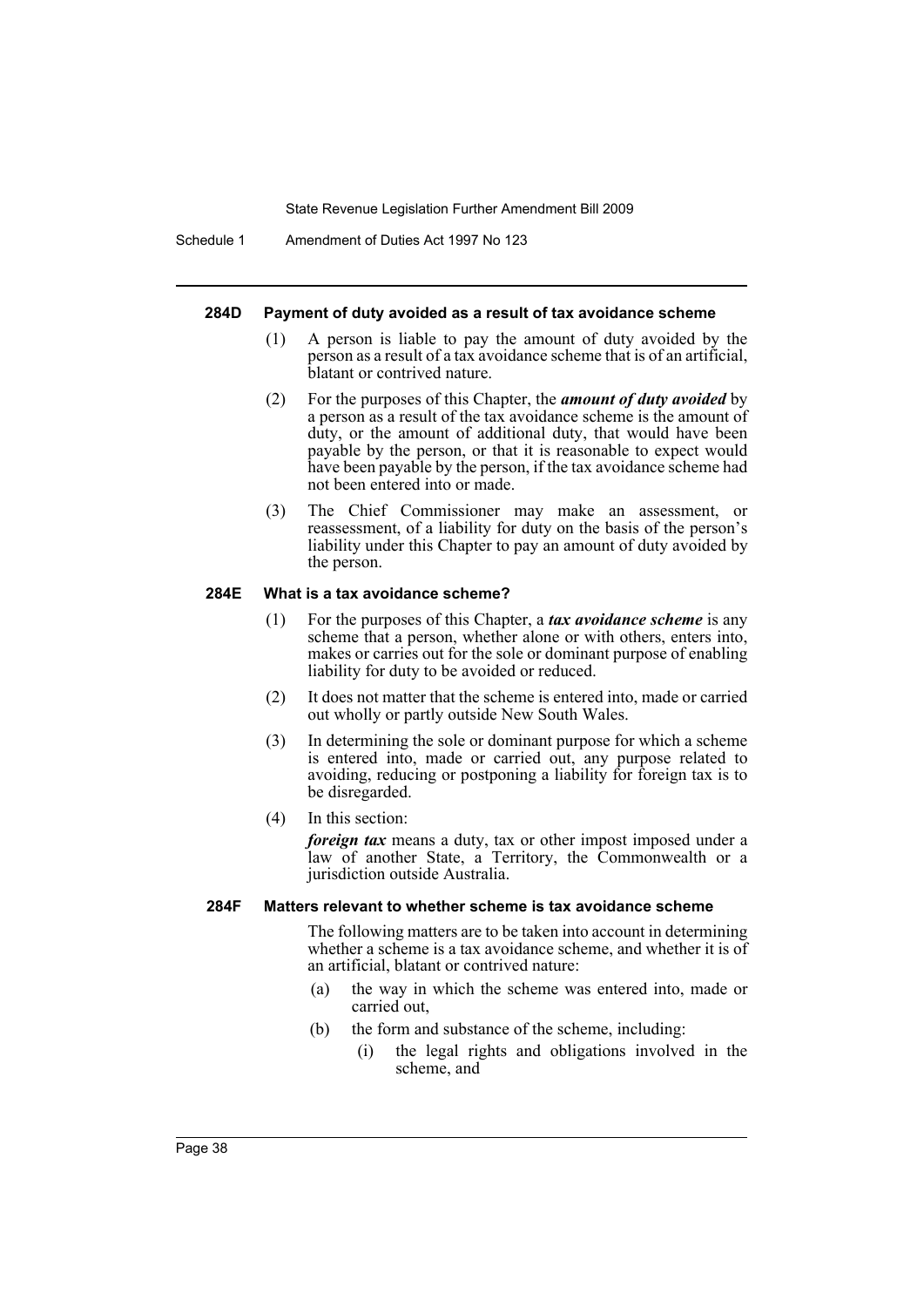Amendment of Duties Act 1997 No 123 Schedule 1

- (ii) the economic and commercial substance of the scheme,
- (c) when the scheme was entered into or made and the length of the period during which the scheme was carried out,
- (d) the purpose of this Act or any provision of this Act, whether or not that purpose is expressly stated,
- (e) the effect that this Act would have in relation to the scheme apart from this Chapter,
- (f) any change in any person's financial position, or other circumstances, that has resulted, will result, or may reasonably be expected to result, from the scheme,
- (g) the nature of any connection, whether of a business, family or other nature, between the person whose liability for duty is avoided or reduced as a result of the scheme and any other person whose financial position or other circumstances have changed, will change, or may reasonably be expected to change, as a result of the scheme,
- (h) the circumstances surrounding the scheme.

## **284G When does a liability to pay avoided duty arise?**

- (1) A liability to pay an amount of duty avoided by a person as a result of a tax avoidance scheme is taken to arise on the date the amount of duty avoided would have been payable if the tax avoidance scheme had not been entered into or made.
- (2) Accordingly, a tax default is taken to have occurred, for the purposes of the *Taxation Administration Act 1996*, on the date the amount of duty avoided would have been payable if the tax avoidance scheme had not been entered into or made.

**Note.** This means that interest and penalty tax may be charged in addition to the amount of duty avoided.

(3) This section applies only if the Chief Commissioner issues a notice of assessment, or reassessment, of liability for duty on the basis that a scheme is a tax avoidance scheme of an artificial, blatant or contrived nature.

## **284H Reasons for decision to be given**

A notice of assessment, or reassessment, of liability for duty that is issued by the Chief Commissioner on the basis that a scheme is a tax avoidance scheme of an artificial, blatant or contrived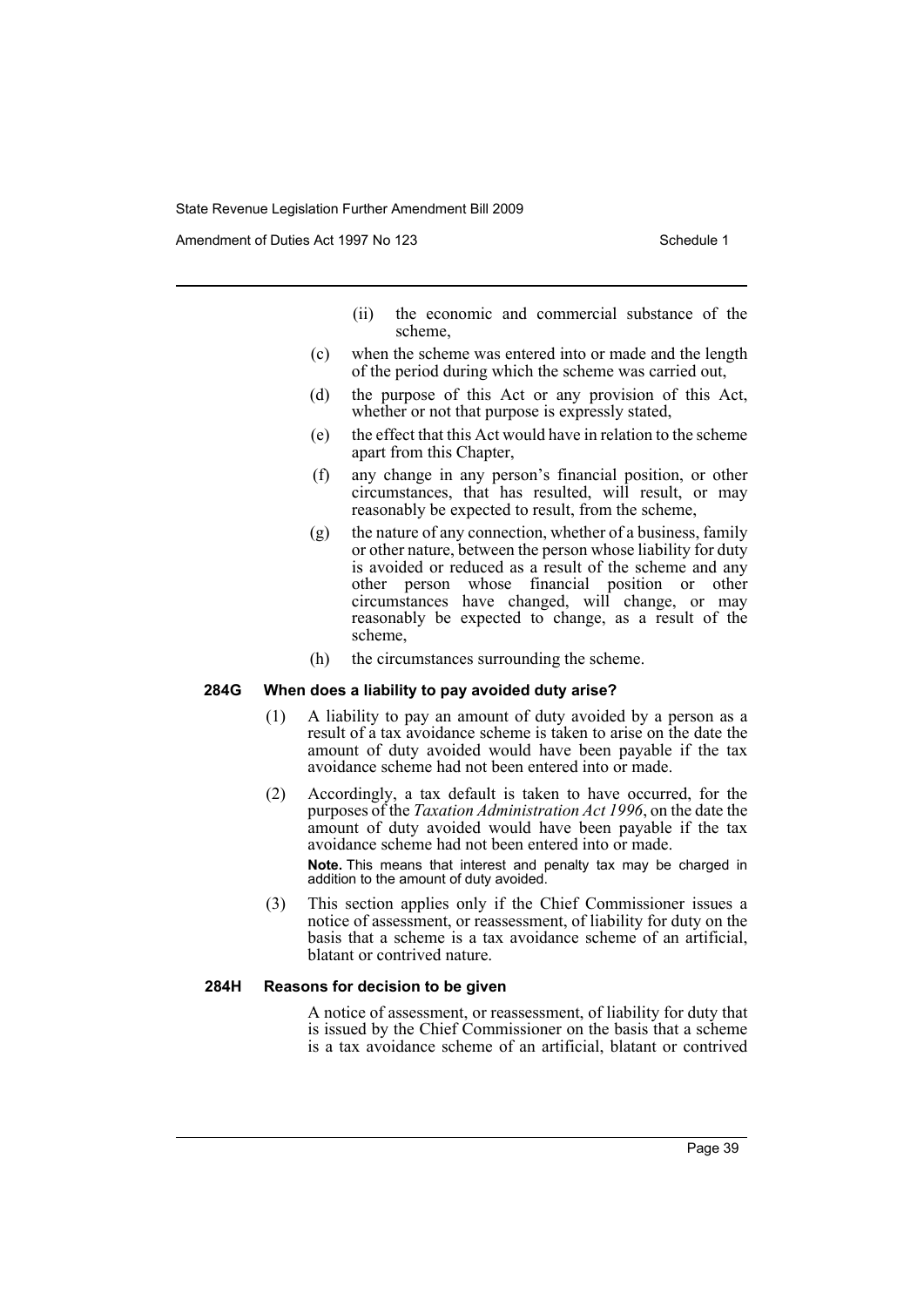Schedule 1 Amendment of Duties Act 1997 No 123

nature is to be accompanied by a statement of the Chief Commissioner's reasons for making the assessment or reassessment.

### **284I Innocent participants**

- (1) A person is liable under this Chapter to pay an amount of duty avoided by the person as a result of a tax avoidance scheme whether or not the person entered into, made or carried out the relevant tax avoidance scheme.
- (2) However, a person is not liable to pay an amount of duty avoided by the person as a result of a tax avoidance scheme if the Chief Commissioner is satisfied that the person did not know that the scheme was a tax avoidance scheme.

## **284J Meaning of "scheme"**

- (1) In this Chapter, a *scheme* means:
	- (a) a trust, contract, agreement, arrangement, understanding, promise or undertaking (including all steps and transactions by which it is carried into effect):
		- (i) whether entered into or made orally or in writing, and
		- (ii) whether express or implied, and
		- (iii) whether or not it is, or is intended to be, enforceable by legal proceedings, or
	- (b) a scheme, plan, proposal, action, course of action or course of conduct.
- (2) A scheme may be a unilateral scheme.
- (3) This Chapter applies in relation to a part of a scheme in the same way as it applies to a scheme. For that purpose, a reference in this Chapter to a scheme includes a reference to a part of a scheme.

#### **Explanatory note**

The amendment introduces new restrictions on tax avoidance schemes. The object of the new provisions is to deter artificial, blatant or contrived schemes to reduce or avoid liability for duty. The provisions require a person who has avoided the payment of duty, as a result of a tax avoidance scheme that is of an artificial, blatant or contrived nature, to pay the amount of duty avoided to the Chief Commissioner of State Revenue (the *Chief Commissioner*). A tax avoidance scheme is any scheme entered into, made or carried out by a person, whether alone or with others, for the sole or dominant purpose of enabling liability for duty to be avoided or reduced.

"Scheme" is broadly defined to include trusts, contracts and other arrangements, promises, plans and other proposals.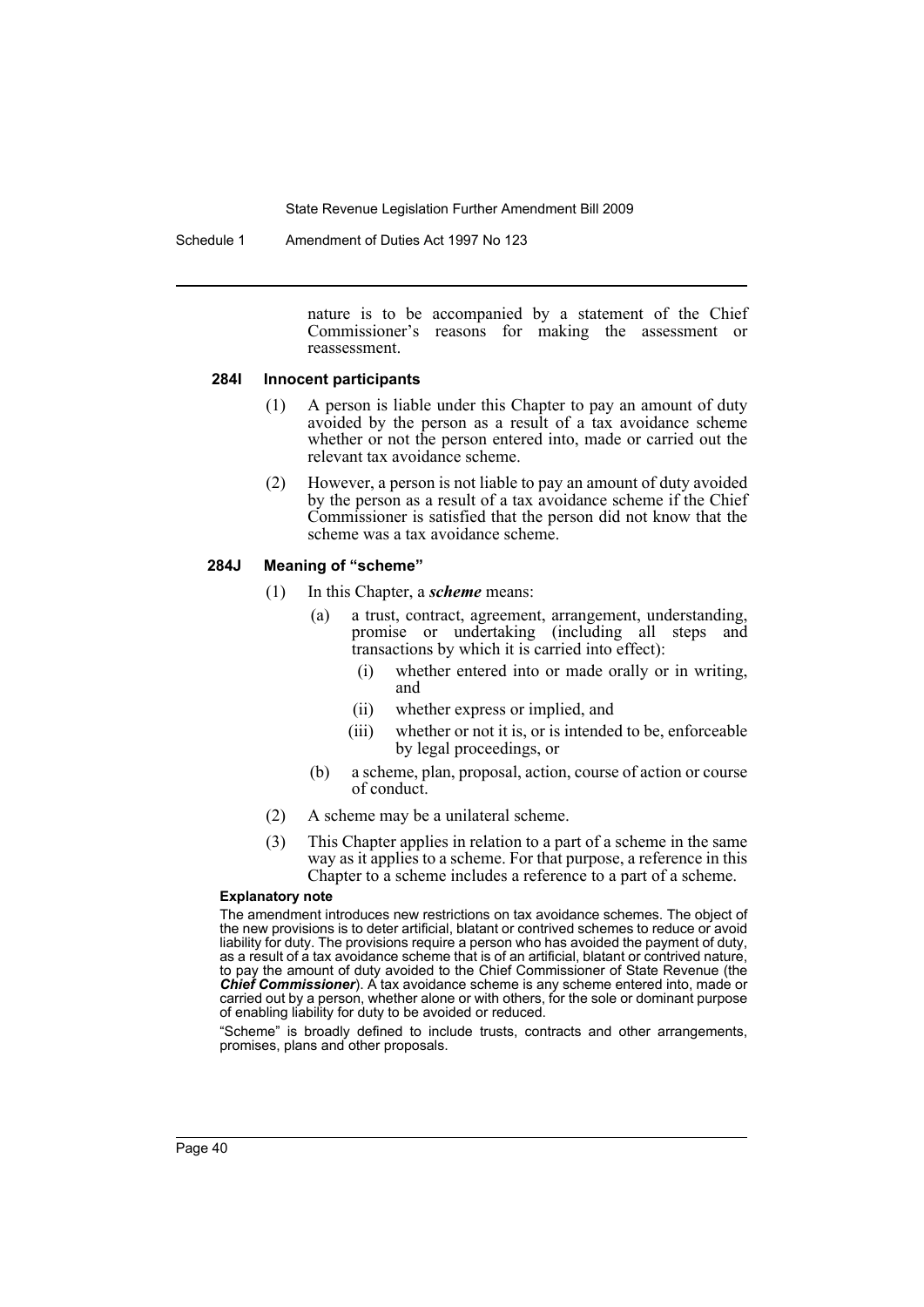Amendment of Duties Act 1997 No 123 Schedule 1

The provisions list a number of factors to be considered for the purpose of determining whether a scheme is a tax avoidance scheme and whether it is of an artificial, blatant or contrived nature.

The amount of duty avoided by a person as a result of a tax avoidance scheme is the amount of duty or additional duty that would have been payable (or that it is reasonable to expect would have been payable) by the person if the tax avoidance scheme had not been entered into or made. A liability to pay the duty avoided is taken to have arisen when the duty would have been payable had the scheme not been entered into or made.

The Chief Commissioner must give reasons to a taxpayer for assessing or reassessing liability for duty on the basis that a scheme is a tax avoidance scheme.

Transitional provisions relating to the amendment are in Schedule 1.5 [41]. The amendment applies to tax avoidance schemes entered into or made, or carried out, on or after 1 July 2009.

## **1.5 Other amendments**

## **[1] Section 11 What is "dutiable property"?**

Omit section 11 (1) (g) (i). Insert instead:

(i) the goodwill of a business, if the business has supplied goods in New South Wales, or provided services in New South Wales, to a customer of the business during the previous 12 months, or

## **[2] Section 11 (3)**

Insert after section 11 (2) (before the note):

(3) In the definition of *business asset* in this section, a reference to services provided to a customer includes a reference to anything done for a customer pursuant to a contractual obligation.

## **[3] Section 28 Apportionment—business assets in this and other jurisdictions**

Omit "11 (g)" from section 28 (1). Insert instead "11 (1) (g)".

## **[4] Section 28 (1) (a)**

Omit the paragraph. Insert instead:

(a) the goodwill of a business, if the business has also supplied goods outside New South Wales, or provided services outside New South Wales, to a customer of the business during the previous 12 months, or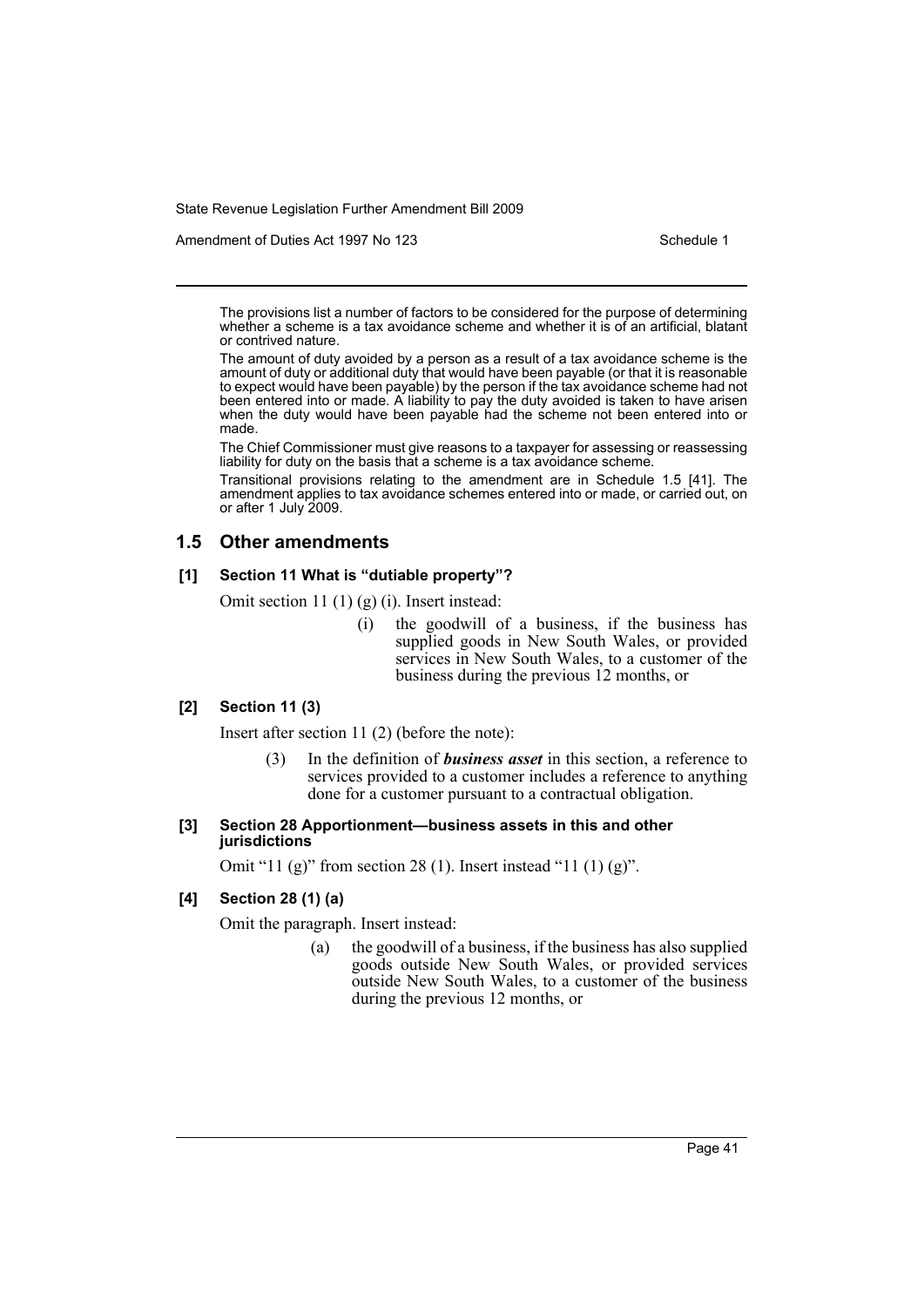Schedule 1 Amendment of Duties Act 1997 No 123

### **[5] Section 28 (2), definition of "X"**

Omit "the gross amount of the sales of goods and services (expressed in Australian dollars) made to New South Wales customers of the business".

Insert instead "the gross amount (expressed in Australian dollars) of goods supplied, and services provided, in New South Wales by the business to customers of the business".

### **[6] Section 28 (2), definition of "Y"**

Omit "the gross amount of the sales of goods and services (expressed in Australian dollars) made to both New South Wales customers and non-New South Wales customers of the business".

Insert instead "the gross amount (expressed in Australian dollars) of goods supplied, and services provided, in and outside New South Wales by the business to customers of the business".

## **[7] Section 28 (5)**

Omit the subsection. Insert instead:

(5) In this section, a reference to a service provided to a customer includes a reference to anything done for a customer pursuant to a contractual obligation.

## **[8] Section 33 Shares, units, derivatives and interests (marketable securities)**

Omit "\$50" from section 33 (3). Insert instead "\$10".

## **[9] Section 33 (5) and (6)**

Insert after section 33 (4) (before the note):

- (5) If a provision of this Chapter provides that a duty of \$50 is chargeable in respect of a transfer of marketable securities, and the duty charged at the rate provided for by subsection (1) would be less than \$50, the duty chargeable is that lesser amount.
- (6) This section is subject to section 273, which provides for a minimum duty of \$10.

## **[10] Section 54 Change in trustees**

Insert "dutiable" before "property" wherever occurring in section 54 (3A).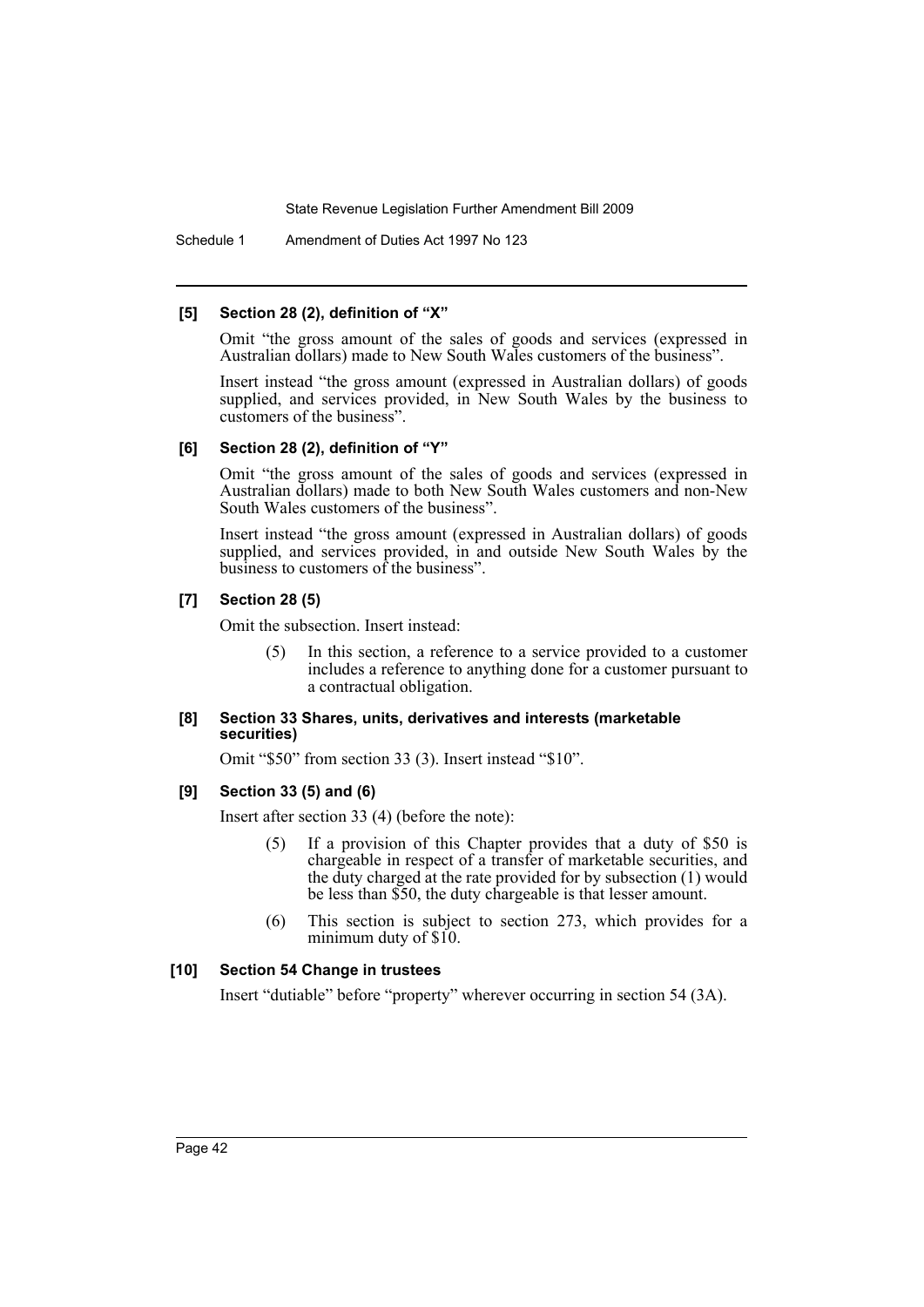Amendment of Duties Act 1997 No 123 Schedule 1

## **[11] Section 54A Transfers in relation to managed investment schemes**

Insert after section 54A (3):

(4) Duty of \$50 is chargeable in respect of a transfer of dutiable property from the sub-custodian of a custodian of the responsible entity of a managed investment scheme to the custodian of the responsible entity of the managed investment scheme.

### **[12] Section 63 Deceased estates**

Insert after section 63 (3):

- (4) If the duty chargeable in respect of a transfer, consent or transmission application referred to in subsection (1) would, but for that subsection, be less than \$50, the duty chargeable is that lesser amount.
- (5) This section is subject to section 273, which provides for a minimum duty of \$10.

## **[13] Section 65 Exemptions from duty**

Omit "an order under section 17A of the *Registered Clubs Act 1976* for the amalgamation of two clubs, or for the dissolution of two clubs and the formation of a new club" from section 65 (3).

Insert instead "the amalgamation of two or more registered clubs as referred to in Division 1A of Part 2 of the *Registered Clubs Act 1976*".

## **[14] Section 65 (6), heading**

## Omit "**or vesting of liquor licence by court order**".

Insert instead "**of liquor licence**".

## **[15] Section 65 (6)**

Omit "or vesting of a liquor licence by order of a court under section 41, 42 or 61 of the *Liquor Act 1982*".

Insert instead "of a liquor licence approved under section 60 of the *Liquor Act 2007*".

## **[16] Section 65 (6) (a) and (b) and note**

Omit "or vesting" wherever occurring.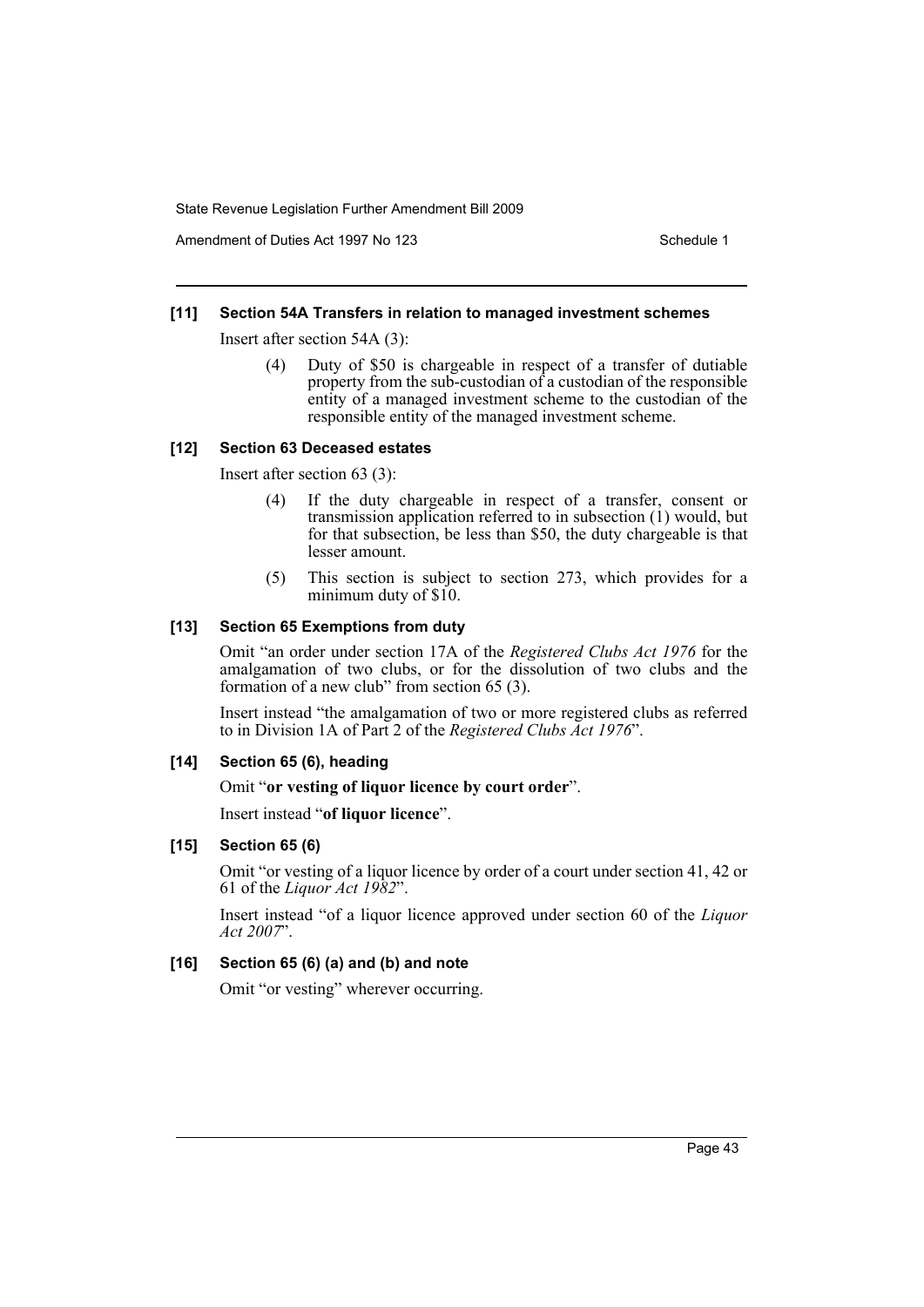Schedule 1 Amendment of Duties Act 1997 No 123

## **[17] Section 65 (7) (a)**

Omit "hotelier's licence under the *Liquor Act 1982*".

Insert instead "hotel licence approved under section 60 of the *Liquor Act 2007*".

## **[18] Section 68 Exemptions—break-up of marriages and other relationships**

Insert after section 68 (1):

## (1A) **Break-up of de facto relationship**

No duty is chargeable under this Chapter on a transfer, or an agreement for the sale or transfer, of relationship property if:

- (a) the property is transferred, or agreed to be sold or transferred, to the parties to a de facto relationship that has, in the opinion of the Chief Commissioner, broken down or to either of them, or to a child or children of either of them or a trustee of such a child or children, and
- (b) the transfer or agreement is effected by or in accordance with:
	- (i) a financial agreement made under section 90UB, 90UC or 90UD of the *Family Law Act 1975* of the Commonwealth that, under that Act, is binding on the parties to the agreement, or
	- (ii) an order of a court under that Act, or
	- (iii) a purchase at public auction of property that, immediately before the auction, was relationship property where the public auction is held to comply with any such agreement or order.

## **[19] Section 68 (3) (a)**

Omit "subsection (1) or (2)". Insert instead "subsection (1), (1A) or (2)".

## **[20] Section 68 (3) (a)**

Omit "domestic".

## **[21] Section 68 (4) (a) and (4A) (a)**

Insert "or to a trustee of such a child or children" after "of either of them" wherever occurring.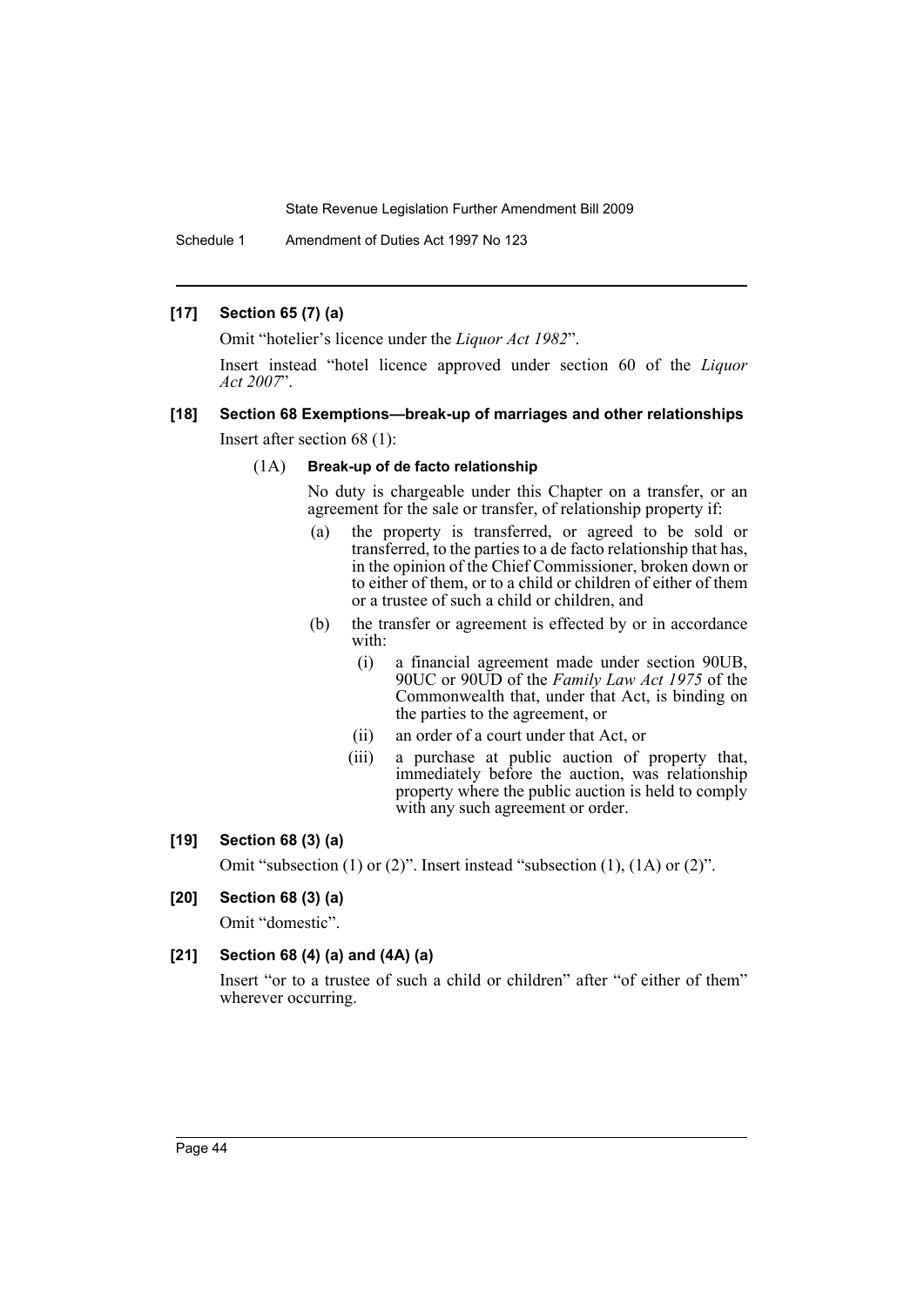Amendment of Duties Act 1997 No 123 Schedule 1

## **[22] Section 68 (4AA)**

Insert after section 68 (4):

### (4AA) **Refunds—break-up of de facto relationship**

If:

- (a) ad valorem duty was paid on a transfer, or an agreement for the sale or transfer, of relationship property to the parties to a de facto relationship or to either of them, or to a child or children of either of them or to a trustee of such a child or children, and
- (b) the transfer or agreement was effected as referred to in section  $68(1A)(b)$ , and
- (c) the de facto relationship has broken down,

the Chief Commissioner must reassess the transfer or agreement and refund the duty paid.

## **[23] Section 68 (4B)**

Omit "marriage or domestic relationship".

Insert instead "marriage, de facto relationship or domestic relationship".

## **[24] Section 68 (4B) (b)**

Omit the paragraph. Insert instead:

(b) in the case of a de facto relationship or domestic relationship, the relationship has broken down or been terminated.

## **[25] Section 68 (5)**

Insert "de facto relationship or" before "domestic relationship" in the definition of *relationship property*.

## **[26] Section 231 What is a "premium" in relation to general insurance?**

Insert "and emergency service levy" after "fire service levy" in section 231 (2).

## **[27] Section 233 Types of general insurance**

Omit "an organisation registered under Part VI of the *National Health Act 1953* of the Commonwealth" from section 233 (2A) (e).

Insert instead "a private health insurer within the meaning of the *Private Health Insurance Act 2007* of the Commonwealth".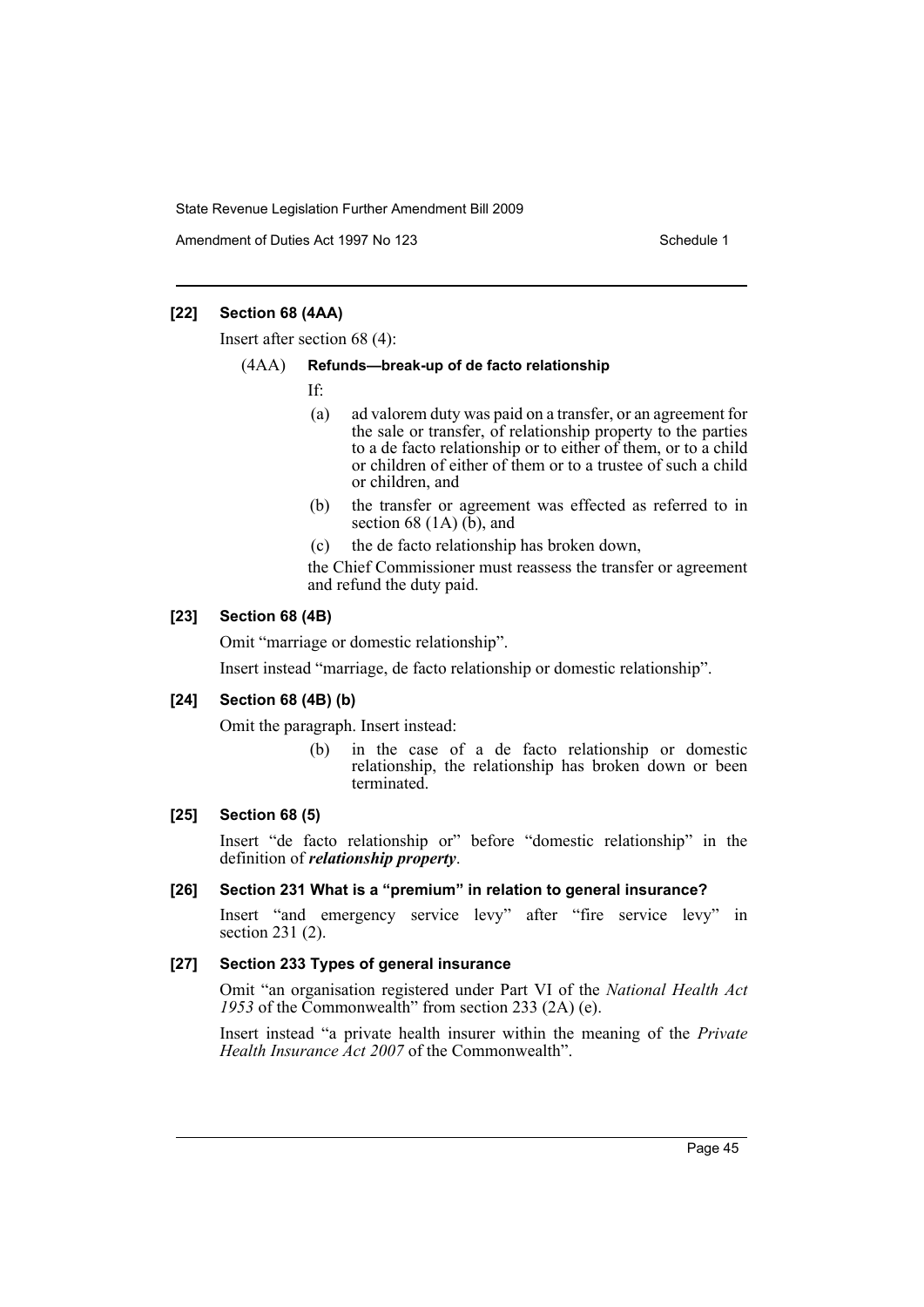Schedule 1 Amendment of Duties Act 1997 No 123

## **[28] Section 243 What duty is payable?**

Omit "**disability income insurance**" from the heading to section 243 (1). Insert instead "**trauma or disability insurance**".

## **[29] Section 243 (1)**

Omit "or a policy of disability income insurance".

Insert instead "a trauma policy, a TPD policy or a disability income policy".

## **[30] Section 243 (4)**

Omit the subsection. Insert instead:

## (4) **Trauma or disability insurance**

The amount of duty chargeable on a trauma policy, a TPD policy or a disability income policy is 5% of the premium paid to effect the insurance.

## **[31] Section 243 (5)**

Insert in alphabetical order:

*disability income policy* means a policy of insurance under which an amount is payable as a replacement of income in the event of the disablement of the insured by accident or sickness.

*TPD policy* means a policy of insurance under which an amount is payable in the event of the total and permanent disablement of the insured by accident or sickness.

*trauma policy* means a policy of insurance under which an amount is payable in the event of the insured being found to have a stated condition or disease.

## **[32] Section 259 What insurance is exempt from duty?**

Omit "an organisation registered under Part VI of the Commonwealth *National Health Act 1953*" from section 259 (1) (f).

Insert instead "a private health insurer within the meaning of the *Private Health Insurance Act 2007* of the Commonwealth".

## **[33] Section 267 Exemptions**

Insert after section 267 (6):

#### (6A) **Vehicles transferred by certain court orders—parties to a de facto relationship**

Duty under this Chapter is not chargeable in respect of an application to transfer the registration of a motor vehicle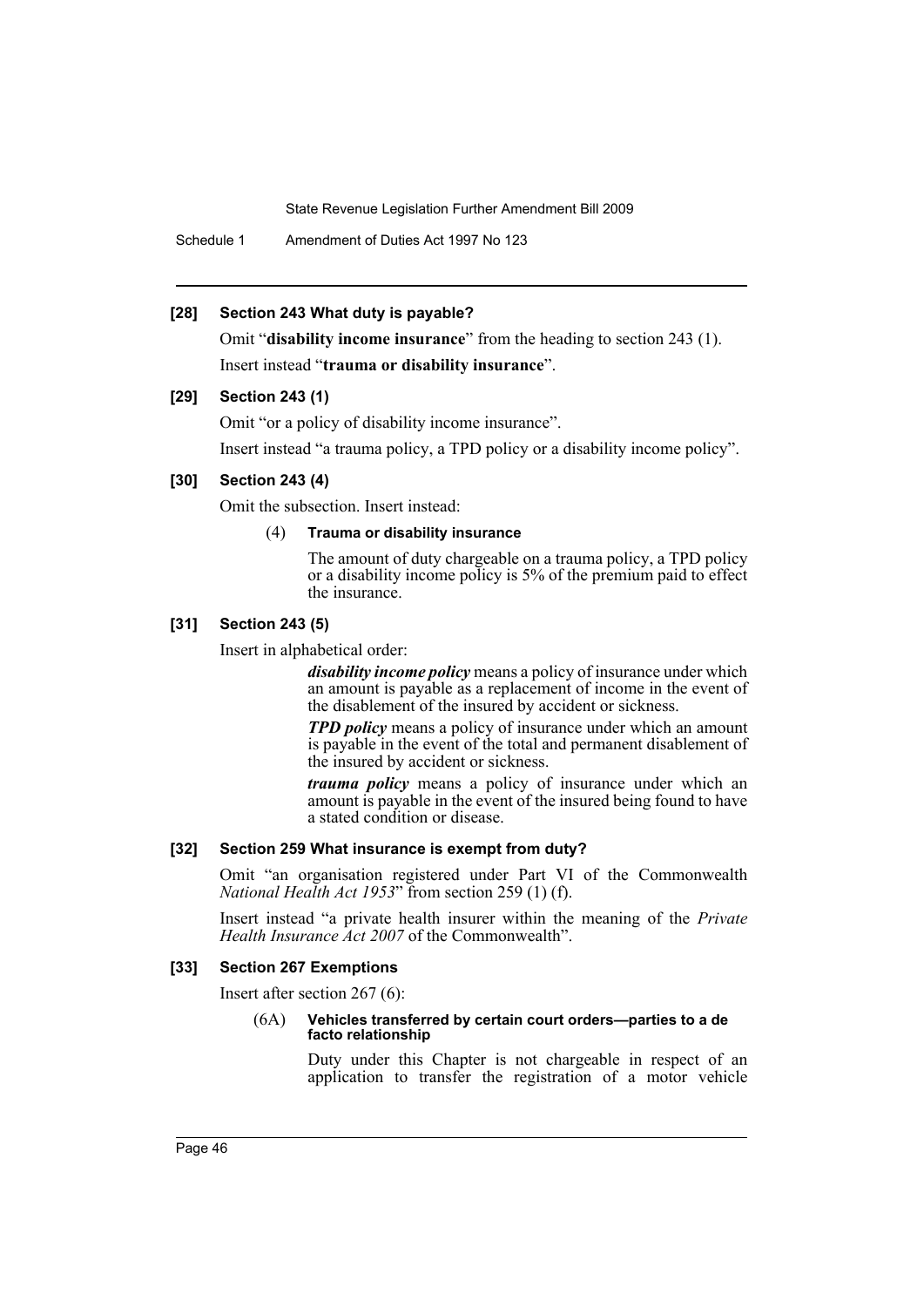Amendment of Duties Act 1997 No 123 Schedule 1

registered in the names of the parties to a de facto relationship that is proved to the satisfaction of the Chief Commissioner to have broken down, or in the name of either of them to the extent that the vehicle was, at the time the application was made, the property of the parties or of either of them, if the application was made as a result of or in accordance with:

- (a) a financial agreement made under section 90UB, 90UC or 90UD of the *Family Law Act 1975* of the Commonwealth that, under that Act, is binding on the parties to the agreement, or
- (b) an order of a court under that Act.

## **[34] Section 267 (7), heading**

Omit "**de facto partners**".

Insert instead "**parties to a domestic relationship**".

## **[35] Section 267 (9), heading**

Omit "**marriage or domestic relationship**". Insert instead "**relationship**".

## **[36] Section 267 (9)**

Omit "marriage or domestic relationship".

Insert instead "marriage, de facto relationship or domestic relationship".

## **[37] Section 267 (9) (b)**

Omit the paragraph. Insert instead:

(b) in the case of a de facto relationship or domestic relationship, the relationship has broken down or been terminated.

## **[38] Section 308 Application of Act to Crown**

Omit section 308 (3) and (4). Insert instead:

(3) A person or body listed in Schedule 2 is liable to pay duty under this Act, even if the person or body represents the Crown. This section does not operate to exempt any such person or body from liability to pay duty under this Act.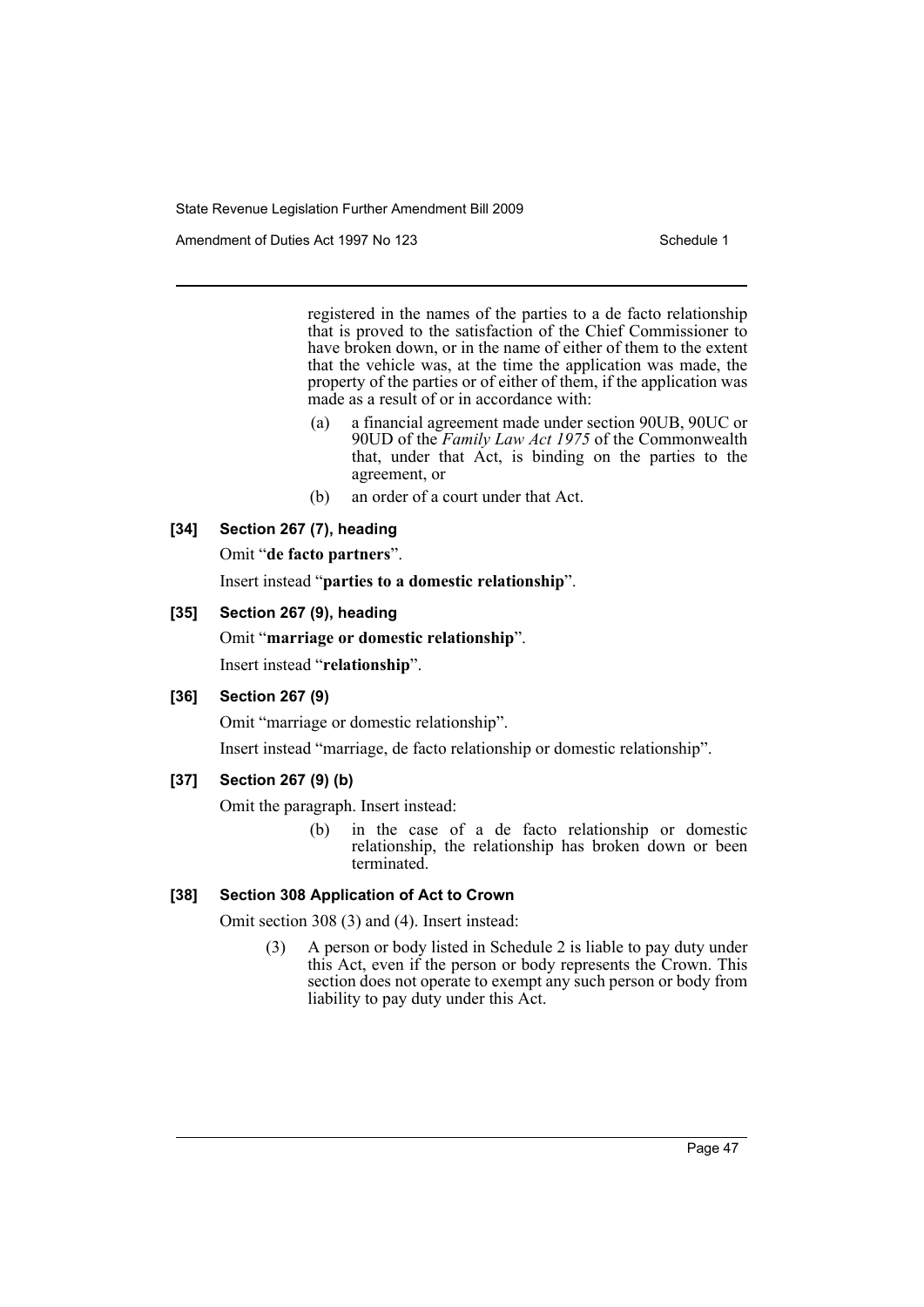Schedule 1 Amendment of Duties Act 1997 No 123

## **[39] Section 308 (7)**

Insert after section 308 (6):

The Governor may, by proclamation published on the NSW legislation website, amend Schedule 2 to insert, omit or substitute the name of any person or body.

## **[40] Schedule 1 Savings, transitional and other provisions**

Insert at the end of clause 1 (1):

*State Revenue Legislation Further Amendment Act 2009*

## **[41] Schedule 1**

Insert at the end of the Schedule, with appropriate Part and clause numbers:

# **Part Provisions consequent on enactment of State Revenue Legislation Further Amendment Act 2009**

## **Changes to assessment of transfers of business assets**

The amendments to sections 11 and 28 made by the *State Revenue Legislation Further Amendment Act 2009* do not apply in respect of a dutiable transaction that occurred before 1 July 2009.

## **Changes to amount of duty chargeable**

The amendments to sections 33, 54A and 63 made by the *State Revenue Legislation Further Amendment Act 2009* apply in respect of any liability for duty that arises on or after 1 July 2009.

## **Amendments relating to de facto relationships**

The amendments to sections 68 and 267 made by the *State Revenue Legislation Further Amendment Act 2009*, and the new definition of *de facto relationship* inserted in the Dictionary by that Act, are taken to have effect on and from 1 March 2009.

## **Changes to duty on acquisitions in landholders**

- (1) The duty chargeable under new Chapter 4 is chargeable on any relevant acquisition in a private landholder made as a consequence of a person acquiring an interest in a private landholder on or after 1 July 2009.
- (2) If a person acquires an interest in a private landholder on or after 1 July 2009, acquisitions made before 1 July 2009 are to be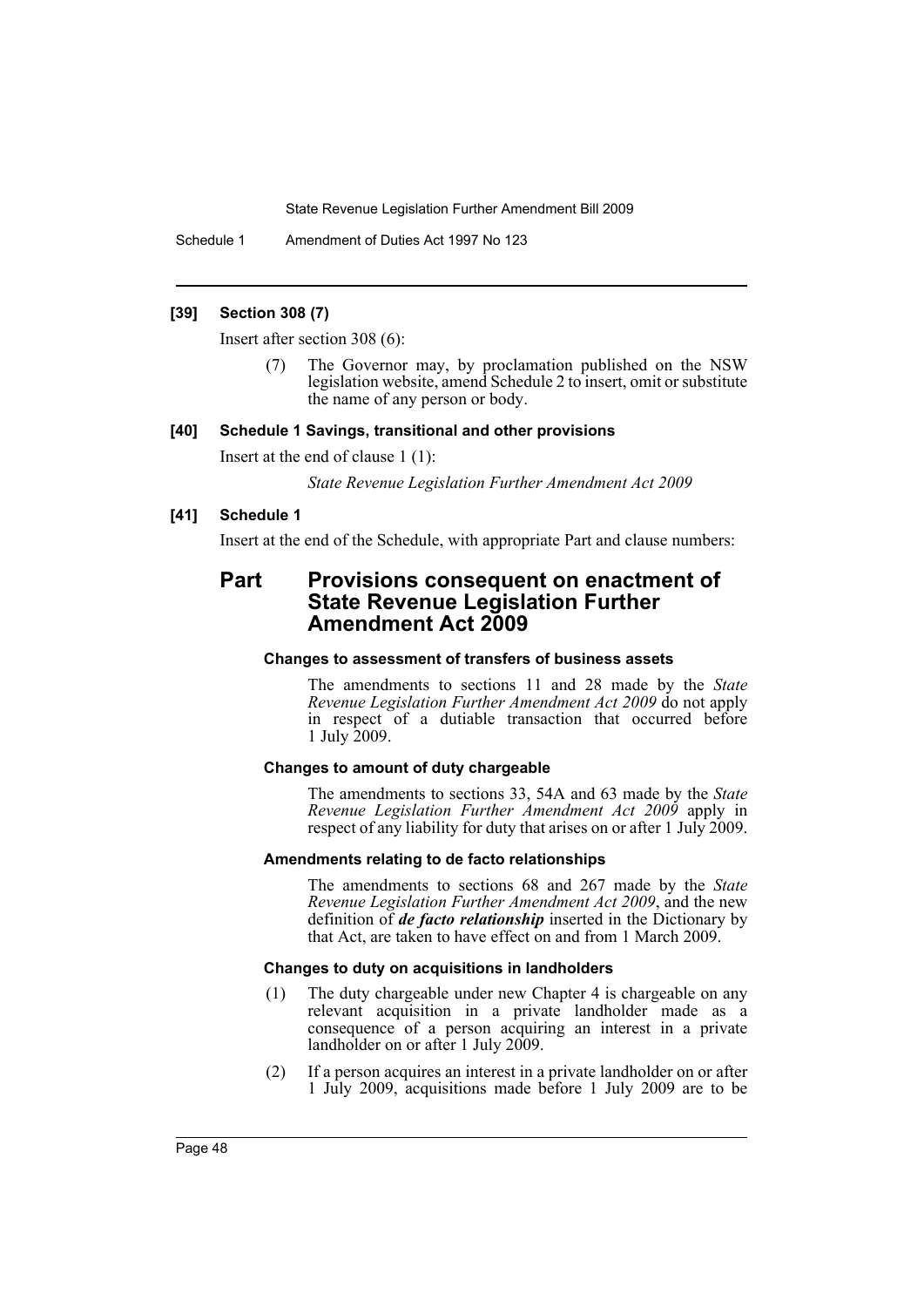Amendment of Duties Act 1997 No 123 Schedule 1

counted for the purpose of determining whether the person has made a relevant acquisition in the private landholder under new Chapter 4.

- (3) Former Chapter 4A continues to apply in respect of any relevant acquisition in a land rich landholder (within the meaning of that Chapter) made as a consequence of a person acquiring an interest in the land rich landholder before 1 July 2009.
- (4) An interest that is acquired in a private company or private unit trust scheme on or after 1 July  $2009$  as a result of an agreement entered into, or option executed, before 11 November 2008 is to be treated, for the purposes of this clause, as if it were acquired before 1 July 2009. Accordingly, former Chapter 4A applies to a relevant acquisition made as a result of such an acquisition, but the acquisition may still be counted for the purposes of determining whether a relevant acquisition is made under new Chapter 4.
- (5) The duty chargeable under new Chapter 4 is chargeable on any relevant acquisition in a public landholder made as a consequence of a person acquiring an interest in the public landholder on or after 1 October 2009.
- (6) If a person acquires an interest in a public landholder on or after 1 October 2009, acquisitions made before 1 October 2009 (including any made before 1 July 2009) are to be counted for the purpose of determining whether the person has made a relevant acquisition in the public landholder under new Chapter 4. **Note.** However, acquisitions made in public landholders before 1 July 2009 are exempt acquisitions for duty purposes.
- (7) Duty is not chargeable under new Chapter 4 on a relevant acquisition made by a person in a public landholder if the person's intention to make the acquisition was announced to the market before the date on which the Bill for the *State Revenue Legislation Further Amendment Act 2009* was introduced into the Legislative Assembly.
- (8) In this clause:

*former Chapter 4A* means Chapter 4A, as in force immediately before its repeal by the *State Revenue Legislation Further Amendment Act 2009*.

*new Chapter 4* means Chapter 4, as inserted by the *State Revenue Legislation Further Amendment Act 2009*.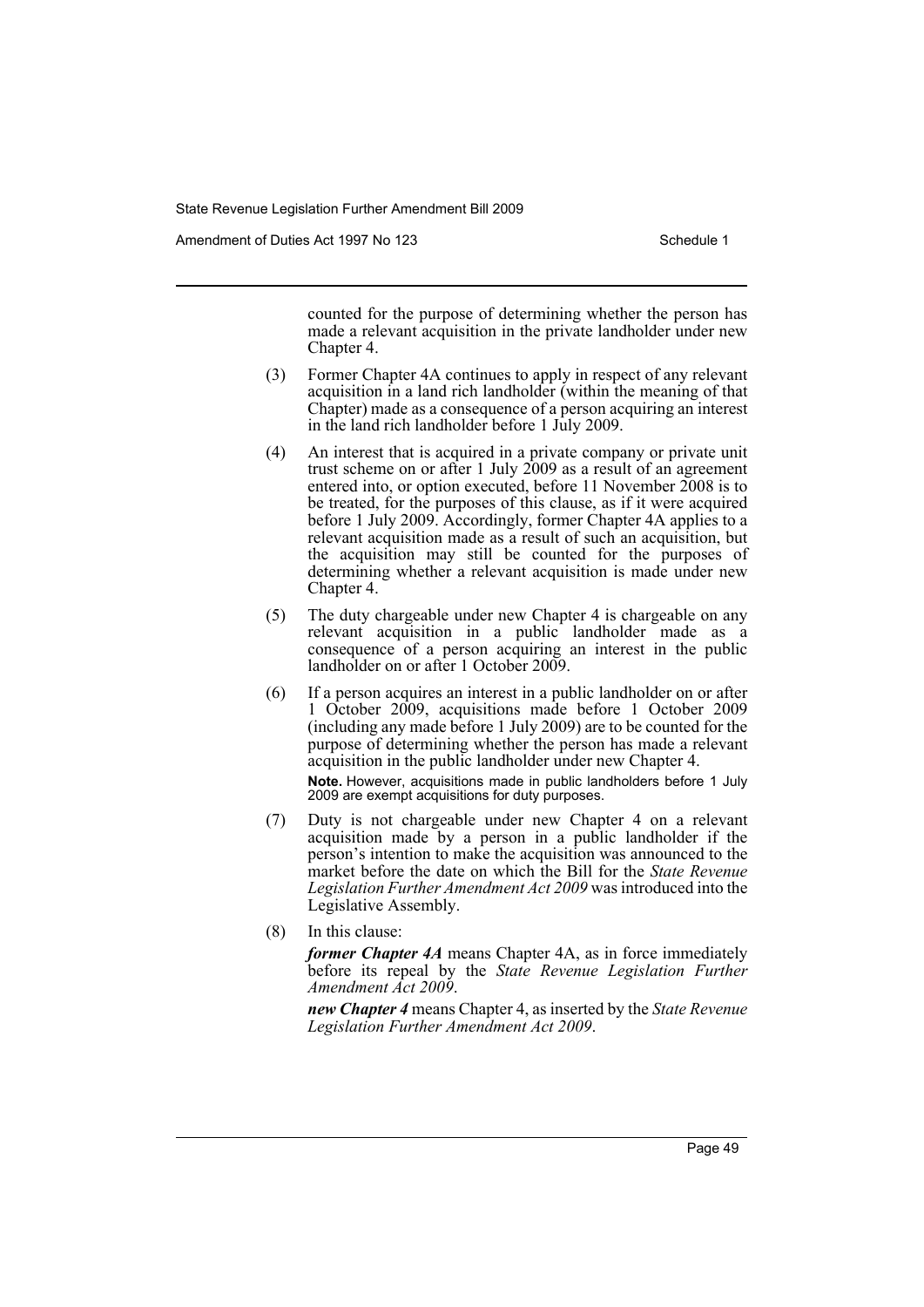Schedule 1 Amendment of Duties Act 1997 No 123

#### **Application of changes to mortgage duty provisions**

- (1) The amendments made to Chapter 7 by the *State Revenue Legislation Further Amendment Act 2009* apply to the assessment of duty in respect of the following:
	- (a) a mortgage first executed on or after 1 July 2009 or that first becomes liable to duty as a mortgage on or after 1 July 2009,
	- (b) an instrument of security that first affects property in New South Wales on or after 1 July 2009 (whether or not the instrument of security was first executed before that date).
- (2) The amendments made to Chapter 7 by the *State Revenue Legislation Further Amendment Act 2009* extend to the assessment of duty in respect of a mortgage first executed before 1 July 2009 or that first became liable to duty as a mortgage before 1 July 2009 if an advance or further advance is made on or after 1 July 2009 that is secured by the mortgage.
- (3) Any increase in the amount of advances recoverable under a mortgage first executed before 1 July 2009 is taken to be a further advance for the amount of the increase.
- (4) A mortgage with a liability date occurring on or after 1 July 2009 may be assessed as part of the same mortgage package as other mortgages or instruments of security, in accordance with the amendments to Chapter 7, even if one or more of the other mortgages or instruments of security were first executed before 1 July 2009.
- (5) The amendments do not affect the assessment of duty in respect of a liability date occurring before 1 July 2009.

### **Mortgages for definite and limited sum first executed before 1 July 2009**

- (1) If the amount of advances recoverable under a mortgage first executed before 1 July 2009 is a definite and limited sum, the *amount secured by the mortgage* is taken, for the purpose of determining whether the mortgage becomes liable to additional duty on the making of an advance or further advance on or after 1 July 2009, and determining the amount of duty chargeable, to be the total of the following:
	- (a) the definite and limited sum,
	- (b) the amount of any advance or further advance in excess of that definite and limited sum.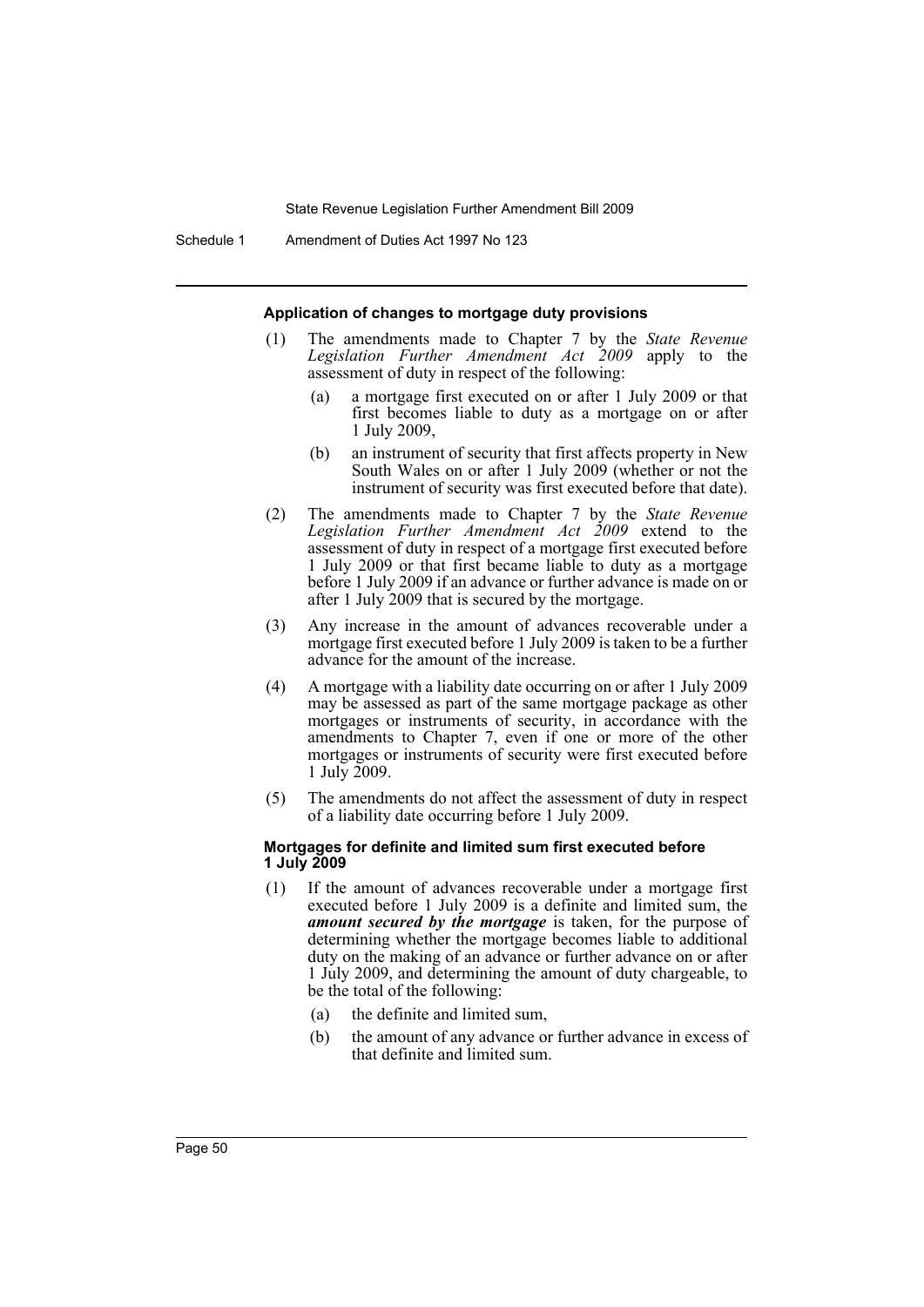Amendment of Duties Act 1997 No 123 Schedule 1

- (2) The amount secured by any such mortgage *at the time a liability to duty last arose under this Act* is taken to be the total of the following:
	- (a) the definite and limited sum,
	- (b) the amount of any advance or further advance in excess of that definite and limited sum in respect of which duty has already been paid under this Act.

## **Tax avoidance schemes**

- (1) Chapter 11A applies in respect of a scheme if the scheme, or any part of the scheme:
	- (a) is entered into or made on or after 1 July 2009, or
	- (b) is carried out on or after 1 July 2009 (regardless of when it was first entered into or made).
- (2) However, Chapter 11A does not apply to any amount of duty avoided by a person as a result of a tax avoidance scheme if, apart from the scheme, liability for the duty concerned would have arisen before 1 July 2009.

## **Application of Act to Crown bodies**

Any order made under section 308 (3), as in force before its substitution by the *State Revenue Legislation Further Amendment Act 2009*, is, on that substitution, repealed.

## **[42] Schedule 2**

Insert after Schedule 1:

## **Schedule 2 Crown bodies that are subject to this Act**

(Section 308)

Forests NSW

State Transit Authority of New South Wales Sydney Harbour Foreshore Authority

## **[43] Dictionary**

Omit the definition of *de facto relationship*. Insert instead:

*de facto relationship* has the same meaning as in the *Family Law Act 1975* of the Commonwealth.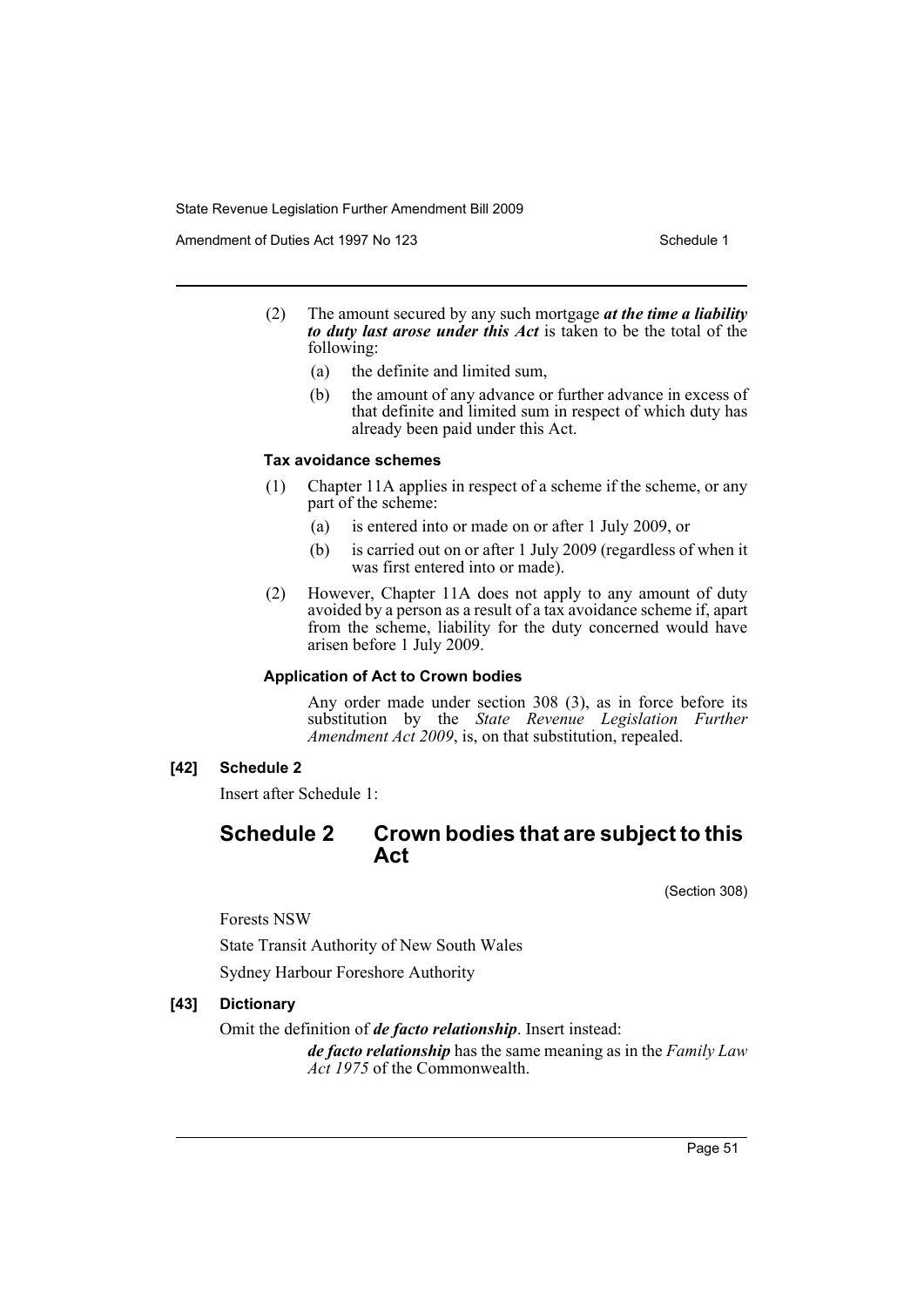Schedule 1 Amendment of Duties Act 1997 No 123

## **Explanatory note**

#### **Business assets**

Items [1]–[7] clarify the provisions of the *Duties Act 1997* relating to the charging of duty in respect of a transfer of business assets. The amendments make it clear that duty is chargeable in respect of a transfer of the goodwill of a business when goods have been supplied or services have been provided by the business in New South Wales in the previous 12 months. It will no longer be necessary for there to have been a sale of goods or services by the business (that is, the provisions extend to goods supplied, or services provided, whether or not for consideration). Also, the provision of services that a business is contractually obliged to provide can fall within the ambit of the provisions.

#### **Nominal duties**

Item [8] requires a minimum duty of \$10, instead of \$50, to be charged in respect of a transfer of shares of a corporation that is not the legal or beneficial owner of land in New South Wales.

Item [9] requires a transfer of marketable securities that is chargeable with duty at the concessional rate of \$50 to be charged with ad valorem duty, if the ad valorem duty would be less than \$50. This is subject to a minimum duty of \$10 being payable.

Item [11] allows a nominal duty of \$50 to be charged in respect of a transfer of dutiable property from a sub-custodian of a custodian of a responsible entity of a managed investment scheme to the custodian of the responsible entity of a managed investment scheme.

Item [12] requires a transaction made in connection with a deceased estate that is chargeable with duty at the concessional rate of \$50 to be charged with ad valorem duty, if the ad valorem duty would be less than \$50. This is subject to a minimum duty of \$10 being payable.

#### **Insurance duty**

Item [26] requires an emergency service levy to be treated as a part of the premium of an insurance policy, for duty purposes.

Items [28]–[31] clarify that a duty of 5% of the premium is payable on life insurance that is trauma or disability insurance.

#### **Application of Act to Crown**

Items [38] and [42] replace the current arrangements for specifying which (if any) Crown bodies are liable to pay duty under the *Duties Act 1997*. In general the Crown in right of New South Wales is not required to pay duty under the Act. However, the Act currently allows the Governor to make an order applying the Act to specified persons or bodies (whether statutory or otherwise), so that those persons or bodies do not benefit from a duty exemption. The amendments remove the power to make such an order. Instead, the Crown bodies that are required to pay duty will now be specified in a Schedule to the Act. Item [39] enables the Schedule to be amended by proclamation of the Governor.

The Crown bodies which are required to pay duty (and which are already required to pay duty) are Forests NSW, the State Transit Authority of New South Wales and the Sydney Harbour Foreshore Authority.

#### **Law revision amendments**

Item [10] clarifies a reference to property, so that it applies to dutiable property only.

Items [13]–[17] update provisions relating to liquor licences, as a consequence of the repeal of the *Liquor Act 1982* and its replacement by the *Liquor Act 2007*.

Items [18]–[25] and [33]–[37] update certain duty exemptions that apply in respect of transactions that are made as a consequence of the termination of a de facto relationship, to reflect the fact that financial settlements made in connection with the breakdown of a de facto relationship are now made under the *Family Law Act 1975* of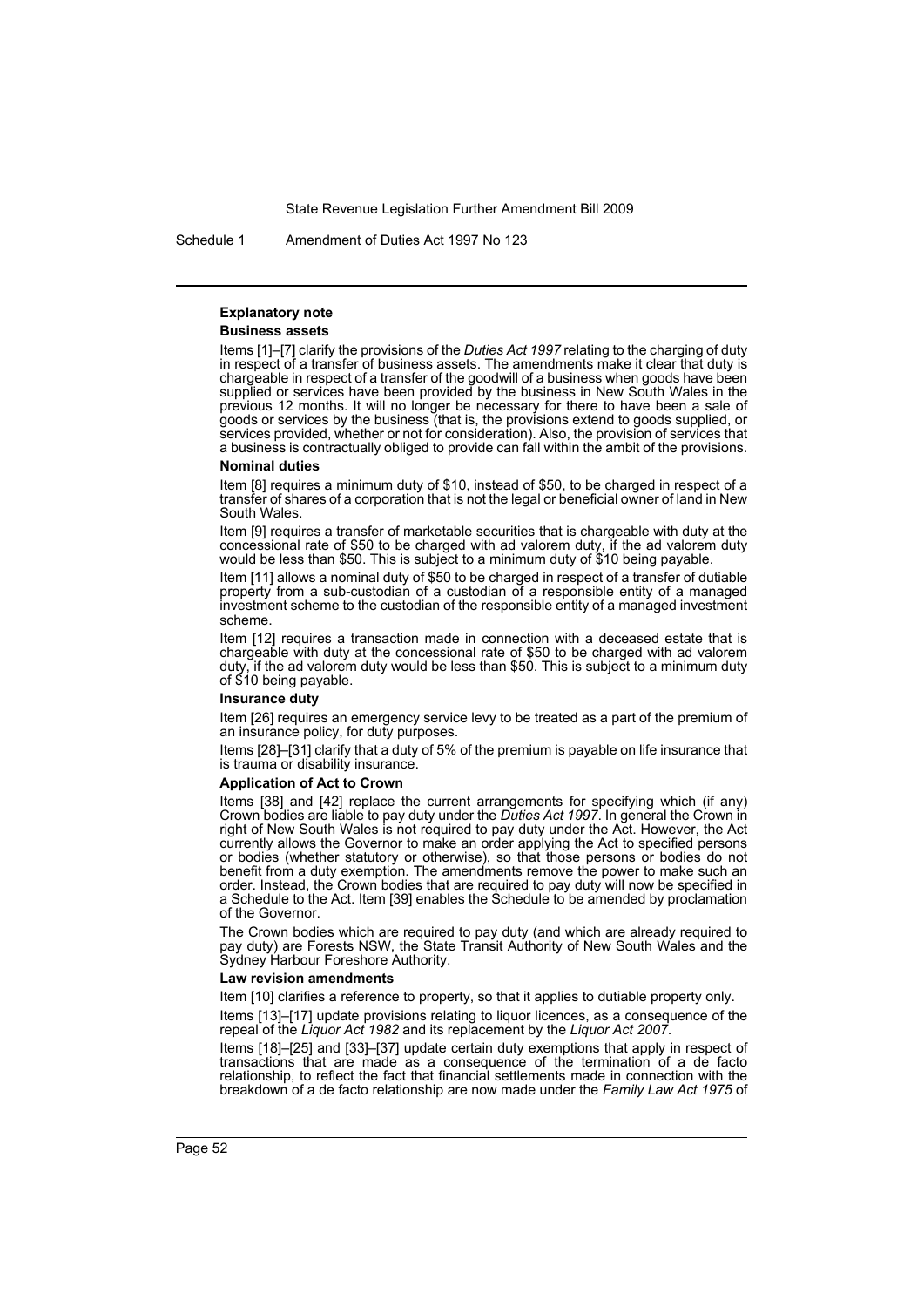Amendment of Duties Act 1997 No 123 Schedule 1

the Commonwealth, rather than under State law. Item [43] replaces the definition of "de facto relationship" so that it is consistent with the Commonwealth law.

Items [27] and [32] update references to a Commonwealth health services law, as a consequence of changes to Commonwealth law.

#### **Savings and transitional matters**

Item [40] enables savings and transitional regulations to be made as a consequence of the amendments.

Item [41] contains particular savings and transitional provisions, that clarify the application of the amendments made to the *Duties Act 1997* by the Schedule. Most of the amendments in Schedule 1.5 have effect from 1 July 2009. The amendments relating to de facto relationships have effect from 1 March 2009 (when the relevant changes were made to Commonwealth law). The more particular provisions relating to landholder duty, mortgage duty and tax avoidance schemes are explained in the explanatory note relating to the amendments concerned in the Subschedules above.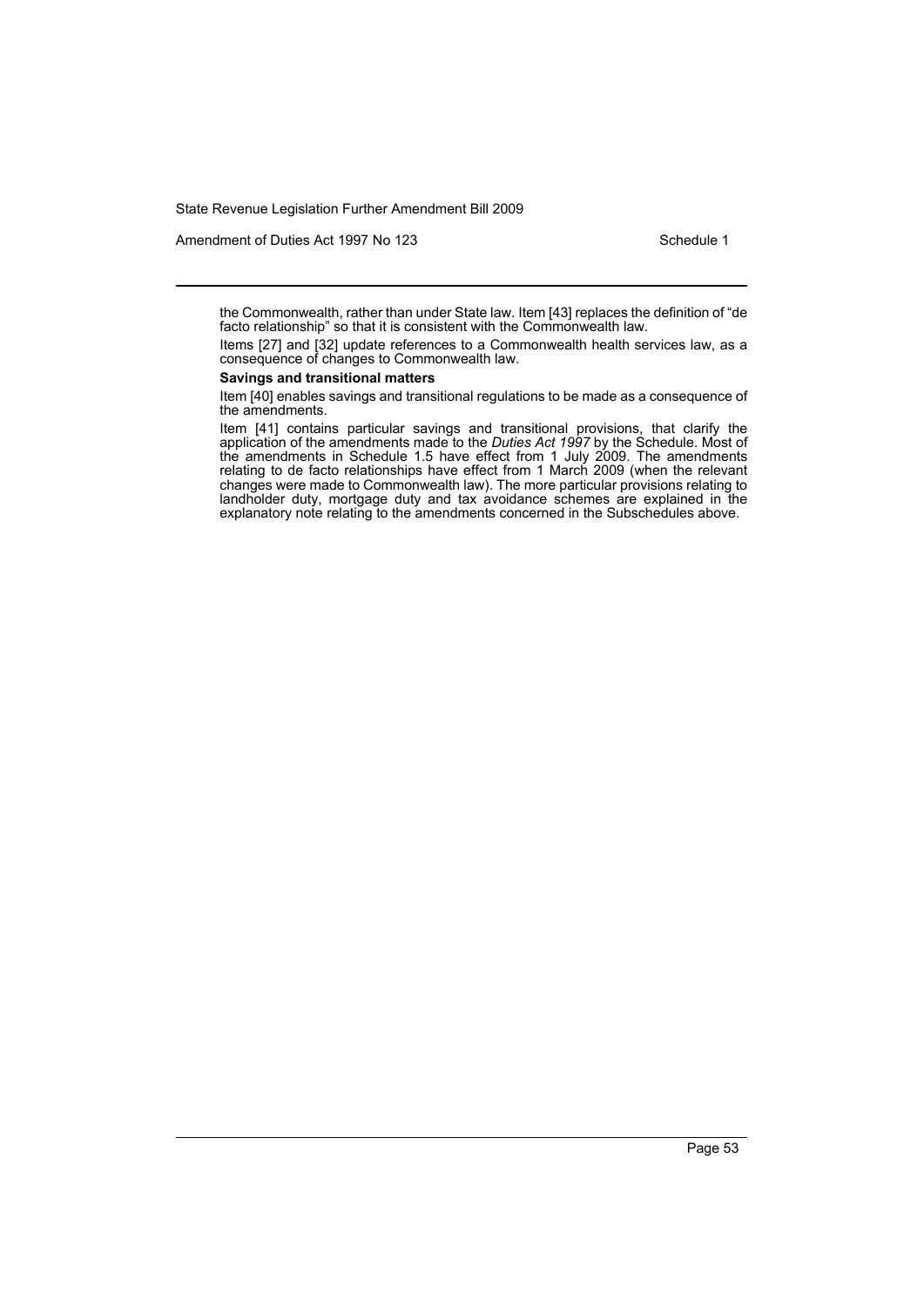Schedule 2 Amendment of Fines Act 1996 No 99

# **Schedule 2 Amendment of Fines Act 1996 No 99**

## **[1] Section 3 Definitions**

Insert in alphabetical order in section 3 (1):

*registered operator* has the same meaning as in the *Road Transport (General) Act 2005*.

*responsible person* for a vehicle has the same meaning as in the *Road Transport (General) Act 2005*.

## **[2] Section 17 Withdrawal of order**

Insert after section 17 (5):

- (6) Despite subsections (4) and (4A), if a court fine enforcement order is withdrawn (whether completely or only to the extent of some of the fines to which it applies), any amount paid under the order that would otherwise be repayable to a person may instead be allocated by the State Debt Recovery Office towards the payment of amounts payable under any other fine enforcement order that is in force in relation to the person.
- (7) The State Debt Recovery Office must notify the person concerned of any allocation made under subsection (6), but a failure to notify the person does not affect that allocation.

## **[3] Sections 28 (2) (b) and 61 (3) (b)**

Omit "owner of a vehicle or vessel" and "owner of the vehicle or vessel" wherever occurring.

Insert instead "owner or responsible person for a vehicle or owner of a vessel" and "owner or responsible person", respectively.

#### **[4] Section 38 Circumstances in which person issued with penalty reminder notice for vehicle or vessel offence is not liable to pay penalty**

Omit "owner of the vehicle or vessel" from paragraph (b) of the definition of *vehicle or vessel offence* in section 38 (4).

Insert instead "owner or responsible person for the vehicle or the owner of the vessel".

## **[5] Section 46 Withdrawal of order**

Insert after section 46 (6):

(7) Despite subsections (4) and (5), if a penalty notice enforcement order is withdrawn (whether completely or only to the extent of some of the penalty notices to which it applies), any amount paid under the order that would otherwise be repayable to a person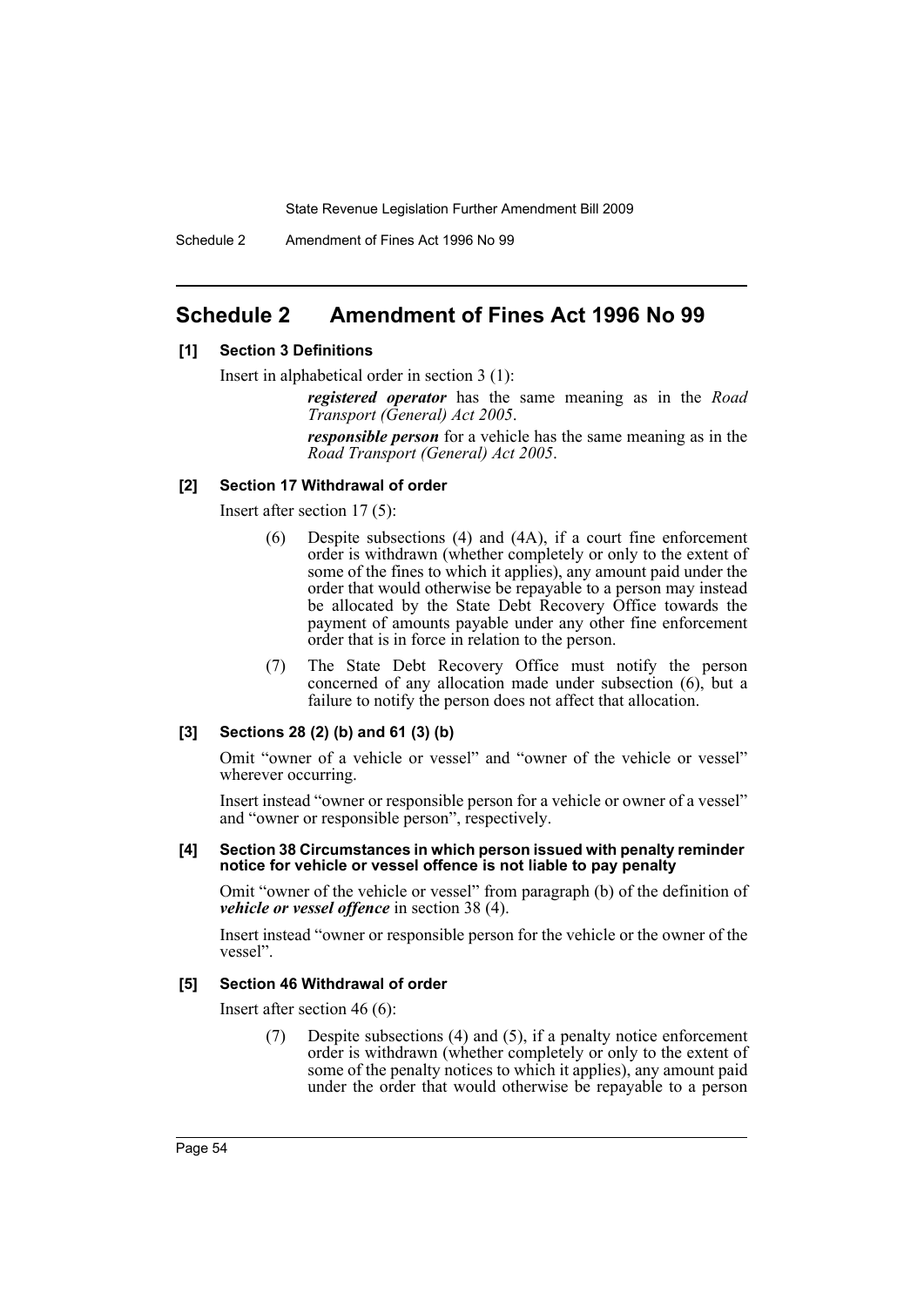Amendment of Fines Act 1996 No 99 Schedule 2

may instead be allocated by the State Debt Recovery Office towards the payment of amounts payable under any other fine enforcement order that is in force in relation to the person.

(8) The State Debt Recovery Office must notify the person concerned of any allocation made under subsection (7), but a failure to notify the person does not affect that allocation.

## **[6] Section 49 Determination of applications by State Debt Recovery Office**

Omit section 49 (2) and (3). Insert instead:

- (1) When dealing with an application for annulment, the State Debt Recovery Office:
	- (a) must annul the penalty notice enforcement order if it is satisfied that:
		- (i) the person was not aware that a penalty notice had been issued until the enforcement order was served, but only if the application was made within a reasonable time after that service, or
		- (ii) the person was otherwise hindered by accident, illness, misadventure or other cause from taking action in relation to the penalty notice, but only if the application was made within a reasonable time after the person ceased being so hindered, or
		- (iii) the penalty reminder notice was, or both the penalty notice and the penalty reminder notice, in relation to a particular offence were, returned as being undelivered to its sender after being sent to the person at the person's recently reported address (within the meaning of section  $126\widehat{A}$ ) and notice of the enforcement order was served on the person at a different address, and
	- (b) may annul the penalty notice enforcement order if:
		- (i) it is satisfied that a question or doubt has arisen as to the person's liability for the penalty or other amount concerned, but only if the person had no previous opportunity to obtain a review of that liability, or
		- (ii) having regard to the circumstances of the case, it is satisfied that there is other just cause why the application should be granted.
- (2) The State Debt Recovery Office must not annul a penalty notice enforcement order under subsection (1) (b) (ii) if doing so is not permitted under, or would circumvent the restrictions in, subsection  $(1)$   $(a)$  or  $(b)$   $(i)$ .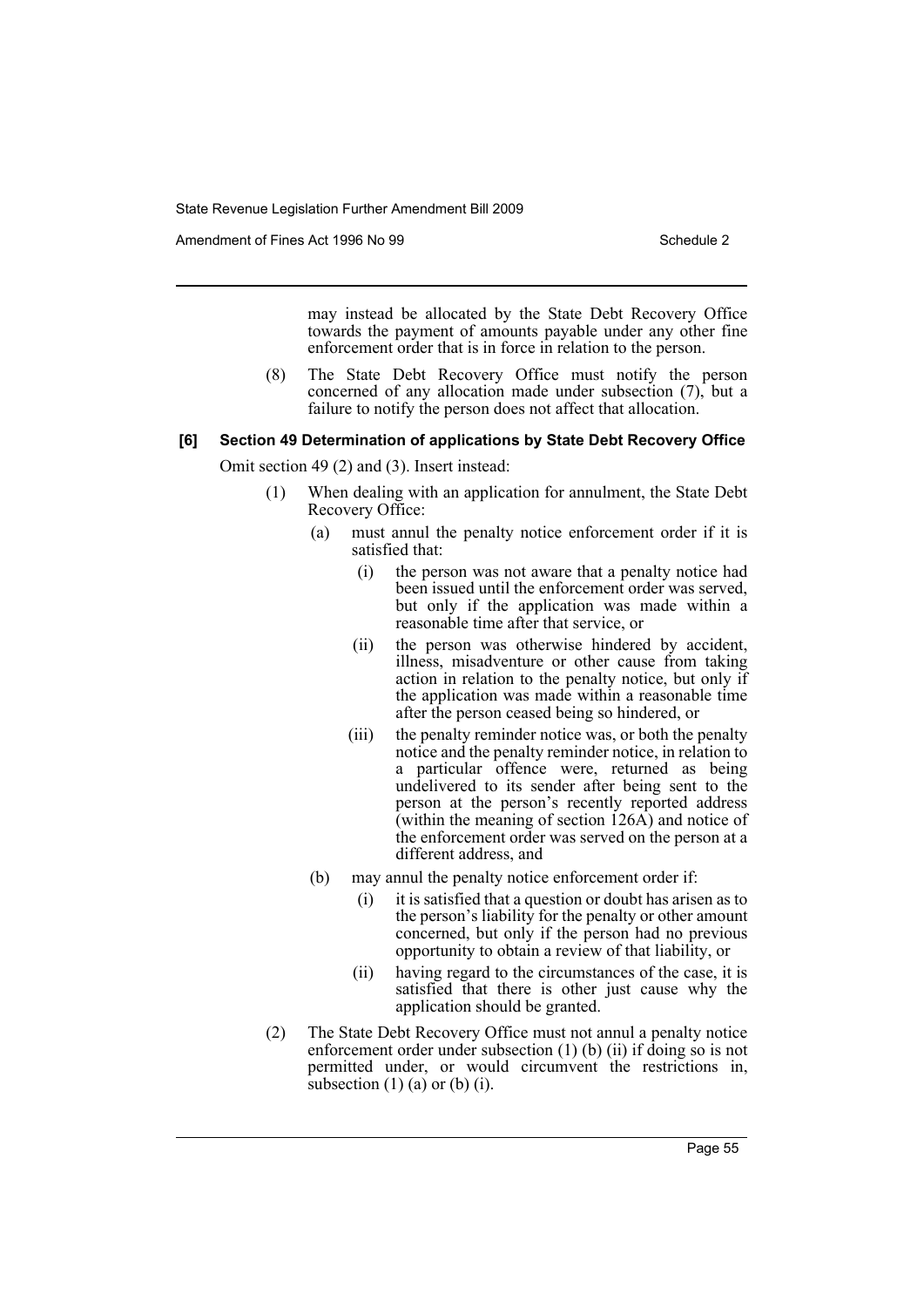- (3) If the State Debt Recovery Office annuls a penalty notice enforcement order under subsection (1) (a), it must refer the matter to a Local Court unless:
	- (a) the person concerned does not dispute the person's liability to pay the amount payable under the penalty notice, and
	- (b) that amount was paid to the State Debt Recovery Office at the time of making the application for the annulment of the order.
- (3A) For the avoidance of doubt, payment of the full amount under a penalty notice under subsection (3) results in there being no further liability for further proceedings for the offence to which the notice relates.
- (3B) If the State Debt Recovery Office annuls a penalty notice enforcement order under subsection (1) (b), it must refer the matter to a Local Court. **Note.** Section 51 provides that the Local Court is to hear and determine the alleged offence as if no penalty notice enforcement order had been made.

## **[7] Section 51 Proceedings for alleged offence if penalty notice enforcement order annulled**

Omit section 51 (3).

## **[8] Section 52 Provisions relating to annulment of enforcement orders**

Insert ", unless the amount was paid to the State Debt Recovery Office at the time of making an application for the annulment of the order under section 49  $(1)$  (a)" after "was paid" in section 52 (4) (d).

## **[9] Section 52 (6) and (6A)**

Insert after section 52 (5):

- Despite subsections  $(4)$  and  $(5)$ , any amount paid under a partially or completely annulled penalty notice enforcement order that would otherwise be repayable to a person may instead be allocated by the State Debt Recovery Office towards the payment of amounts payable under any other fine enforcement order that is in force in relation to the person.
- (6A) The State Debt Recovery Office must notify the person concerned of any allocation made under subsection (6), but a failure to notify the person does not affect that allocation.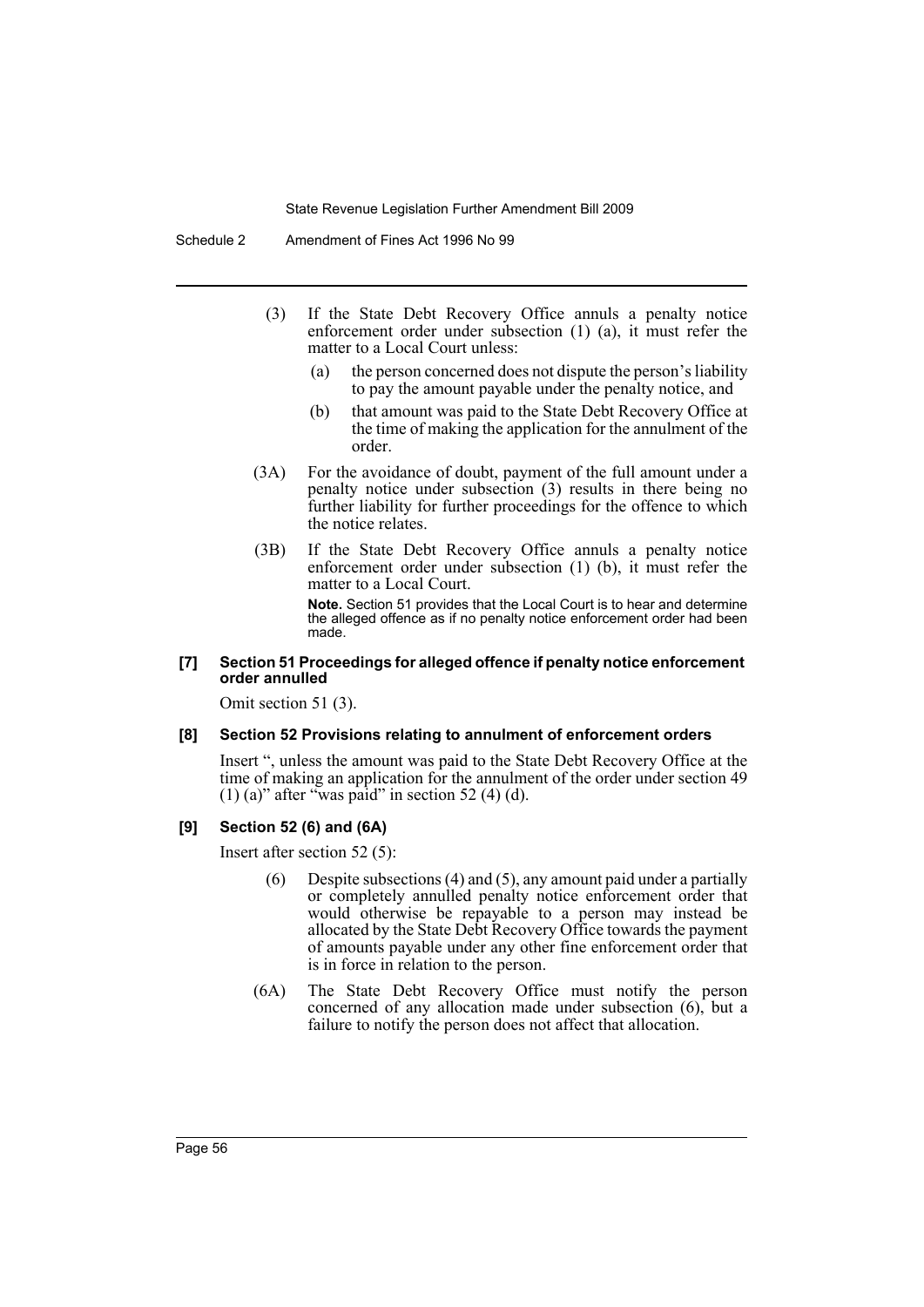Amendment of Fines Act 1996 No 99 Schedule 2

## **[10] Section 65 When enforcement taken under this Division**

Omit "registered owner" from the note at the end of the section. Insert instead "registered operator".

## **[11] Sections 67 (1) and 68 (2) (b) and (c)**

Omit "registered owner" and "registered owners", wherever occurring. Insert instead "registered operator" and "registered operators", respectively.

## **[12] Section 122B**

Insert after section 122A:

## **122B Payment of penalty notice amounts received on behalf of others**

- (1) Despite section 121 and subject to subsection (2), any amount payable under a penalty notice received, recovered or collected by the State Debt Recovery Office under arrangements entered into with a person under section 114 (1A) may be paid by the Office to the person concerned in accordance with those arrangements.
- (2) The State Debt Recovery Office may, in accordance with the arrangements concerned, deduct or retain from any amount paid or to be paid to a person under subsection (1) the Office's fee or payment in relation to the penalty notices and amounts concerned.

#### **Explanatory note**

Items [1], [3], [4], [10] and [11] of the proposed amendments to the *Fines Act 1996* (the Act) bring the terminology of the Act into line with road transport legislation and other legislation in relation to offences related to vehicles. In particular, item [3] extends certain provisions of the Act to the "responsible person" in relation to a vehicle (within the meaning of the *Road Transport (General) Act 2005*) rather than simply the owner of the vehicle and items [10] and [11] replace the outdated term "registered owner" in a number of provisions with the correct term "registered operator".

Items [2], [5] and [9] of the proposed amendments amend sections 17, 46 and 52 of the Act to provide that if a person's court fine enforcement order or a penalty notice enforcement order is withdrawn or is annulled, any amount of money that would otherwise be repayable to the person may instead be allocated by the State Debt Recovery Office towards the payment of amounts payable under any other fine enforcement order that is in force in relation to the person. The State Debt Recovery Office will be required to notify the person concerned of any such allocation, but a failure to notify the person does not affect that allocation.

Item [6] of the proposed amendments amends section 49 of the Act to make changes to the process of determining applications for annulments of penalty notice enforcement orders. The new provisions will provide that, when dealing with an application for annulment, the State Debt Recovery Office:

(a) must annul the penalty notice enforcement order if it is satisfied that: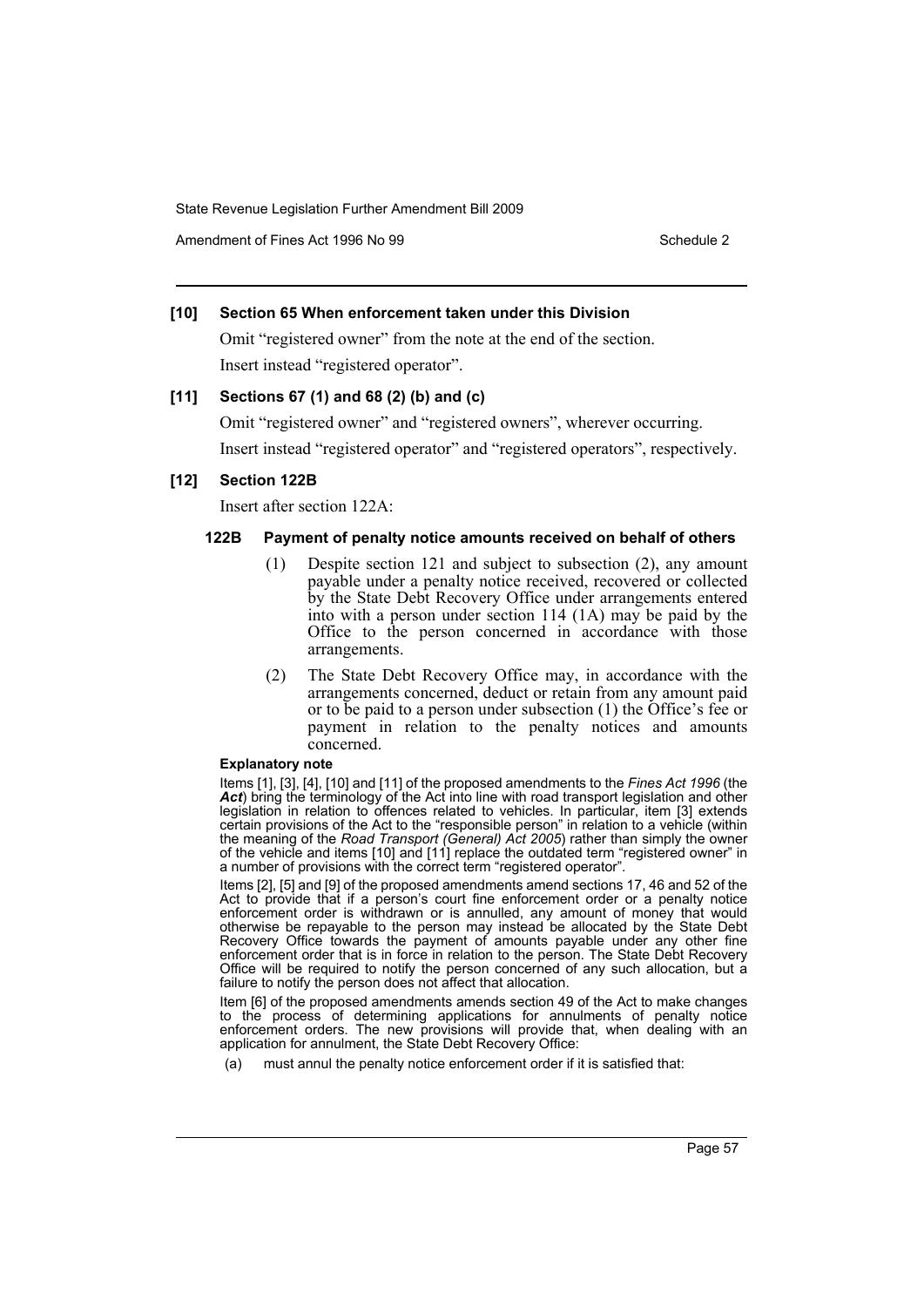Schedule 2 Amendment of Fines Act 1996 No 99

- (i) the person was not aware that a penalty notice had been issued until the enforcement order was served, but only if the application was made within a reasonable time after that service, or
- (ii) the person was otherwise hindered by accident, illness, misadventure or other cause from taking action in relation to the penalty notice, but only if the application was made within a reasonable time after the person ceased being so hindered, or
- (iii) the penalty reminder notice was, or both the penalty notice and the penalty reminder notice, in relation to a particular offence were, returned as being undelivered to its sender after being sent to the person at the person's recently reported address and notice of the enforcement order was served on the person at a different address, and
- (b) may annul the penalty notice enforcement order if:
	- (i) it is satisfied that a question or doubt has arisen as to the person's liability for the penalty or other amount concerned, but only if the person had no previous opportunity to obtain a review of that liability, or
	- (ii) having regard to the circumstances of the case, it is satisfied that there is other just cause why the application should be granted.

In general terms, the changes make clearer the situations where the State Debt Recovery Office must annul an order (paragraph (a) (i)–(iii)) and where the Office has a discretion to annul an order (paragraph (b) (i) and (ii)).

The amendment also provides that, if the person concerned does not dispute the person's liability to pay the amount payable under the penalty notice and that amount was paid to the State Debt Recovery Office at the time of making the application for the annulment of the order, after the annulment the matter does not need to be referred to the Local Court. (In all other cases the matter must be referred to the Local Court on annulment). Items [7] and [8] make consequential amendments.

Item [12] of the proposed amendments inserts proposed section 122B into the Act to clarify that any amount payable under a penalty notice received, recovered or collected by the State Debt Recovery Office under arrangements entered into with a person under section 114 (1A) (for example, a local council) may be paid by the Office to the person concerned in accordance with those arrangements (rather than into Consolidated Revenue as is the general rule). The Office may, in accordance with the arrangements concerned, deduct or retain from any amount paid or to be paid the Office's fee or payment in relation to the penalty notices and amounts concerned.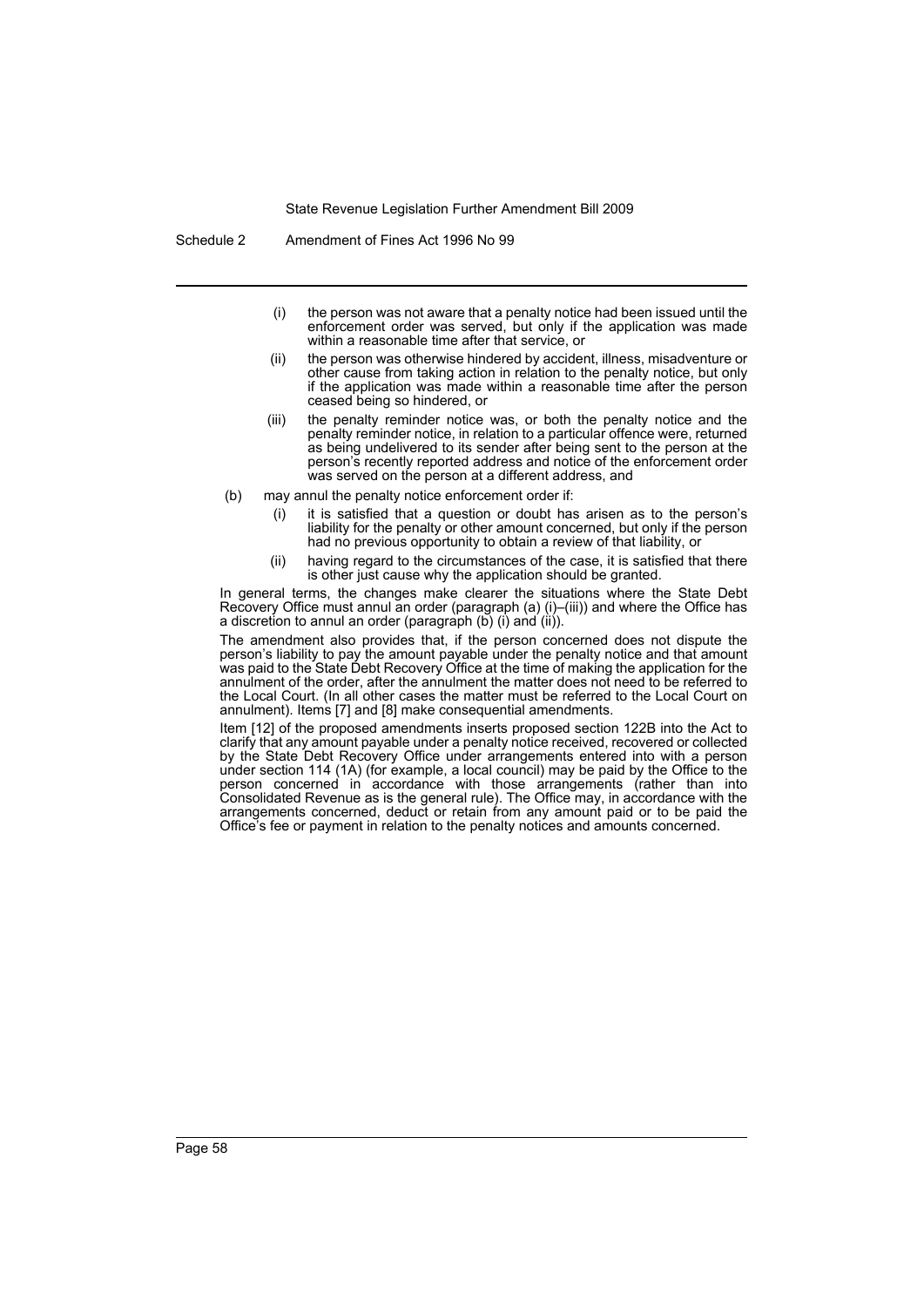Amendment of First Home Owner Grant Act 2000 No 21 Schedule 3

# **Schedule 3 Amendment of First Home Owner Grant Act 2000 No 21**

## **[1] Section 3 Definitions**

Omit the definition of *Australian citizen*. Insert instead:

*Australian citizen* has the same meaning as in the *Australian Citizenship Act 2007* of the Commonwealth.

## **[2] Section 3**

Insert in alphabetical order:

*first home owner grant cap*—see section 13A.

*property* means:

- (a) a home, or
- (b) land, or
- (c) a relevant interest in land.

*total value* of a transaction—see section 13B.

## **[3] Section 6 Spouses**

Insert ", on the commencement date of the eligible transaction" after "another person if" in section  $6(1)$ .

## **[4] Section 6 (2)**

Omit the subsection. Insert instead:

- (2) A person to whom an applicant for a first home owner grant is legally married is not to be regarded as the applicant's spouse if the Chief Commissioner is satisfied that:
	- (a) the applicant was not cohabiting with the person on the commencement date of the eligible transaction, and
	- (b) at the time of deciding the application, the applicant is not cohabiting with the person and has no intention of resuming cohabitation.

## **[5] Section 7 Entitlement to grant**

Insert after section 7 (1):

(1A) If the first home owner grant cap applies to the eligible transaction for which the grant is sought, a first home owner grant is payable in respect of the eligible transaction only if the total value of the transaction does not exceed the amount of the first home owner grant cap.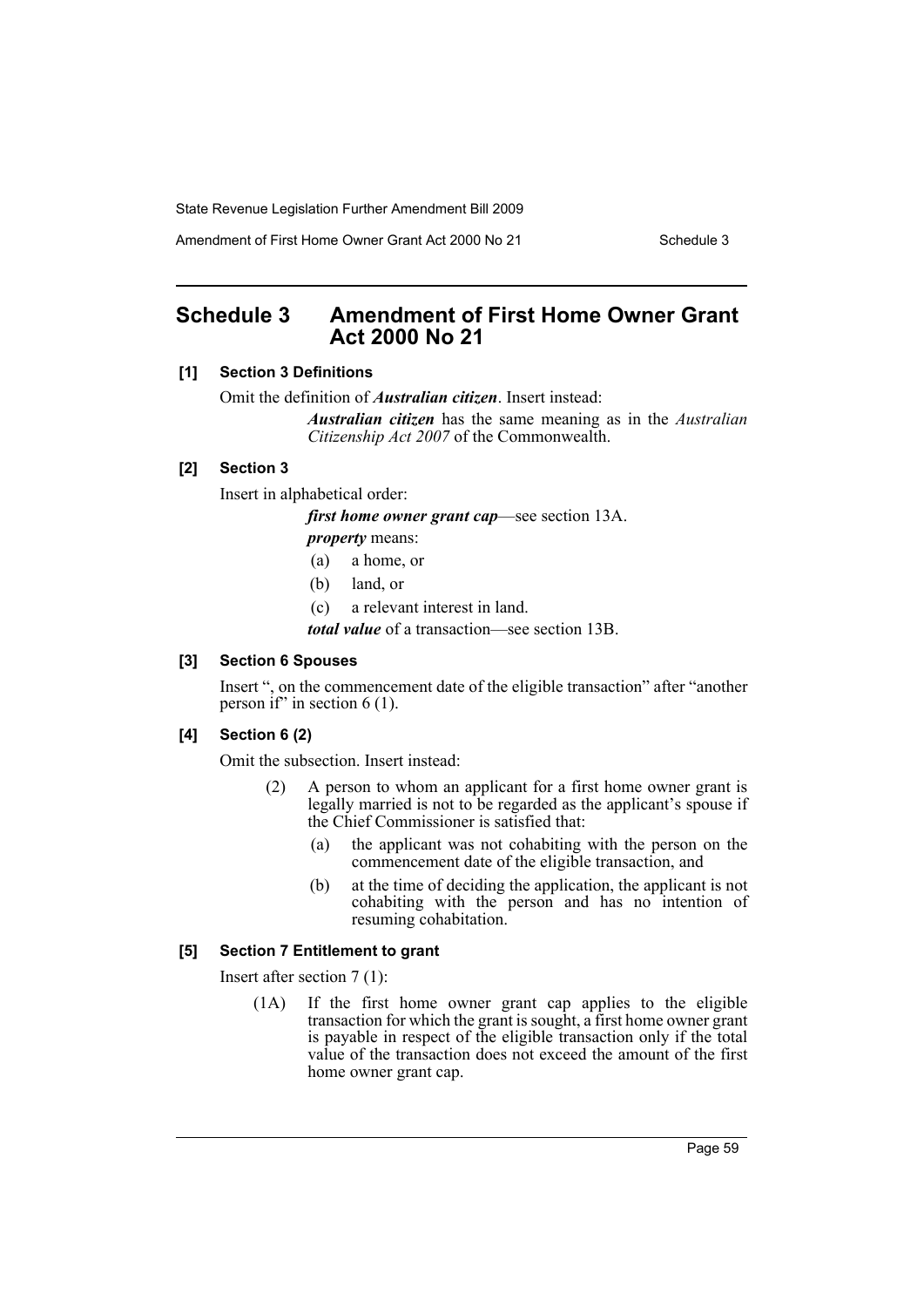Schedule 3 Amendment of First Home Owner Grant Act 2000 No 21

#### **[6] Section 9 Criterion 2—Applicant to be Australian citizen or permanent resident**

Insert "on the commencement date of the eligible transaction" after "permanent resident" in section 9 (1).

#### **[7] Sections 13A and 13B**

Insert after section 13:

#### **13A First home owner grant cap**

(1) A first home owner grant cap applies to any eligible transaction with a commencement date on or after 1 January 2010.

**Note.** The first home owner grant cap does not apply to an eligible transaction that qualifies for the first home owner boost for new homes or established homes. The first home owner boost is available for eligible transactions until 31 December 2009.

- (2) For the purposes of this Act, the amount of the first home owner grant cap is:
	- (a) \$750,000, or
	- (b) if another amount is prescribed by the regulations for the purposes of this section—that other amount.
- (3) The question of whether the total value of a transaction exceeds the amount of the first home owner grant cap is determined by reference to the total value of the transaction as at:
	- (a) in the case of a contract—the commencement date, or
	- (b) in the case of the building of a home by an owner builder the date the transaction is completed.

**Note.** Section 20 authorises the grant to be paid before completion of an eligible transaction if the Chief Commissioner considers it appropriate.

(4) If another amount for the first home owner grant cap is prescribed, the regulations may include provisions of a savings or transitional nature as a consequence of the change to the amount.

### **13B Calculation of total value of transaction for purposes of first home owner grant cap**

- (1) For the purposes of this Act, the *total value* of a transaction is:
	- (a) in the case of a contract for the purchase of a home—the greater of the following:
		- (i) the consideration for the eligible transaction,
		- (ii) the unencumbered value, at the commencement date, of the property the subject of the transaction, or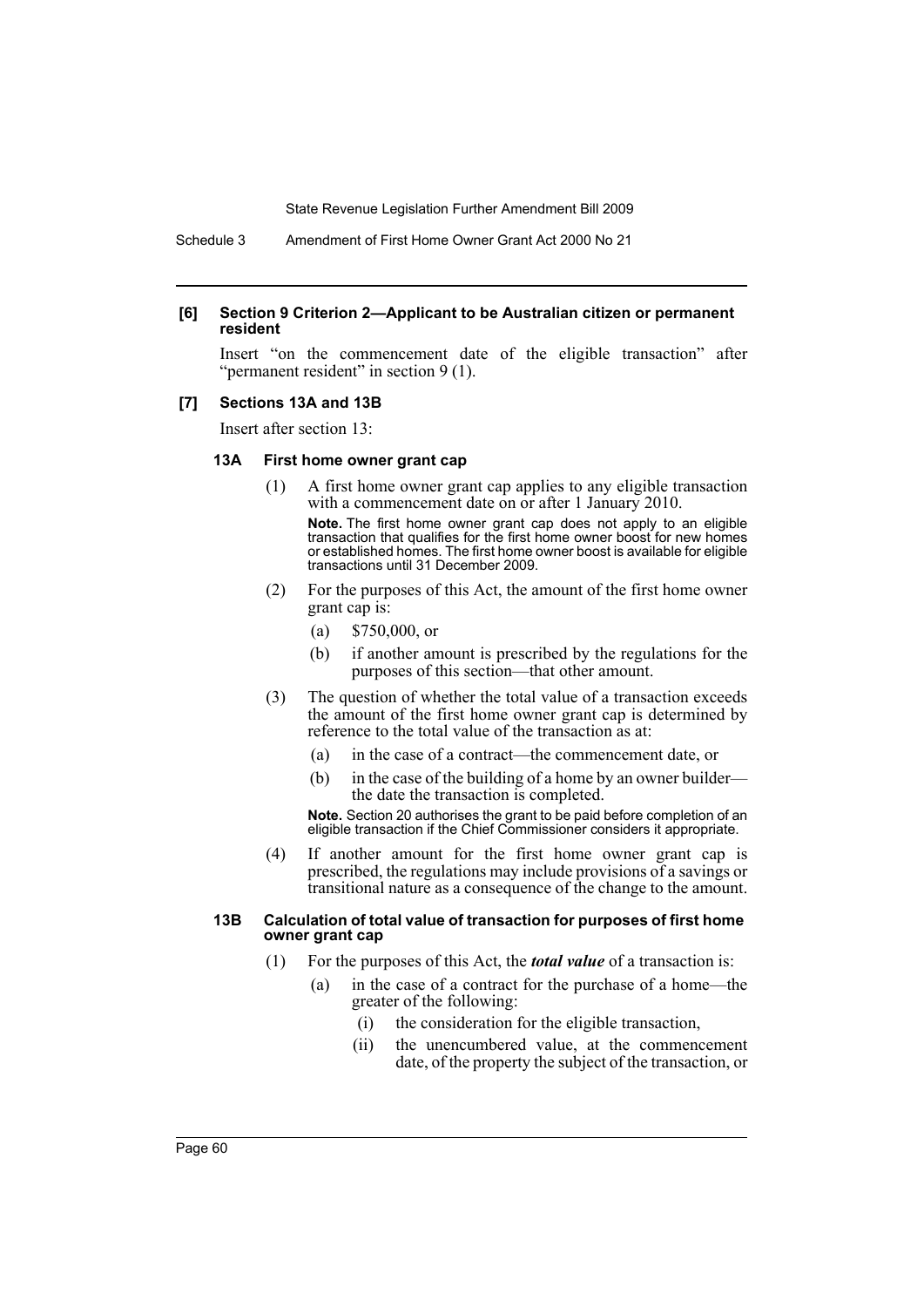- (b) in the case of a comprehensive home building contract the amount calculated by adding together:
	- (i) the consideration for the eligible transaction, and
	- (ii) the value, at the commencement date, of the relevant interest in the land on which the home is to be built, or
- (c) in the case of the building of a home by an owner builder the amount calculated by adding together:
	- (i) the unencumbered value, at the date the transaction is completed, of the home, and
	- (ii) the value, at the date the transaction is completed, of the relevant interest in the land on which the home is built.
- (2) The *value of the relevant interest in land* on which a home is to be built is the greater of the following:
	- (a) the consideration paid or payable for the interest,
	- (b) the unencumbered value of the interest.
- (3) The *unencumbered value* of the property is the value of the property determined without regard to:
	- (a) any encumbrance to which the property is subject, whether contingently or otherwise, or
	- (b) any arrangement that results in the reduction of the value of the property, if the parties to the arrangement are not dealing with each other at arm's length, or
	- (c) any scheme or arrangement that, in the opinion of the Chief Commissioner, was entered into, made or carried out by a party to the scheme or arrangement for the sole or dominant purpose of reducing the value of the property, or
	- (d) if the property is held by a person on trust as guardian for another person who is under a legal disability—any liabilities of the trust, including the liability to indemnify the trustee.
- (4) For the purposes of subsection (3) (c), the Chief Commissioner may have regard to:
	- (a) the duration of the scheme or arrangement before the commencement date of the transaction to which the property relates, and
	- (b) whether there is any commercial efficacy to the making of the scheme or arrangement other than to reduce the value of the property, and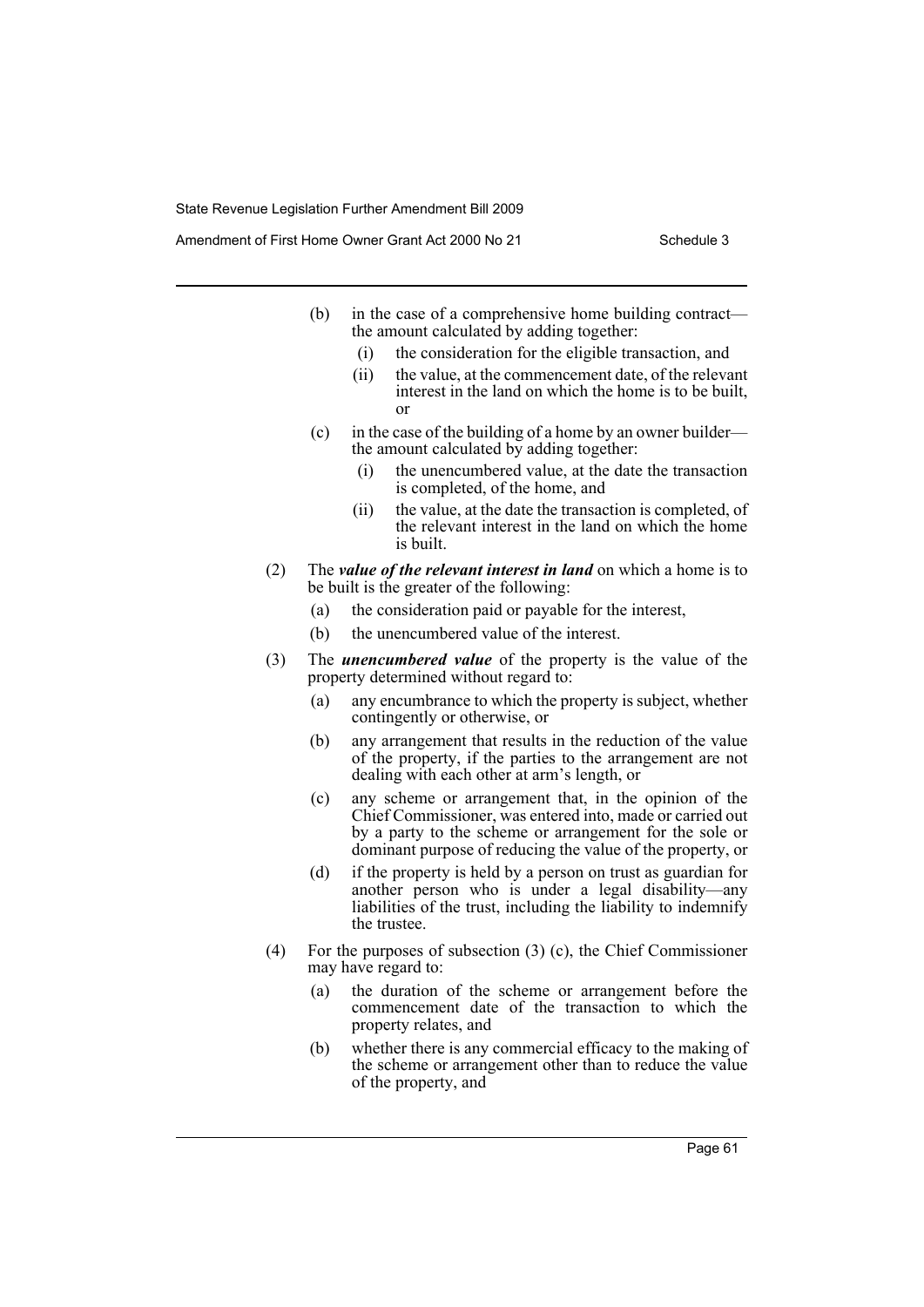Schedule 3 Amendment of First Home Owner Grant Act 2000 No 21

(c) any other matters the Chief Commissioner considers relevant.

## **[8] Section 18 Amount of grant**

Omit "an additional \$14,000" from section 18 (1) (a). Insert instead "the new homes boost amount".

## **[9] Section 18 (1) (b)**

Omit "an additional \$7,000".

Insert instead "the established homes boost amount".

## **[10] Section 18, note**

Omit the note.

## **[11] Section 18 (3)**

Insert after section 18 (2):

(3) In this section:

## *established homes boost amount* means:

- (a) if the commencement date of the eligible transaction is on or before 30 September 2009, \$7,000, or
- (b) if the commencement date of the eligible transaction is after 30 September 2009 and on or before 31 December 2009, \$3,500.

## *new homes boost amount* means:

- (a) if the commencement date of the eligible transaction is on or before 30 September 2009, \$14,000, or
- (b) if the commencement date of the eligible transaction is after 30 September 2009 and on or before 31 December 2009, \$7,000.

## **[12] Section 18A First home owner boost for new homes**

Omit "30 June 2009" from section 18A (2), (3) (a), (4) (a) and (5) (a) wherever occurring.

Insert instead "31 December 2009".

## **[13] Section 18A (3) (b)**

Omit "1 January 2011" wherever occurring. Insert instead "the required completion date".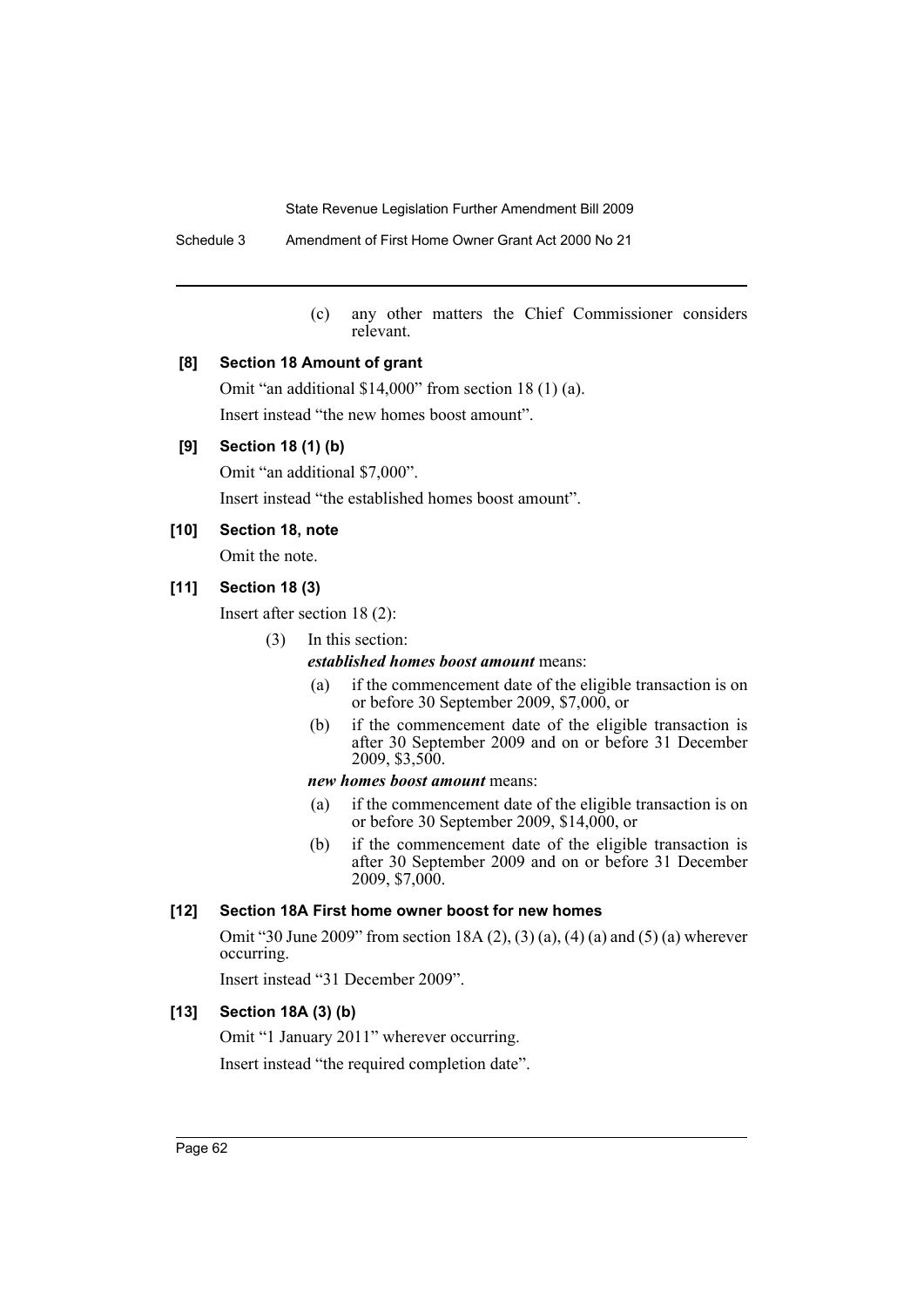## **[14] Section 18A (7)**

Insert in alphabetical order:

*required completion date* means:

- (a) for a contract made on or after 14 October 2008 and on or before 30 June 2009, 1 January 2011, or
- (b) for a contract made after 30 June 2009 and on or before 30 September 2009, 31 March 2011, or
- (c) for a contract made after 30 September 2009 and on or before 31 December 2009, 30 June 2011.

## **[15] Section 18B First home owner boost for established homes**

Omit "30 June 2009" from section 18B (1) (c).

Insert instead "31 December 2009".

## **[16] Section 20 Payment in advance, subject to statutory conditions**

Insert after section 20 (2):

- (2A) If the first home owner grant is paid in anticipation of compliance with the first home owner grant cap, the payment is made on condition that, if the applicant becomes aware that the total value of the transaction exceeds or will exceed the first home owner grant cap, the applicant must within 14 days after the day on which the applicant becomes so aware:
	- (a) give written notice of that fact to the Chief Commissioner, and
	- (b) repay the amount of the grant.
- (2B) The first home owner grant is paid in anticipation of compliance with the first home owner grant cap if the grant is paid in respect of an eligible transaction that involves the building of a home by an owner builder before completion of the eligible transaction and the first home owner grant cap applies to the eligible transaction.

## **[17] Section 23 Power to correct decision**

Insert after section 23 (2):

(3) The 5-year time limit on varying or reversing a decision does not apply to a decision that was made on the basis of false or misleading information provided by an applicant for a first home owner grant, or by a person on behalf of the applicant.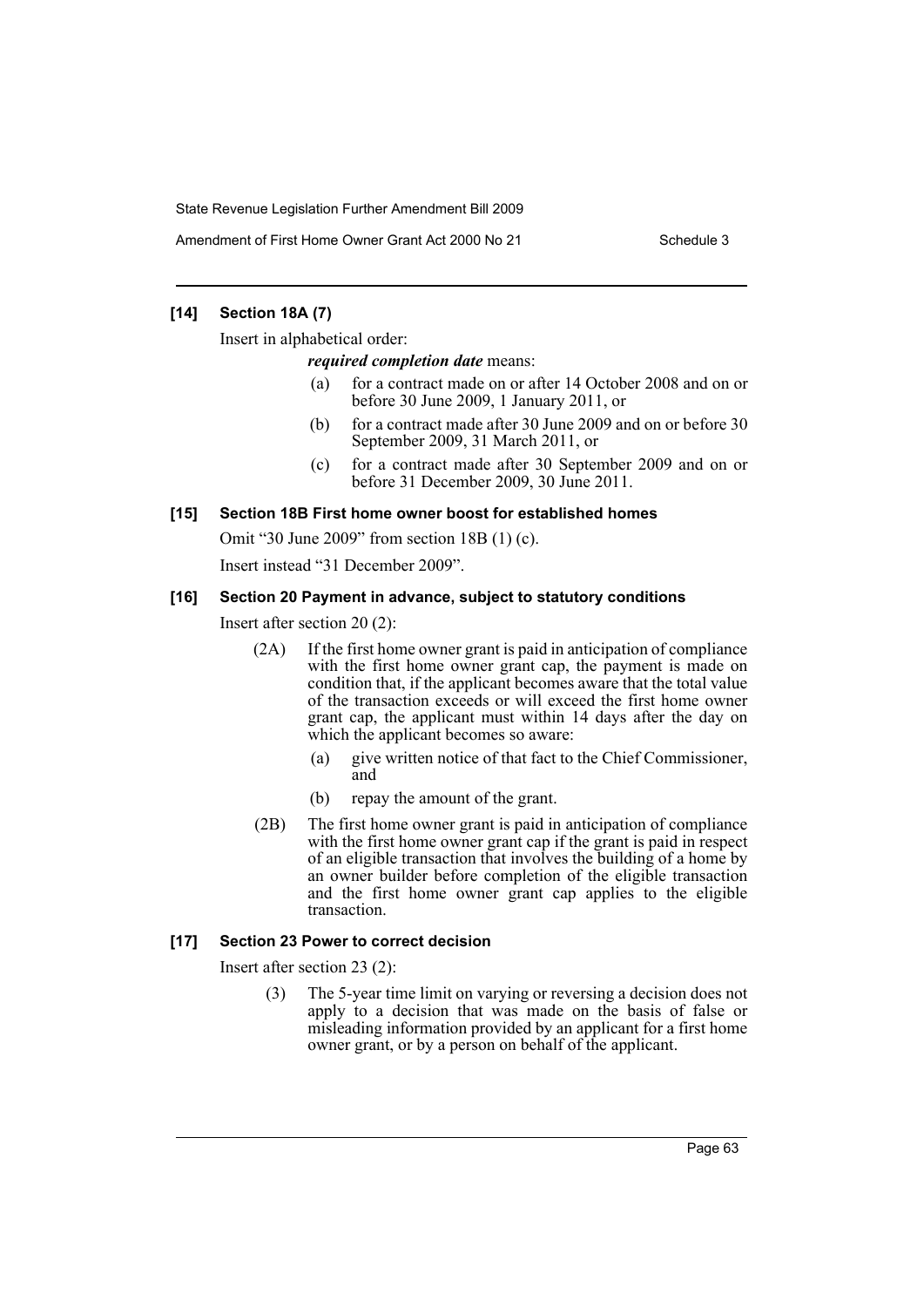Schedule 3 Amendment of First Home Owner Grant Act 2000 No 21

## **[18] Section 36A**

Insert after section 36:

#### **36A Power to require valuation**

- (1) For the purposes of determining the total value of a transaction, the Chief Commissioner may do any one or more of the following:
	- (a) require, by written notice, an applicant (or former applicant) for a first home owner grant to provide to the Chief Commissioner:
		- (i) a valuation by a registered valuer of any property or consideration, or
		- (ii) other evidence of the value of the property or consideration the Chief Commissioner considers appropriate,
	- (b) have a valuation made of any property or consideration,
	- (c) adopt any available valuation of the property or consideration by a registered valuer (or other person the Chief Commissioner considers suitably qualified).
- (2) In this section, a *registered valuer* has the same meaning as it has in the *Valuers Act 2003*.

## **[19] Section 46 Power to recover certain amounts**

Insert after section 46 (3):

- (3A) The charge created by subsection (3) gives the Chief Commissioner an interest in the land and, accordingly, the Chief Commissioner may lodge a caveat in respect of the land under the *Real Property Act 1900* to protect that interest.
- (3B) The caveat must be withdrawn when the amount that the applicant is liable to pay has been paid.

## **[20] Section 47 Protection of confidential information**

Omit section 47 (3) (b) and (c). Insert instead:

- (b) in connection with the administration of the following laws (including for the purpose of any legal proceedings arising out of any of those laws or a report of any such proceedings):
	- (i) this Act or a corresponding law,
	- (ii) a taxation law of the Commonwealth or a State or Territory,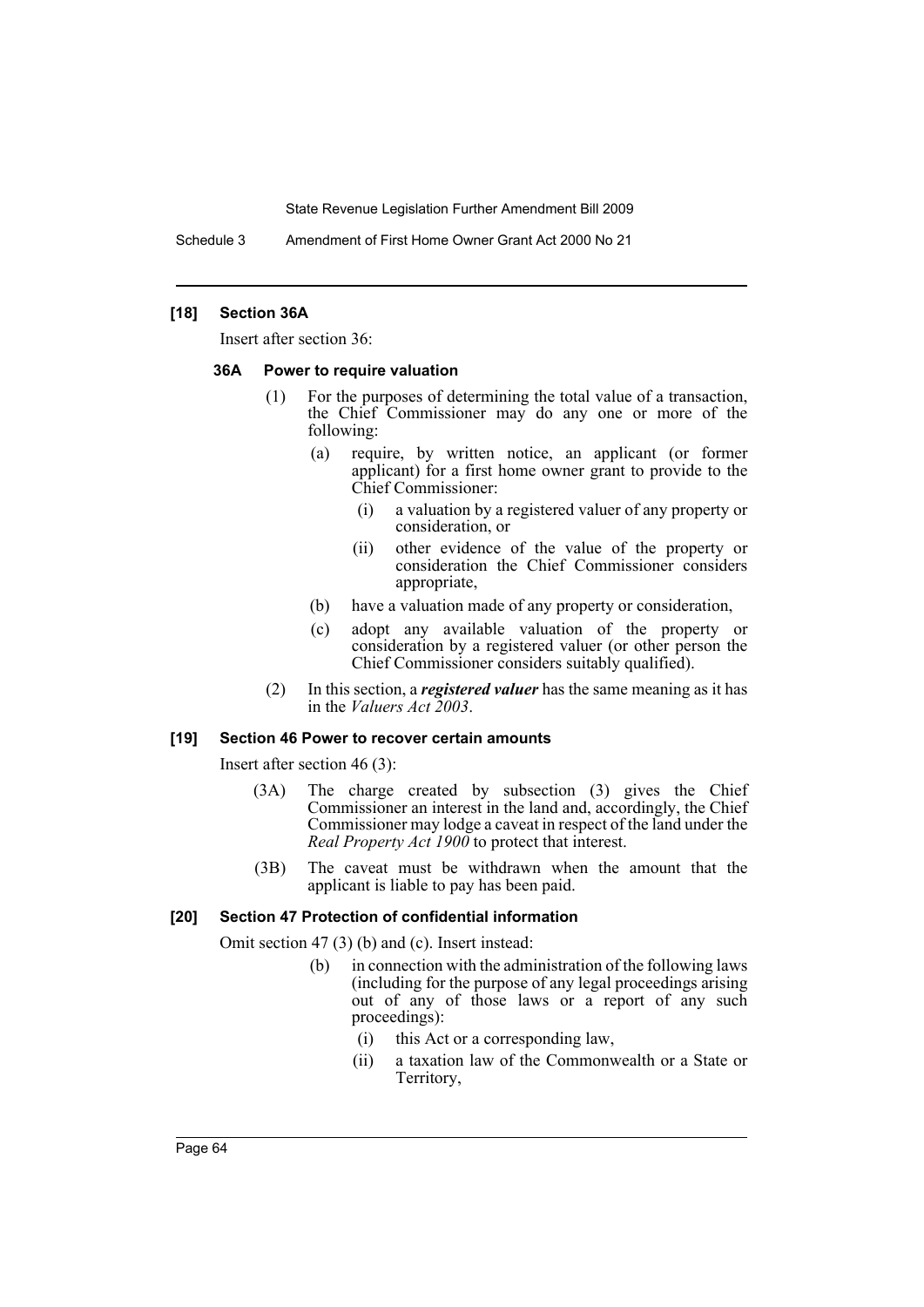Amendment of First Home Owner Grant Act 2000 No 21 Schedule 3

(iii) the *First Home Saver Accounts Act 2008* of the Commonwealth, or

## **[21] Schedule 1 Savings, transitional and other provisions**

Insert at the end of clause 1 (1):

*State Revenue Legislation Further Amendment Act 2009*

#### **[22] Schedule 1**

Insert at the end of the Schedule with appropriate Part and clause numbers:

# **Part Provisions consequent on enactment of State Revenue Legislation Further Amendment Act 2009**

## **Definition**

In this Part:

*amending Act* means the *State Revenue Legislation Further Amendment Act 2009*.

#### **Eligibility criteria**

An amendment made to section 6 or 9 by the amending Act applies in respect of an application for a first home owner grant that is made on or after the commencement of that amendment.

### **Time limit on varying or reversing decisions**

The amendment made to section 23 by the amending Act extends to a decision made within 5 years before the commencement of that amendment.

#### **Explanatory note**

#### **First home owner boost for new and established homes**

Items [8]–[15] extend the first home owner boost for new and established homes from 30 June 2009 to 31 December 2009. For new homes, the current amount of the boost (\$14,000) remains in place for transactions with a commencement date between 1 July 2009 and 30 September 2009. The amount is reduced to \$7,000 for transactions with a commencement date between 1 October 2009 and 31 December 2009. For established homes, the current amount of the boost (\$7,000) remains in place for transaction with a commencement date between 1 July 2009 and 30 September 2009. The amount is reduced to \$3,500 for transactions with a commencement date between 1 October 2009 and 31 December 2009.

#### **First home owner grant cap**

Items [5] and [7] establish the *first home owner grant cap*, which will apply to all eligible transactions with a commencement date on or after 1 January 2010. The first home owner grant will only be payable in respect of an eligible transaction if the total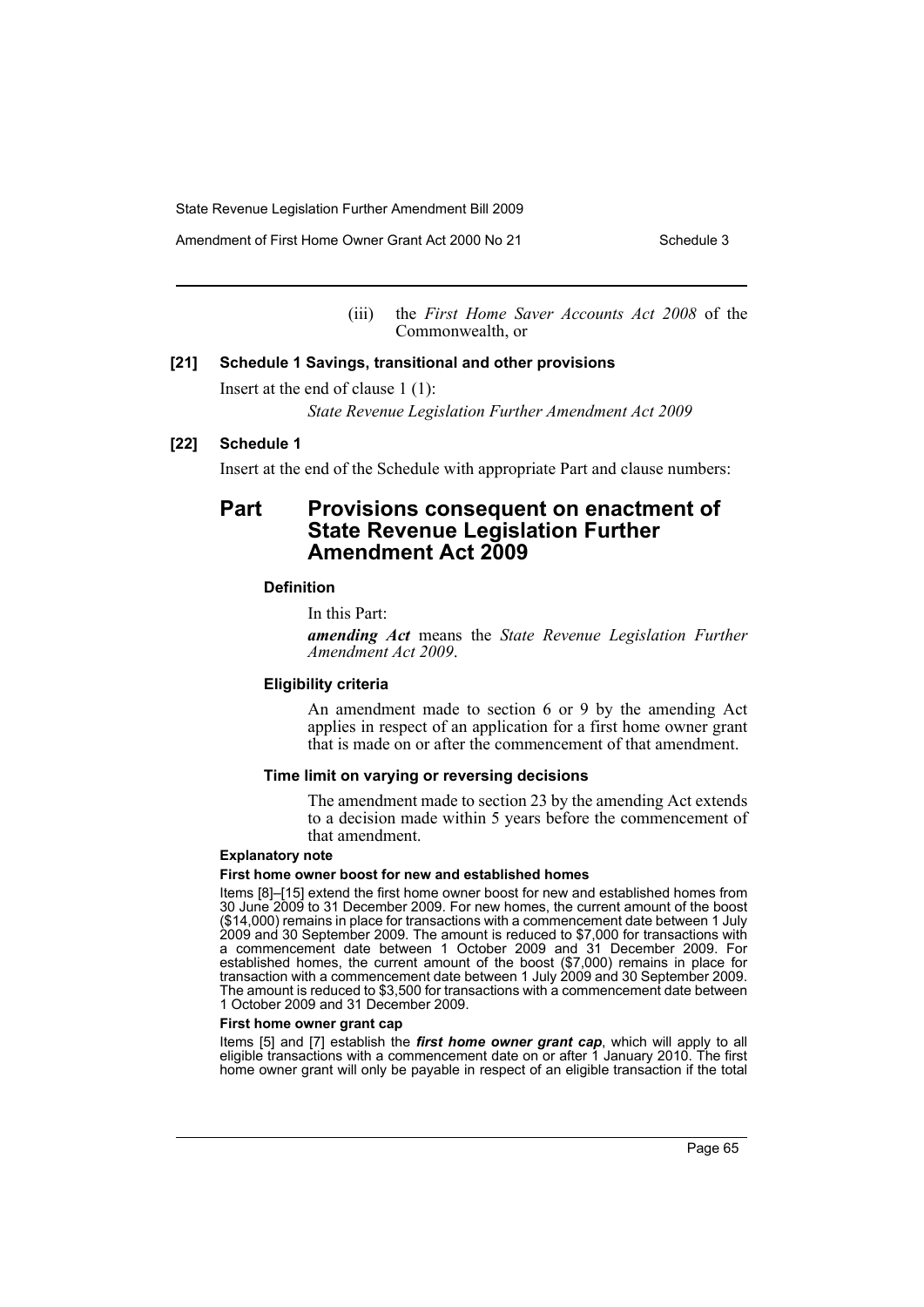Schedule 3 Amendment of First Home Owner Grant Act 2000 No 21

value of the transaction does not exceed the cap, which is \$750,000 (or another amount prescribed by the regulations). The *total value* of a transaction is:

- (a) in the case of a contract to buy a home, the consideration for the transaction or the value of the property (whichever is the greater), or
- (b) in the case of a contract to build a new home, the total of the consideration for the transaction and the value of the land on which the home is to be built, or
- (c) in the case of the building of a home by an owner builder, the total of the value of the home (once it is built) and the value of the land on which the home is built.

Item [18] enables the Chief Commissioner to require an applicant for a first home owner grant to provide a valuation of the property or consideration for the purposes of determining the total value of a transaction. The Chief Commissioner may also have a valuation done or adopt a valuation by a registered valuer.

Item [16] provides that an applicant who receives the first home owner grant for the building of a home by an owner builder before the completion of the transaction must notify the Chief Commissioner and must repay the grant within 14 days of becoming aware that the transaction will exceed the first home owner grant cap.

Item [2] inserts definitions related to the first home owner grant cap.

#### **Compliance with eligibility criteria**

Items [3], [4] and [6] confirm that the commencement date of an eligible transaction is the date at which an applicant's compliance with certain eligibility criteria is to be determined. The commencement date of an eligible transaction is the date on which the contract for the purchase of a first home is made or, in the case of an owner builder, the date on which the laying of foundations for a first home is commenced. Item [3] makes it clear that an applicant's relationship status (that is, whether the applicant has a spouse within the meaning of the Act) is to be determined on the commencement date of the eligible transaction for which the grant is sought. Item [4] revises a provision that allows an applicant who is legally married but separated to have his or her marital status disregarded, to make it clear that the applicant must have been separated on the commencement date of the eligible transaction. Item [6] clarifies that an applicant must be an Australian citizen or permanent resident on the commencement date of the eligible transaction.

#### **Miscellaneous**

Item [1] updates the definition of *Australian citizen* as a consequence of changes to Commonwealth laws.

Item [17] removes the 5-year time limit on the Chief Commissioner's power to vary or reverse a decision in relation to a grant if the decision was made on the basis of false or misleading information provided by an applicant. Accordingly, a decision to confer the grant that was based on false and misleading information provided by the applicant may be varied or reversed at any time after it has been made.

Item [19] allows the Chief Commissioner to lodge and maintain a caveat in respect of land to ensure the payment of any amount that is recoverable from an applicant or former applicant for a first home owner grant.

Item [20] permits information obtained in the administration of the Act to be disclosed in connection with the administration of the *First Home Saver Accounts Act 2008* of the Commonwealth.

#### **Savings and transitional provisions**

Item [21] enables savings and transitional regulations to be made as a consequence of the amendments to the Act and item [22] provides for particular savings and transitional matters.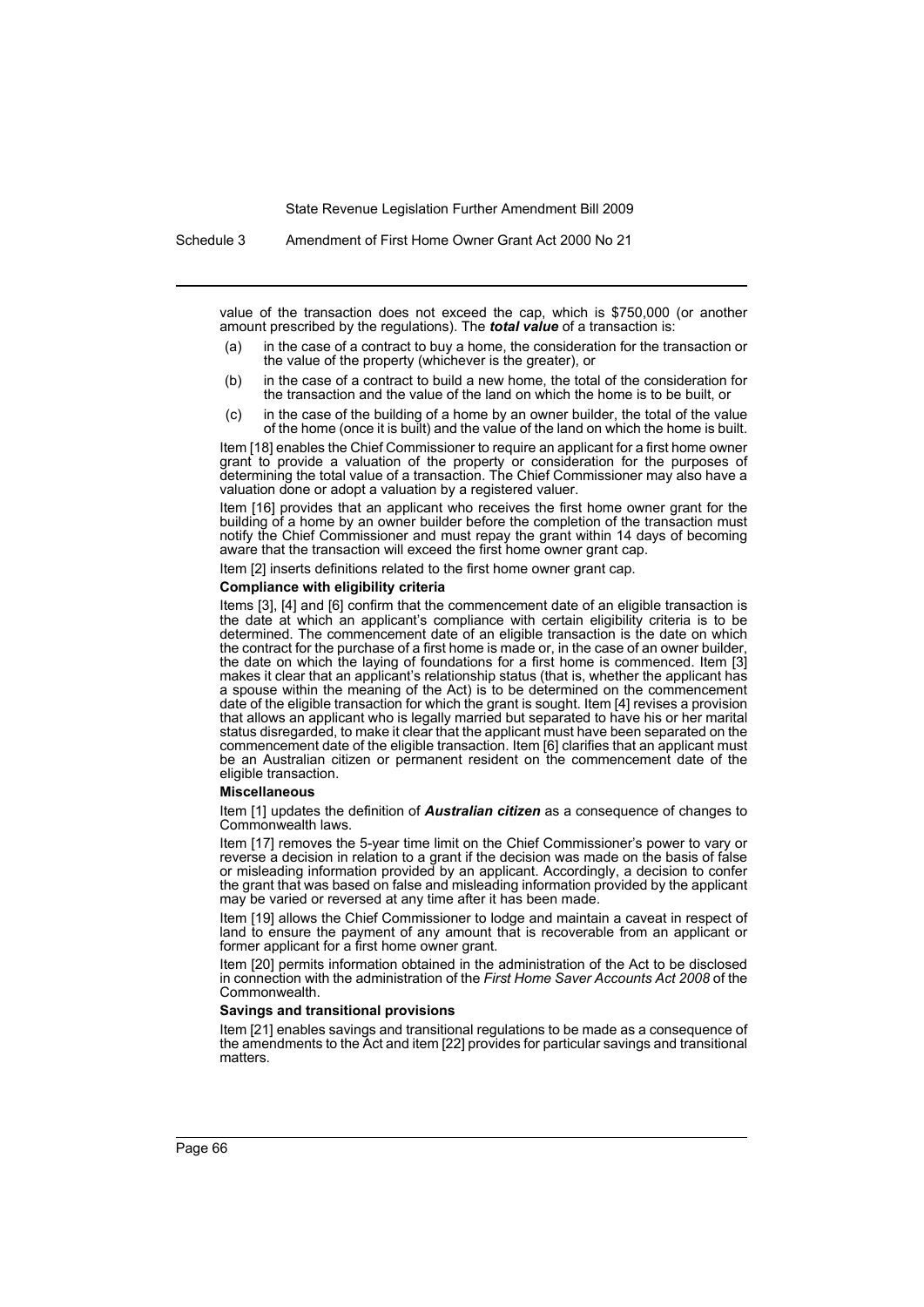Amendment of Land Tax Management Act 1956 No 26 Schedule 4

# **Schedule 4 Amendment of Land Tax Management Act 1956 No 26**

## **[1] Section 21C Liability of lessees of land owned by Crown or council**

Insert after section 21C (6) (g):

(h) a lease of land on any part of the Island under the *Lord Howe Island Act 1953*.

## **[2] Section 27 Joint owners**

Omit section 27 (2). Insert instead:

(2) Joint owners (except those of them whose interests are exempt from taxation under this Act) are to be jointly assessed and liable in respect of the aggregate value of their proportionate interests in the land as if the land were owned by one person, without regard to their respective interests therein and without taking into account any land owned by any one of them in severalty or as joint owner with any other person (but by excluding the proportionate value of the interest of any joint owner so exempt).

## **[3] Section 27 (5)**

Insert after section 27 (4) (before the note):

(5) A joint owner of land who is not otherwise exempt from taxation under this Act is not exempt merely because the person is a joint owner with the Commonwealth, and the person is to be assessed and liable under this section accordingly (with the interest of the Commonwealth being treated as the interest of a joint owner exempt from taxation under this Act).

## **[4] Section 47 Land tax to be first charge on land**

Omit section 47 (4). Insert instead:

(4) Subsection (1) does not apply to land to which section 21A (Company title units taken to be strata lots) or section 21C (Liability of lessees of land owned by Crown or council) applies.

## **[5] Schedule 1A Principal place of residence exemption**

Omit "residential" from clause 9 (1).

## **[6] Schedule 1A, clause 9 Concession on death of owner**

Insert after clause 9 (1):

(1A) If, immediately before the death of a person, the person was an owner of land and used and occupied a flat or dwelling situated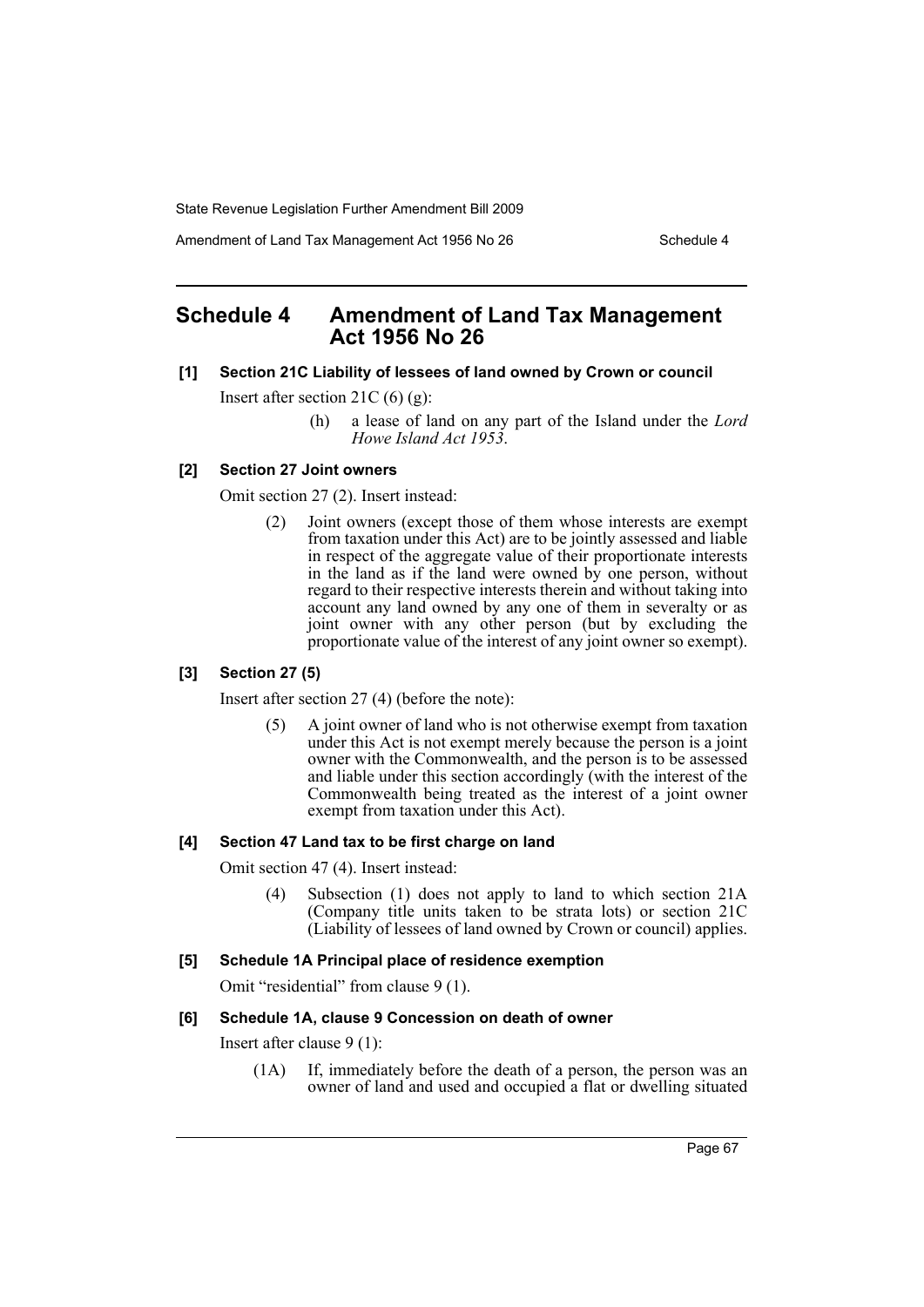Schedule 4 Amendment of Land Tax Management Act 1956 No 26

on the land as his or her principal place of residence, liability for land tax in respect of the land is to be assessed under section 9C or 9D as if the person had not died and had continued to so use and occupy the flat or dwelling.

## **[7] Schedule 1A, clause 9 (2)**

Omit "Subclause (1) operates".

Insert instead "Subclauses (1) and (1A) operate".

## **[8] Schedule 1A, clause 9 (3) (c) (i)**

Insert "(or the flat or dwelling)" after "land".

## **[9] Schedule 1A, clause 10 Concession for tenancy following death of owner**

Insert at the end of clause 10:

(2) If the owner of land dies and a flat or dwelling situated on the land is used and occupied as provided by subclause (1), the person who so uses the flat or dwelling is taken to be the owner of the land for the purposes of the assessment of land tax under section 9C or 9D but only while that use and occupation continues.

## **[10] Schedule 2 Savings and transitional provisions**

Insert after Part 22:

# **Part 23 Provisions consequent on enactment of State Revenue Legislation Further Amendment Act 2009**

## **46 Application of amendments**

The amendments made to this Act by the *State Revenue Legislation Further Amendment Act 2009* (the *2009 amending Act*) apply in respect of a land tax year commencing on or after the date of commencement of the amendments and do not affect any liability for land tax in respect of any land tax year commencing before that date, except as otherwise provided by this Part.

## **47 Lord Howe Island leases**

The amendment made to section 21C by the 2009 amending Act has effect as if it had commenced on the commencement of section 21C.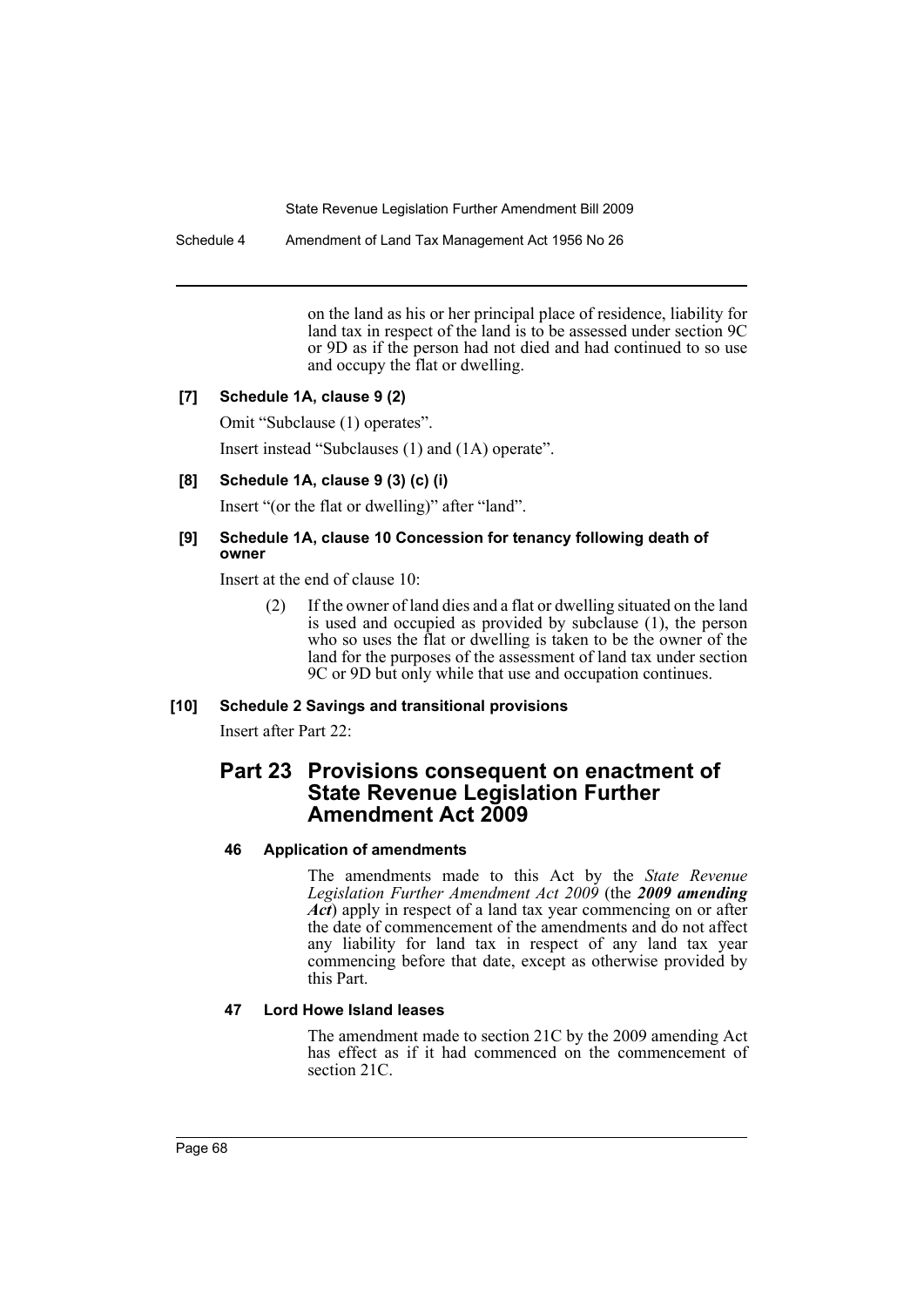Amendment of Land Tax Management Act 1956 No 26 Schedule 4

#### **Explanatory note**

Item [1] exempts land on Lord Howe Island from the provision that imposes land tax on lessees of land from the Crown.

Item [2] makes it clear that for the purpose of determining the land tax liability of joint owners of land the joint assessment of those owners is to be on the basis of the aggregated interests of those joint owners who are not exempt from land tax (that is, by excluding the proportionate interest of any joint owner who is exempt from land tax).

Item [3] makes it clear that when the Commonwealth is a joint owner of land, the Commonwealth's immunity from land tax does not confer a land tax exemption on any other joint owner, and the Commonwealth's immunity is to be regarded as an exemption from land tax for the purposes of the joint assessment of any other joint owner not exempt from land tax.

Item [4] exempts company title home units from the provision that makes land tax a first charge on land (which remains until land tax is paid, even if the land is sold), to prevent land tax owed by the owner of one unit from being a charge on all other units in a company title block.

Item [5] amends the principal place of residence concession that applies following the death of the owner to make it clear that the concession applies to strata lots used and occupied as the deceased owner's principal place of residence before death.

Items [6]–[9] extend existing principal place of residence concessions that apply following the death of the owner of residential land so that those concessions will also operate for the purposes of the land tax reduction that applies for the residential use component of mixed development or mixed use land.

Item [10] enacts transitional provisions that delay the operation of the amendments until the next land tax year, with the exception of the exemption for Crown leases on Lord Howe Island which will operate from the commencement of the provision that first imposed land tax on lessees of Crown land.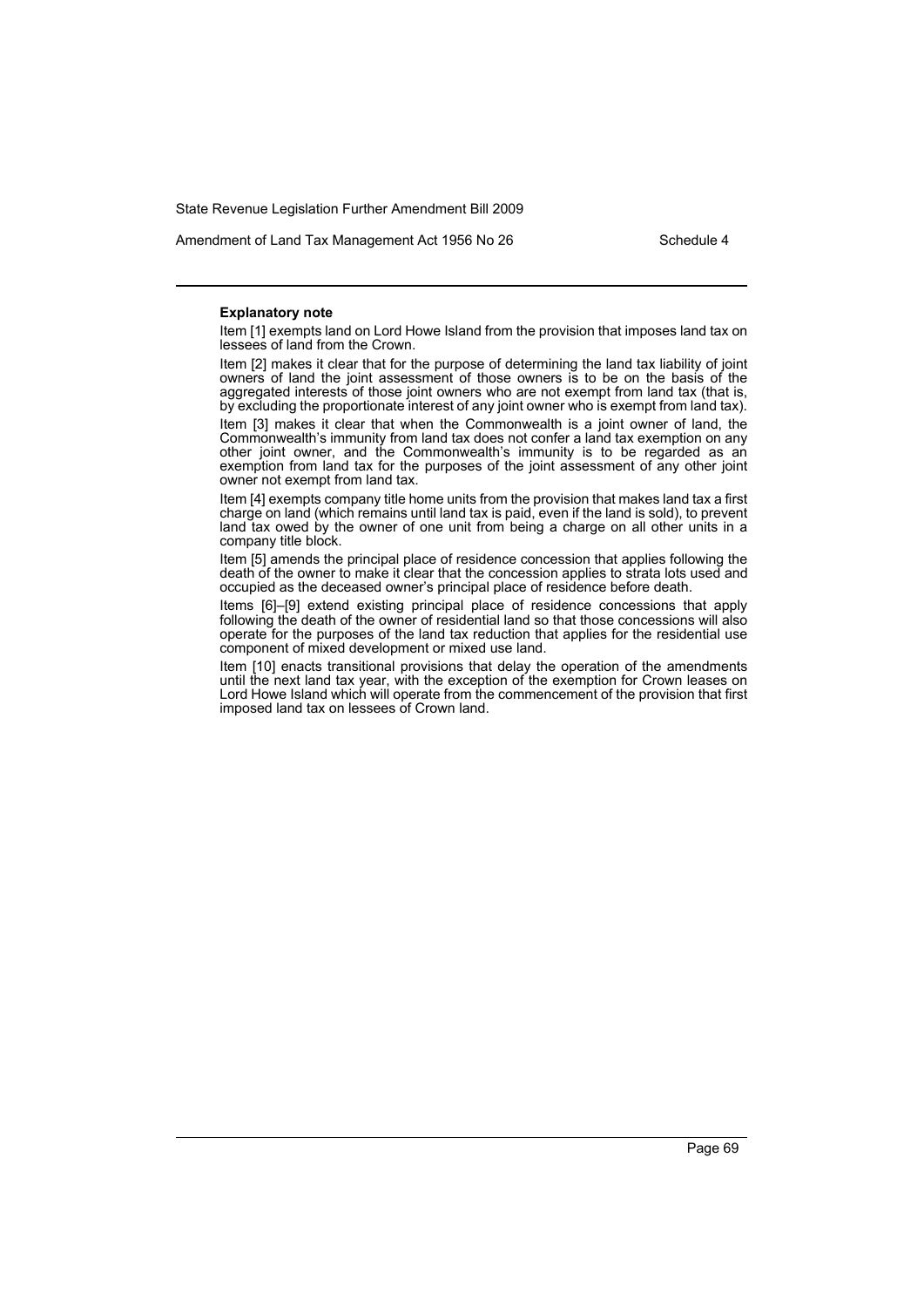Schedule 5 Amendment of Petroleum Products Subsidy Act 1997 No 112

# **Schedule 5 Amendment of Petroleum Products Subsidy Act 1997 No 112**

## **[1] Part 1A**

Insert after Part 1:

# **Part 1A Abolition of subsidies**

## **3B Definition of "subsidy abolition date"**

In this Part: *subsidy abolition date* means 1 July 2009.

## **3C Abolition of subsidies**

- (1) A subsidy is not payable under this Act in respect of petroleum products sold by a registered person if the date on which the petroleum products are sold by the registered person occurs on or after the subsidy abolition date.
- (2) Accordingly, a subsidy may be claimed by or paid to a registered person in respect of petroleum products under this Act only if the petroleum products were sold by the registered person before the subsidy abolition date.

## **3D Reduction in time limit for claiming subsidy**

- (1) A claim for a subsidy under this Act may be made no later than 12 months after the subsidy abolition date.
- (2) A subsidy is not payable in respect of any claim made more than 12 months after the subsidy abolition date.
- (3) This section applies despite section 11A.

## **3E Cap on payment of claims for June 2009**

- (1) The maximum amount that may be paid as a subsidy to a registered person under this Act in respect of petroleum products sold in the month of June 2009 is the greater of the following amounts:
	- (a) 10 per cent of the total amount of subsidies payable under this Act to the registered person in respect of petroleum products sold in the 11 months preceding June 2009,
	- (b) \$10,000.
- (2) This section applies despite anything to the contrary in Part 2.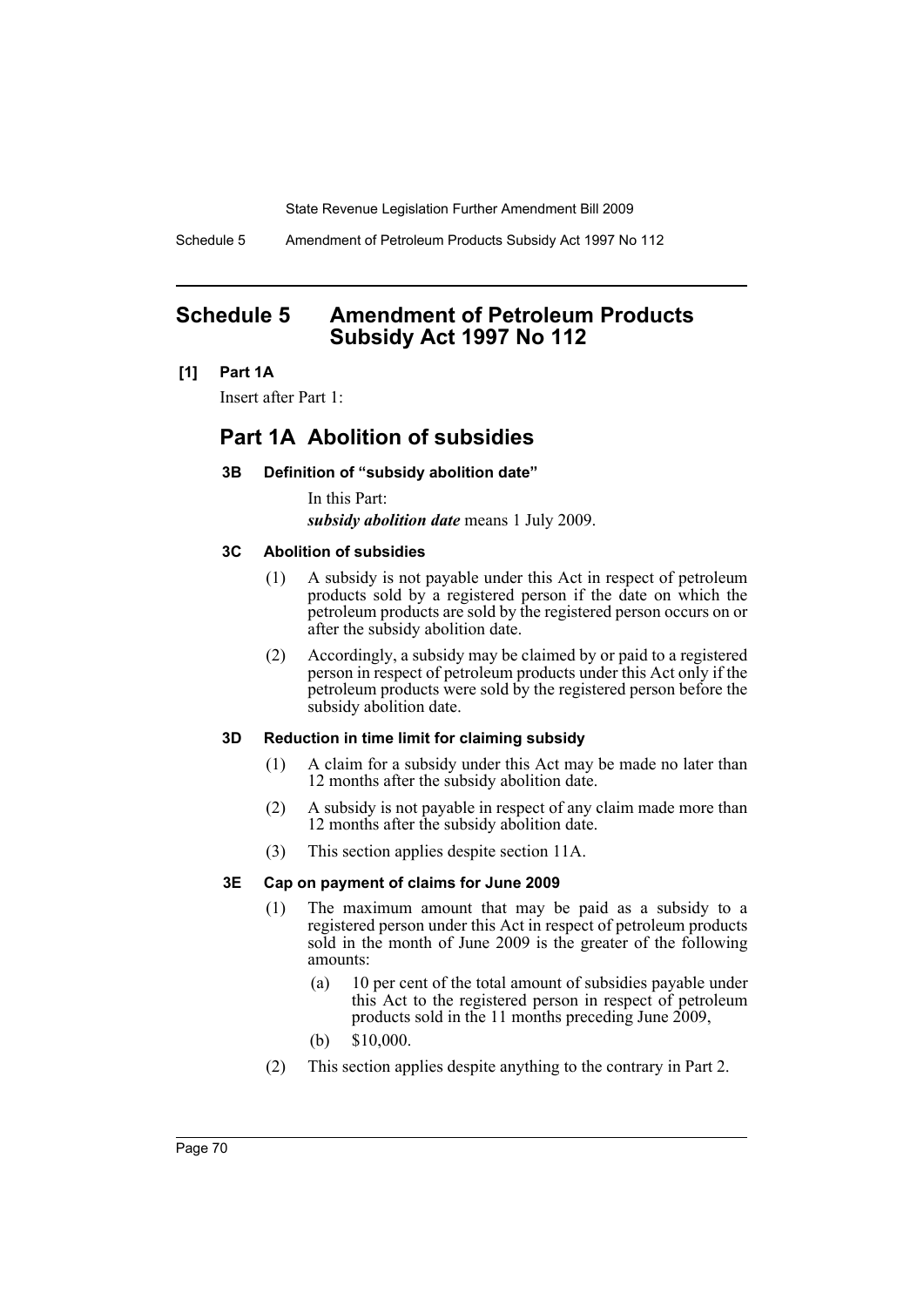Amendment of Petroleum Products Subsidy Act 1997 No 112 Schedule 5

## **3F Extension of scheme beyond subsidy abolition date**

- (1) The regulations may postpone the subsidy abolition date to a later date specified in the regulations (the *new subsidy abolition date*).
- (2) The Minister may recommend the making of a regulation postponing the subsidy abolition date only if satisfied that it is desirable to continue the payment of subsidies under this Act because of the continuation, after 1 July 2009, of the payment of subsidies under the scheme provided for by the *Fuel Subsidy Act 1997* of Queensland.
- (3) If the subsidy abolition date is postponed by the regulations, sections 3C and 3D apply, and are taken to have always applied, subject to any modifications specified in the regulations, as if a reference to the subsidy abolition date were a reference to the new subsidy abolition date.
- (4) The regulations under this section may:
	- (a) modify the application of section 3E in respect of the payment of subsidies in June 2009, and
	- (b) provide for a maximum amount that may be paid as a subsidy under this Act in respect of any month occurring after June 2009, and
	- (c) contain other provisions of a savings or transitional nature consequent on the postponement of the subsidy abolition date.
- (5) A regulation postponing the subsidy abolition date may be made before, on or after 1 July 2009.
- (6) A regulation postponing the subsidy abolition date may be made on more than one occasion.

## **[2] Schedule 1 Savings, transitional and other provisions**

Insert at the end of clause 1 (1):

*State Revenue Legislation Further Amendment Act 2009*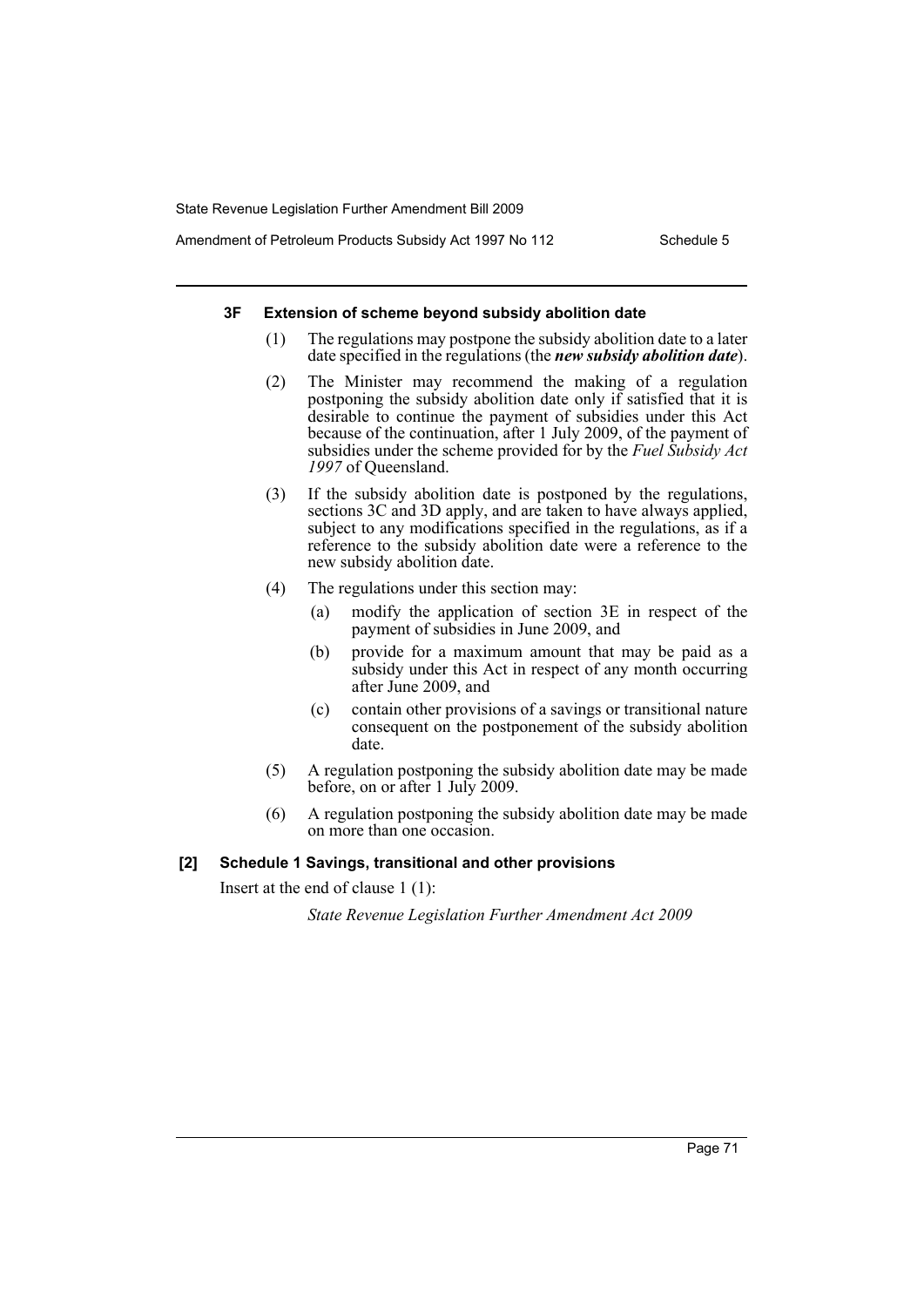Schedule 5 Amendment of Petroleum Products Subsidy Act 1997 No 112

### **[3] Schedule 1, Part 3**

Insert after Part 2:

# **Part 3 State Revenue Legislation Further Amendment Act 2009**

### **4 Postponement of staged repeal of regulation**

- (1) Any regulation made under this Act that would (but for this clause) be repealed on 1 September 2009 by section 10 of the *Subordinate Legislation Act 1989* continues in force as if the date on which the regulation would have been repealed by section 10 of that Act had been postponed by one year under section 11 of that Act.
- (2) The repeal of the regulation is taken, for the purposes of the *Subordinate Legislation Act 1989*, to have been postponed on one occasion.

#### **Explanatory note**

Item [1] of the amendments to the *Petroleum Products Subsidy Act 1997* provides for the abolition of the payment of subsidies under that Act on 1 July 2009 (the *subsidy* **abolition date**). This is the date on which it is currently proposed to discontinue payment of subsidies under the *Fuel Subsidy Act 1997* of Queensland.

Subsidies will not be payable on sales of petroleum products by registered persons on or after the subsidy abolition date.

No subsidy will be payable for claims made more than 12 months after the subsidy abolition date.

The amendments also authorise regulations to be made postponing the subsidy abolition date, in the event that the changes to the Queensland subsidy scheme are not proceeded with or are postponed.

Item [2] enables the making of saving and transitional regulations as a consequence of the proposed amendments.

Item [3] postpones the repeal of the *Petroleum Products Subsidy Regulation 2004* for one year. The regulation is due to be repealed by the *Subordinate Legislation Act 1989* on 1 September 2009. The postponement of the repeal ensures that the regulation continues to have effect in the event that the subsidy abolition date is postponed, and for the purposes of the winding up of the subsidy scheme.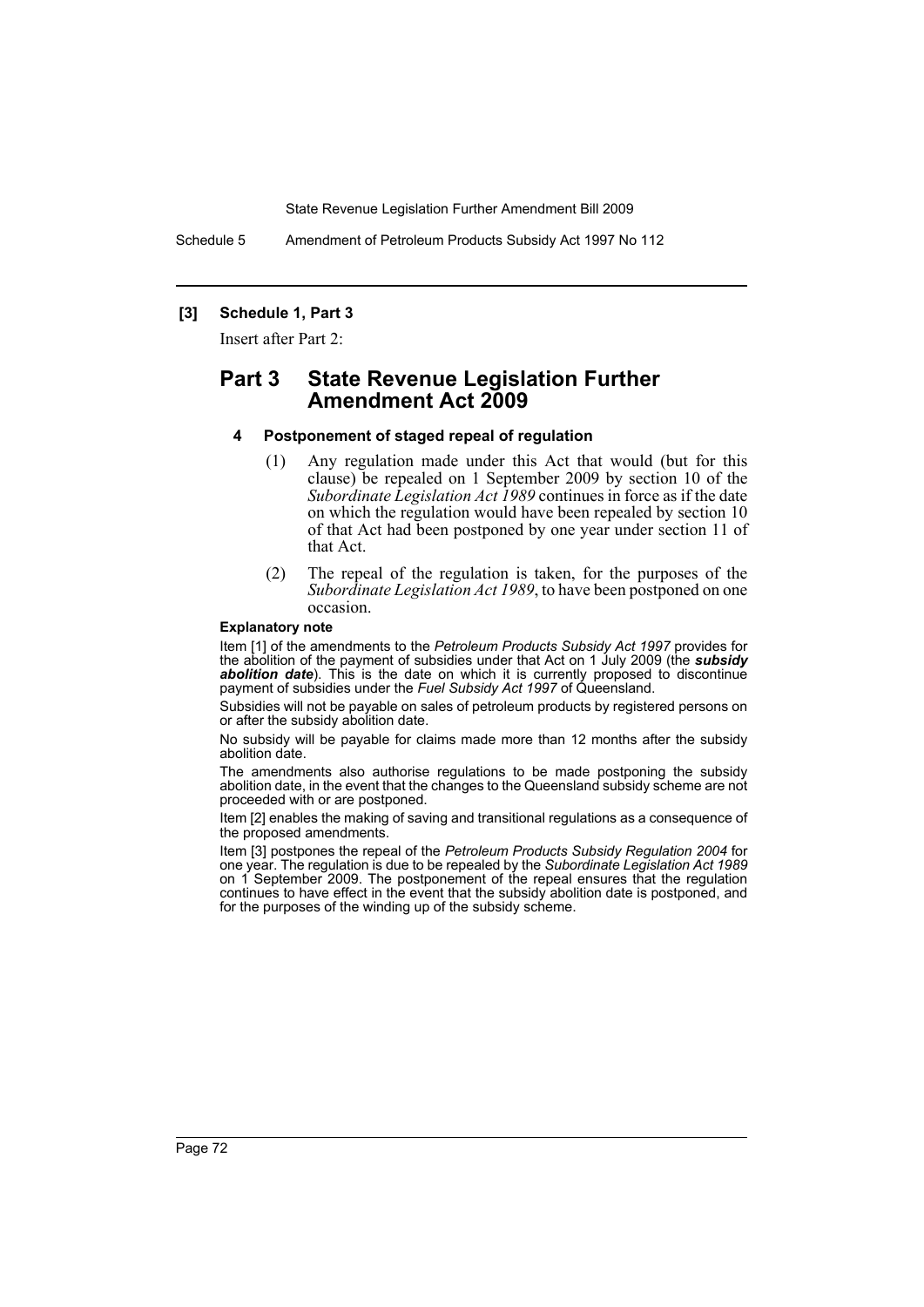Amendment of Taxation Administration Act 1996 No 97 Schedule 6

# **Schedule 6 Amendment of Taxation Administration Act 1996 No 97**

### **[1] Section 22 Interest rate**

Omit section 22 (4). Insert instead:

(4) In this section, the Bank Accepted Bill rate in respect of any day within a period specified in Column 1 of the Table to this subsection is the monthly average yield of 90-day Bank Accepted Bills published by the Reserve Bank for the month specified in Column 2 of that Table opposite that period.

#### **Table**

| Column 1                 | Column 2               |
|--------------------------|------------------------|
| <b>Period</b>            | Monthly average yield  |
| 1 January to 31 March    | the preceding November |
| 1 April to 30 June       | the preceding February |
| 1 July to 30 September   | the preceding May      |
| 1 October to 31 December | the preceding August   |

(5) If the monthly average yield of 90-day Bank Accepted Bills for a particular month is not published by the Reserve Bank before the beginning of the relevant period, it is taken to be the same as the last monthly average yield of 90-day Bank Accepted Bills published by the Reserve Bank before that month.

#### **[2] Section 28 Reduction in penalty tax for disclosure before investigation**

Insert at the end of the section:

- (2) This section does not apply in respect of information disclosed by a taxpayer if the taxpayer is registered under a taxation law and:
	- (a) the tax default involved a failure to lodge a return as required under that taxation law, or
	- (b) the tax default involved a failure to pay tax by the date required under that taxation law.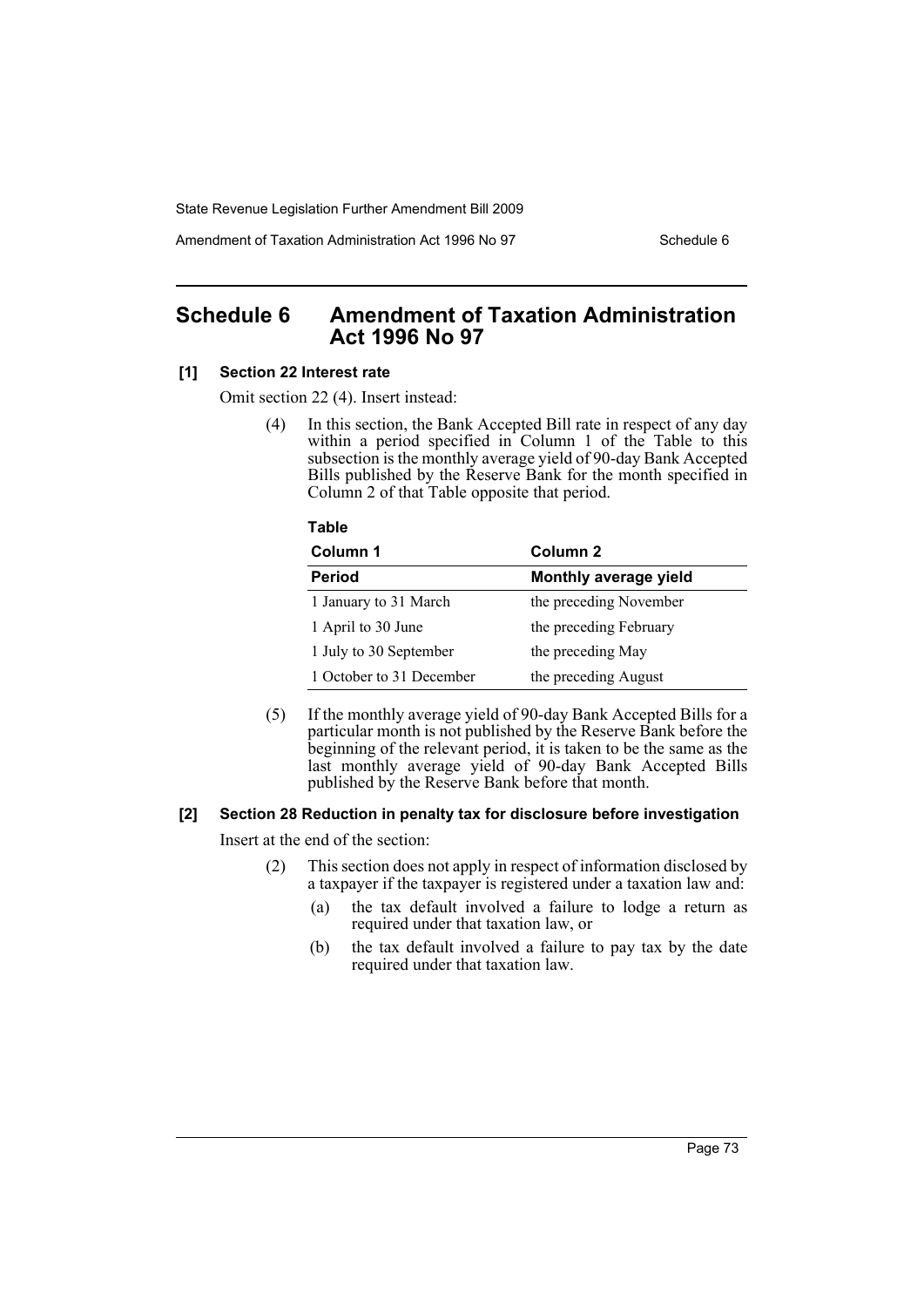Schedule 6 Amendment of Taxation Administration Act 1996 No 97

### **[3] Section 29 Reduction in penalty tax for disclosure during investigation**

Insert at the end of the section:

- (2) This section does not apply in respect of information disclosed by a taxpayer if the taxpayer is registered under a taxation law and:
	- (a) the tax default involved a failure to lodge a return as required under that taxation law, or
	- (b) the tax default involved a failure to pay tax by the date required under that taxation law.

#### **Explanatory note**

Item [1] of the proposed amendments provides that the market rate component of the interest rate payable on unpaid tax will be updated every quarter, rather than once a year as is currently the case. The applicable rate will be the Bank Accepted Bill rate published by the Reserve Bank before the beginning of the quarter in which the interest falls due, rather than the rate for May of the preceding financial year.

Items [2] and [3] provide that the reduction in penalty tax for a voluntary disclosure of information relating to a tax default does not apply to certain registered taxpayers who fail to lodge a return and pay tax by the due date. As a result of the amendments, a registered employer under the *Payroll Tax Act 2007* will not be able to claim a reduction in penalty tax for a voluntary disclosure of payroll tax liability if the disclosure is made after a failure to lodge a return as required by that Act or pay tax in accordance with that Act.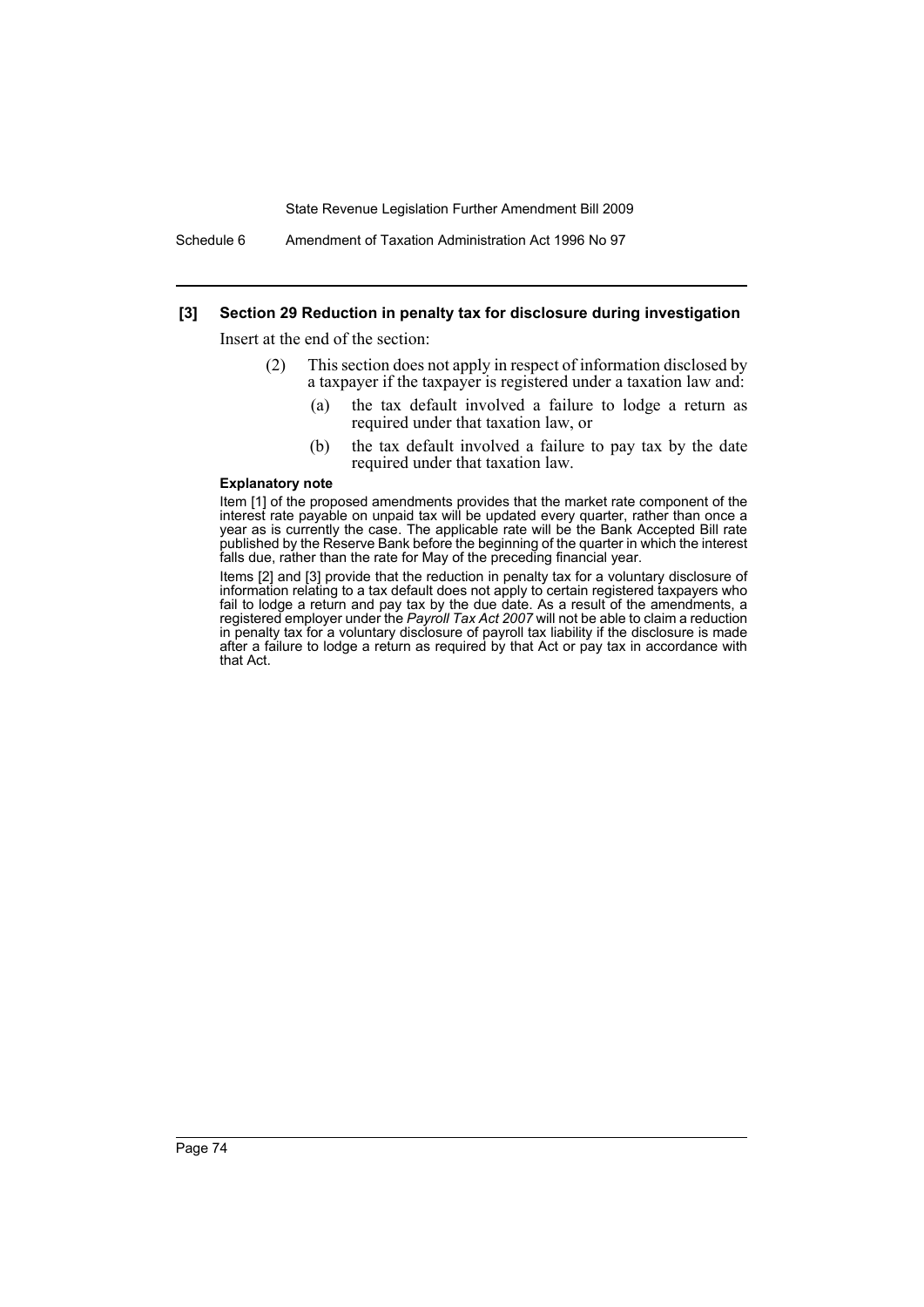Amendment of other Acts **Schedule 7** and the Acts Schedule 7

# **Schedule 7 Amendment of other Acts**

## **7.1 Betting Tax Act 2001 No 43**

### **[1] Section 10 Betting tax on approved betting activities**

Omit section 10 (2). Insert instead:

(2) The tax payable is 10.91 per cent of the amount obtained by subtracting from the total amount of bets placed with the totalizator licensee in respect of an approved betting activity conducted by the licensee on a day the total amount payable as dividends or other returns to investors in respect of those bets.

### **[2] Schedule 4 Savings and transitional provisions**

Insert after Division 2:

### **Division 3 Provisions consequent on enactment of State Revenue Legislation Further Amendment Act 2009**

### **7 Rate of betting tax on approved betting activities**

- (1) The lower tax rate for betting tax on approved activities is taken to have had effect from the commencement of this Act.
- (2) The *lower tax rate for betting tax on approved activities* is the tax payable under section 10 (2), as substituted by the *State Revenue Legislation Further Amendment Act 2009*.

### **Explanatory note**

The amendments confirm that betting tax on approved betting activities is payable, and has always been payable, under the *Betting Tax Act 2001* at a rate of 10.91 per cent, rather than the higher rate of 19.11 per cent specified in the Act. The amendments also remove the power of the Governor to make an order declaring a lower rate of betting tax for approved betting activities under the Act, so that it will no longer be possible to change the rate of tax payable except by changing the Act.

## **7.2 Health Insurance Levies Act 1982 No 159**

### **[1] Section 4 Definitions**

Omit "*National Health Act 1953*" from the definition of *basic health benefits* in section 4 (1).

Insert instead "*Private Health Insurance Act 2007*".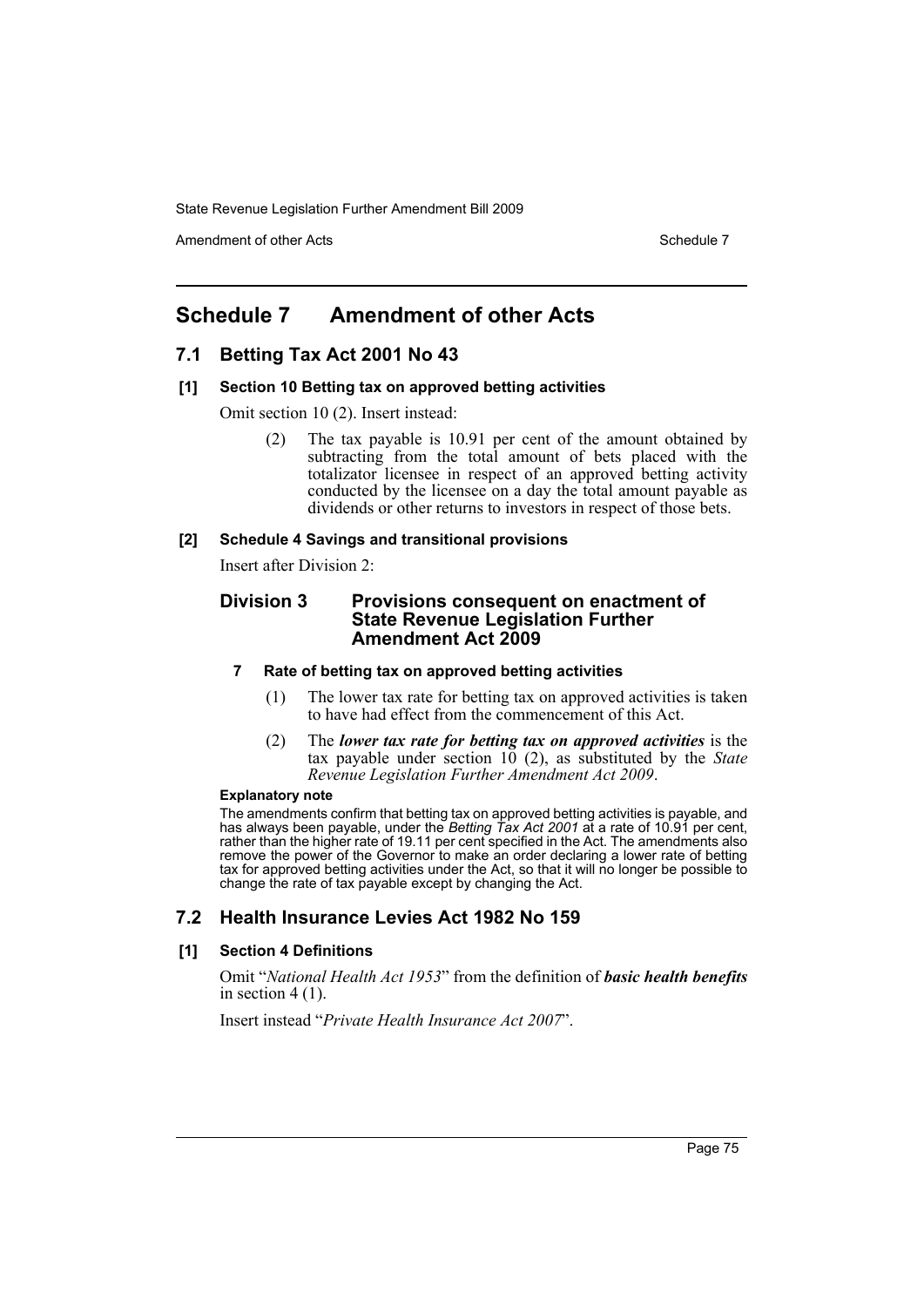Schedule 7 Amendment of other Acts

### **[2] Section 16B Contributors**

Omit "in pursuance of the *Ambulance Services Act 1976*" from section  $16B(1)(b)$ .

### **[3] Section 17 Exemption from ambulance fees**

Omit "the *Ambulance Services Act 1990*" from section 17 (2).

Insert instead "Chapter 5A of the *Health Services Act 1997*".

**Explanatory note**

Item [1] updates a reference to a Commonwealth Act as a result of changes to Commonwealth law.

Item [2] omits an outdated reference to the *Ambulance Services Act 1976*, which has been repealed.

Item [3] replaces a reference to the repealed *Ambulance Services Act 1990*.

## **7.3 Insurance Protection Tax Act 2001 No 40**

### **[1] Section 3 Definitions**

Omit "an organisation registered under Part VI of the *National Health Act 1953* of the Commonwealth" from paragraph (f) of the definition of *exempt insurance*.

Insert instead "a private health insurer within the meaning of the *Private Health Insurance Act 2007* of the Commonwealth".

### **[2] Section 9 Premiums**

Insert "and emergency service levy" after "fire service levy" in section 9 (2) (a).

### **Explanatory note**

Item [1] updates a reference to a Commonwealth health services law as a result of changes to Commonwealth law.

Item [2] ensures that, for the purposes of the calculation of the tax payable under the *Insurance Protection Tax Act 2001*, the premium payable for general insurance includes any contribution required to be paid by an insurer under the *State Emergency Service Act 1989*.

## **7.4 Payroll Tax Act 2007 No 21**

### **[1] Section 80 Designated group employers**

Omit "\$600,000" from section 80 (2) (a) and (3) (a) wherever occurring.

Insert instead "the threshold amount for that financial year (within the meaning of Schedule 1)".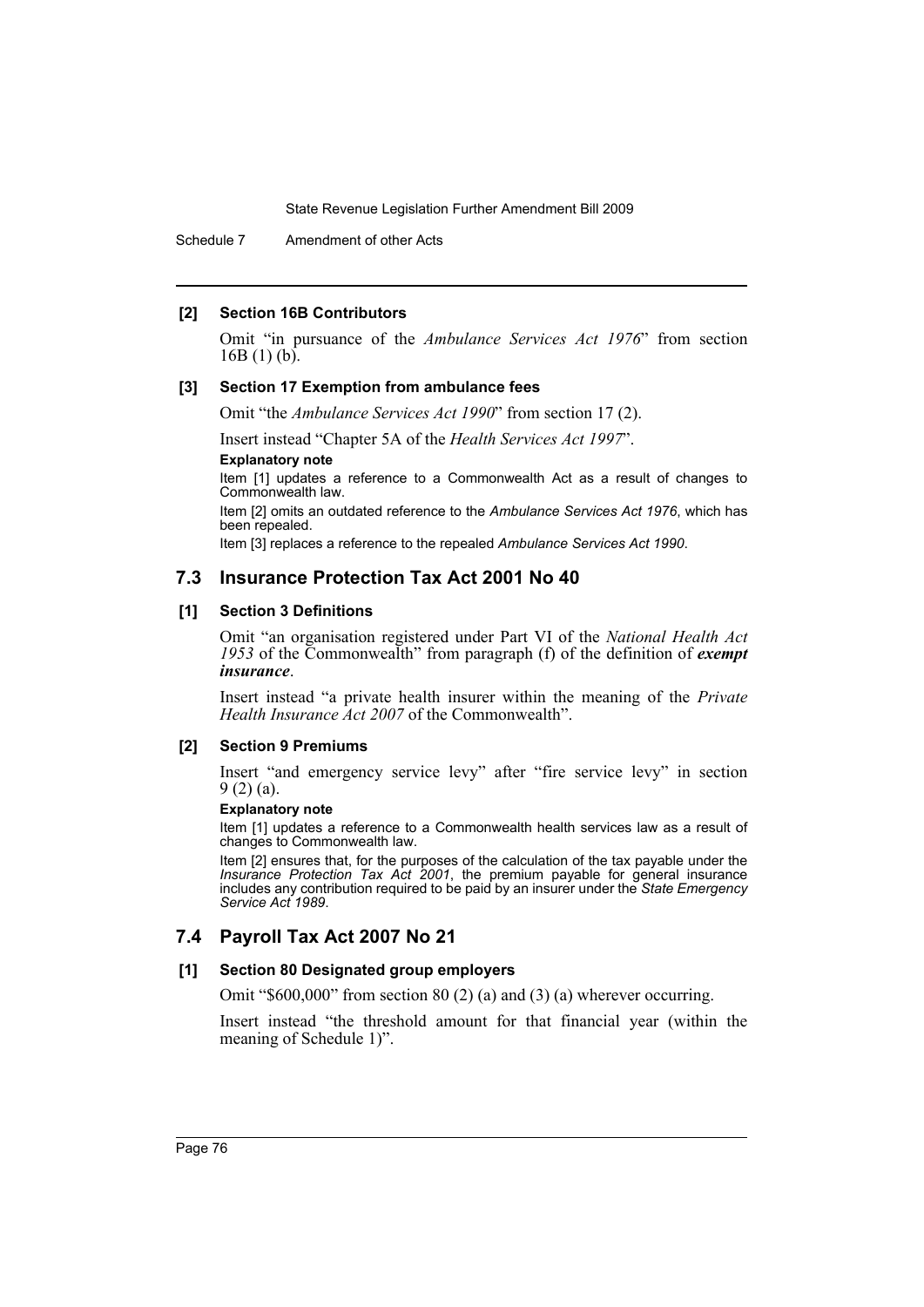Amendment of other Acts **Schedule 7** and the *Schedule 7* and the *Schedule 7* and the *Schedule 7* and the *Schedule 7* and the *Schedule 7* and the *Schedule 7* and the *Schedule 7* and the *Schedule 7* and the *Schedule* 

### **[2] Schedule 2 NSW specific provisions**

Insert after clause 21:

### **22 Waiver, deferral and writing off of payroll tax in hardship cases**

The Hardship Review Board constituted under Division 5 of Part 10 of the *Taxation Administration Act 1996* may exercise its functions in relation to payroll tax payable under this Act.

### **[3] Schedule 3 Savings, transitional and other provisions**

Omit "section 3C (4) (a)" from clause 8. Insert instead "section 3C (4) (b)".

### **[4] Schedule 3, Part 4**

Insert after Part 3:

# **Part 4 Provisions consequent on enactment of State Revenue Legislation Further Amendment Act 2009**

### **17 Functions of Hardship Review Board**

- (1) Clause 22 of Schedule 2, as inserted by the *State Revenue Legislation Further Amendment Act 2009*, has effect on and from 1 July 2007.
- (2) Anything done or omitted to be done by the Hardship Review Board, on or after 1 July 2007, that would have been validly done or omitted had clause 22 of Schedule 2 been in force at the time that it was done or omitted is taken to have been validly done or omitted.
- (3) In this clause, the *Hardship Review Board* means the Hardship Review Board constituted under Division 5 of Part 10 of the *Taxation Administration Act 1996*.

### **Explanatory note**

Item [1] ensures that the relevant amount of wages that must be paid by employers annually in order for them to be designated as a group for payroll tax purposes is the same as the threshold amount for payroll tax.

Item [2] authorises the Hardship Review Board, which is constituted under the *Taxation Administration Act 1996*, to exercise its functions under that Act in relation to payroll tax payable under the *Payroll Tax Act 2007*. The Hardship Review Board exercised functions with respect to payroll tax under the *Pay-roll Tax Act 1971*, and has continued to do so since that Act was repealed and replaced by the *Payroll Tax Act 2007*. Item [4] validates certain decisions of the Board that were made after the commencement of the new Act and before the amendment.

Item [3] corrects an incorrect cross-reference.